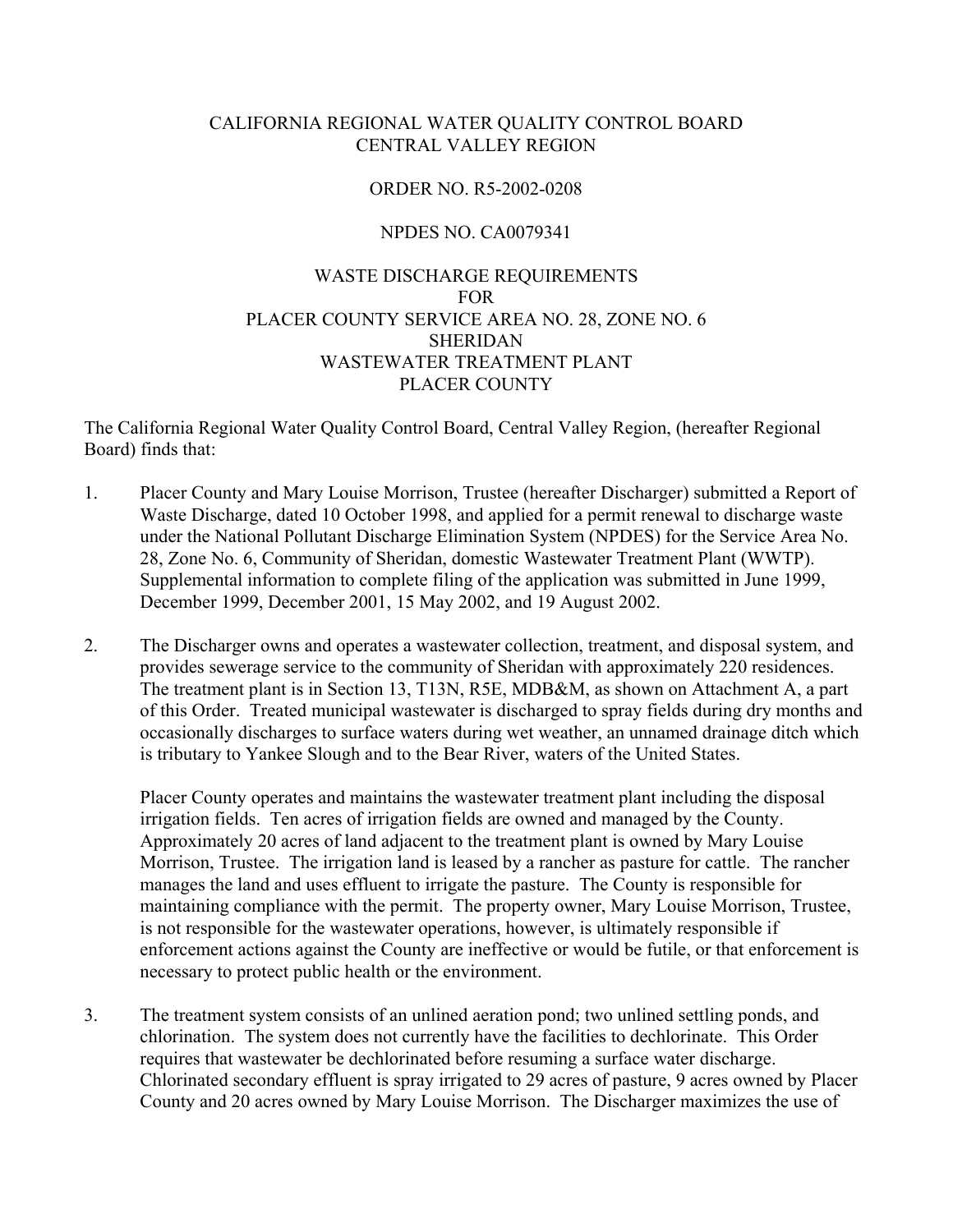## WASTE DISCHARGE REQUIREMENTS ORDER NO. R5-2002-0208 2 PLACER COUNTY SERVICE AREA NO. 28, ZONE NO. 6 SHERIDAN WASTEWATER TREATMENT PLANT PLACER COUNTY

land disposal, but during wet winters discharges secondary disinfected effluent to a ditch that drains to Yankee Slough to protect the wastewater ponds from overtopping. The treatment facilities were originally designed to dispose of wastewater by evaporation and percolation. The wastewater flow rates, reportedly due to infiltration and inflow (I/I) exceed the design capacity of the system. Due to the hydraulic capacity problem, the community, in 1985, implemented a self-imposed connection ban that remains in effect. Rather than expanding the land disposal facility, the Discharger applied for an NPDES permit to discharge excess wastewater to surface water during wet weather periods. An NPDES permit was originally issued in 1988. This Order contains significant new limitations based on the California Toxics Rule (CTR) and on protecting the beneficial uses of the receiving stream. The Discharger is now proposing to provide additional land for disposal and to eliminate the discharge of wastewater to surface water. This Order contains compliance time schedules to eliminate the surface water discharge, as proposed by the discharger, and maintain all wastewater on land or achieve tertiary treatment and comply with the new surface water discharge limitations of this Order.

4. The Report of Waste Discharge and Discharger Self Monitoring Reports describe the wastewater discharge as follows:

| For the discharge to the unnamed drainage ditch:           |       |      |
|------------------------------------------------------------|-------|------|
| Maximum Daily Flow Rate                                    | 0.057 | mgd  |
| Average Daily Biochemical Oxygen Demand (BOD) <sup>1</sup> | 20.0  | mg/l |
| Maximum Daily BOD                                          | 49.4  | mg/l |
| Average Daily Total Suspended Solids (TSS)                 | 54.4  | mg/l |
| Maximum Daily TSS                                          | 84.3  | mg/l |
| For the discharge to irrigation fields:                    |       |      |
| Design Flow Rate (average dry weather flow)                | 0.06  | mgd  |
| <b>Average Daily Flow Rate</b>                             | 0.056 | mgd  |
| Maximum Influent Daily Flow Rate                           | 0.132 | mgd  |
| Average Daily Biochemical Oxygen Demand (BOD) <sup>1</sup> | 23.3  | mg/l |
| Maximum Daily BOD                                          | 68.5  | mg/l |
| Average Daily Total Suspended Solids (TSS)                 | 61.0  | mg/l |
| Maximum Daily TSS                                          | 186.3 | mg/l |

<span id="page-1-0"></span> $1$  5-day, 20 $^{\circ}$ C biochemical oxygen demand

- 5. The Regional Board adopted a *Water Quality Control Plan*, *Fourth Edition, for the Sacramento and San Joaquin River Basins* (hereafter Basin Plan). The Basin Plan designates beneficial uses, establishes water quality objectives, and contains implementation programs and policies to achieve water quality objectives for all waters of the Basin. These requirements implement the Basin Plan.
- 6. The United States Environmental Protection Agency (U.S. EPA) adopted the *National Toxics Rule* (NTR) on 5 February 1993 and the *California Toxics Rule* (CTR) on 18 May 2000. These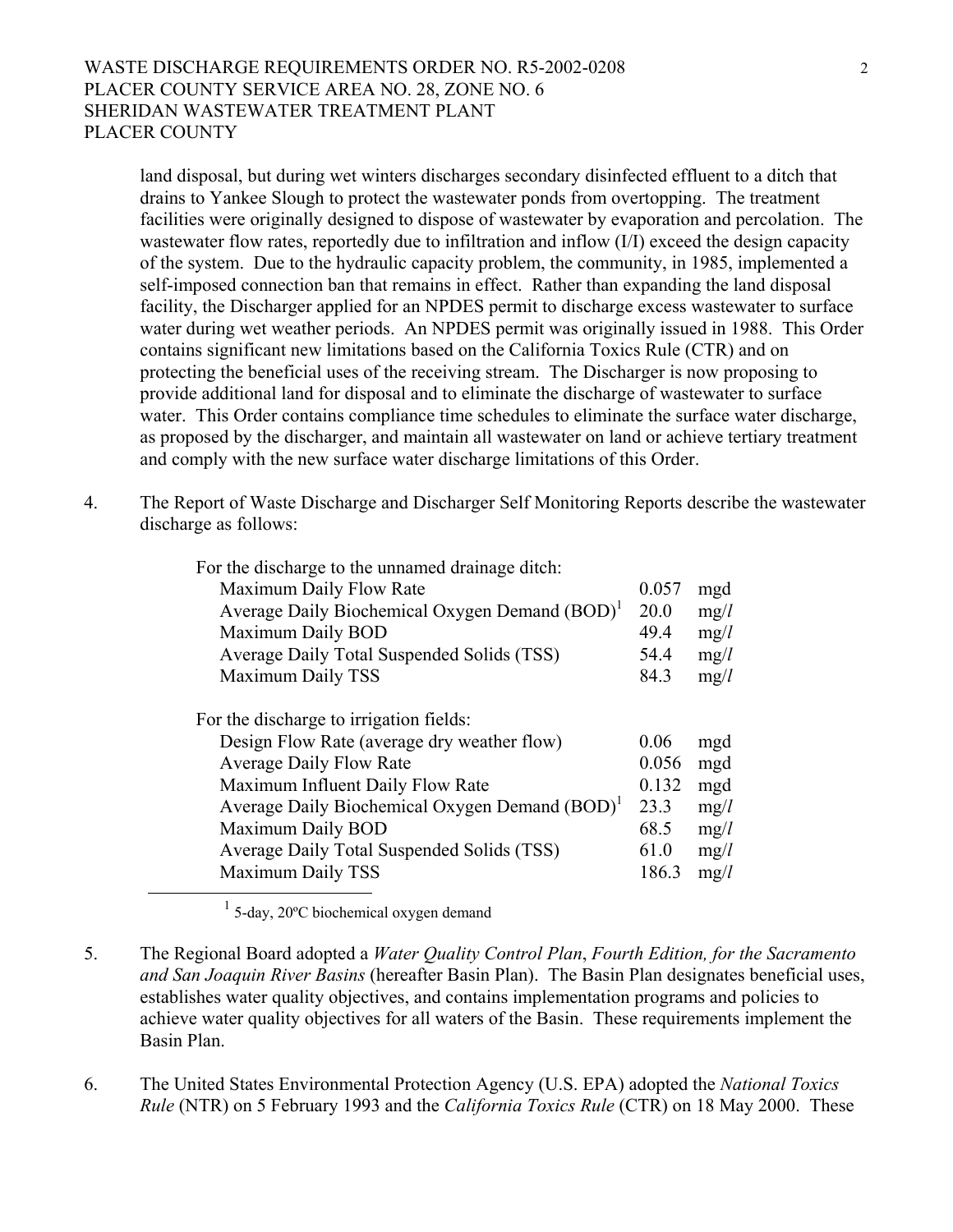# WASTE DISCHARGE REQUIREMENTS ORDER NO. R5-2002-0208 3 PLACER COUNTY SERVICE AREA NO. 28, ZONE NO. 6 SHERIDAN WASTEWATER TREATMENT PLANT PLACER COUNTY

Rules contain water quality standards applicable to this discharge. The State Water Resources Control Board adopted the *Policy for Implementation of Toxics Standards for Inland Surface Waters, Enclosed Bays, and Estuaries of California* (known as the *State Implementation Plan* or SIP), which contains guidance on implementation of the NTR and the CTR*.* 

7. The Basin Plan at page II-2.00 states: "Existing and potential beneficial uses which currently apply to surface waters of the basins are presented in Figure II-1. The beneficial uses of any specifically identified water body generally apply to its tributary streams." The unnamed drainage ditch and Yankee Slough are in the Bear River hydrologic area (515.1) in the Sacramento Hydrologic Basin. The Basin Plan does not specifically identify the beneficial uses of the unnamed drainage ditch and Yankee Slough. The unnamed drainage ditch is tributary to Yankee Slough, which is tributary to the Bear River. The Bear River is the first body of water downstream of the unnamed drainage ditch and Yankee Slough for which the Basin Plan has identified existing and potential beneficial uses. The beneficial uses of the Bear River, as identified in Table II-1 of the Basin Plan, are municipal and domestic supply; agricultural irrigation, agricultural stock watering, hydropower generation, body contact water recreation, canoeing and rafting, non-contact water recreation, warm freshwater aquatic habitat, cold freshwater aquatic habitat, potential warm fish migration habitat, potential cold fish migration habitat, potential warm spawning habitat, potential cold spawning habitat, and wildlife habitat. Other beneficial uses identified in the Basin Plan apply to the unnamed drainage ditch and Yankee Slough, including groundwater recharge and freshwater replenishment. The Basin Plan states, on page II-1.00, "Protection and enhancement of existing and potential beneficial uses are primary goals of water quality planning…" and with respect to disposal of wastewater states that "…disposal of wastewaters is [not] a prohibited use of waters of the state; it is merely a use which cannot be satisfied to the detriment of beneficial uses."

Upon review of the flow conditions, habitat values, and beneficial uses of the unnamed drainage ditch and Yankee Slough, and based upon hydraulic continuity, aquatic life migration and existing and potential water rights, the Regional Board finds that the beneficial uses identified in the Basin Plan for the Bear River, are applicable to the unnamed drainage ditch and Yankee Slough.

8. The Basin Plan states that "*Water Bodies within the basins that do not have beneficial uses designated in Table II-1 are assigned MUN designations in accordance with the provisions of State Water Board Resolution No. 88-63 which is, by reference, a part of this Basin Plan.*" State Water Resources Control Board Resolution No. 88-63 "Sources of Drinking Water" provides that "*All surface and ground waters of the State are considered to be suitable, or potentially suitable, for municipal or domestic water supply and should be so designated by the Regional Boards with…*" certain exceptions. In addition to application of domestic and municipal beneficial uses of the unnamed drainage ditch and Yankee Slough by the tributary rule, the MUN designation is applied in accordance with Resolution No. 88-63.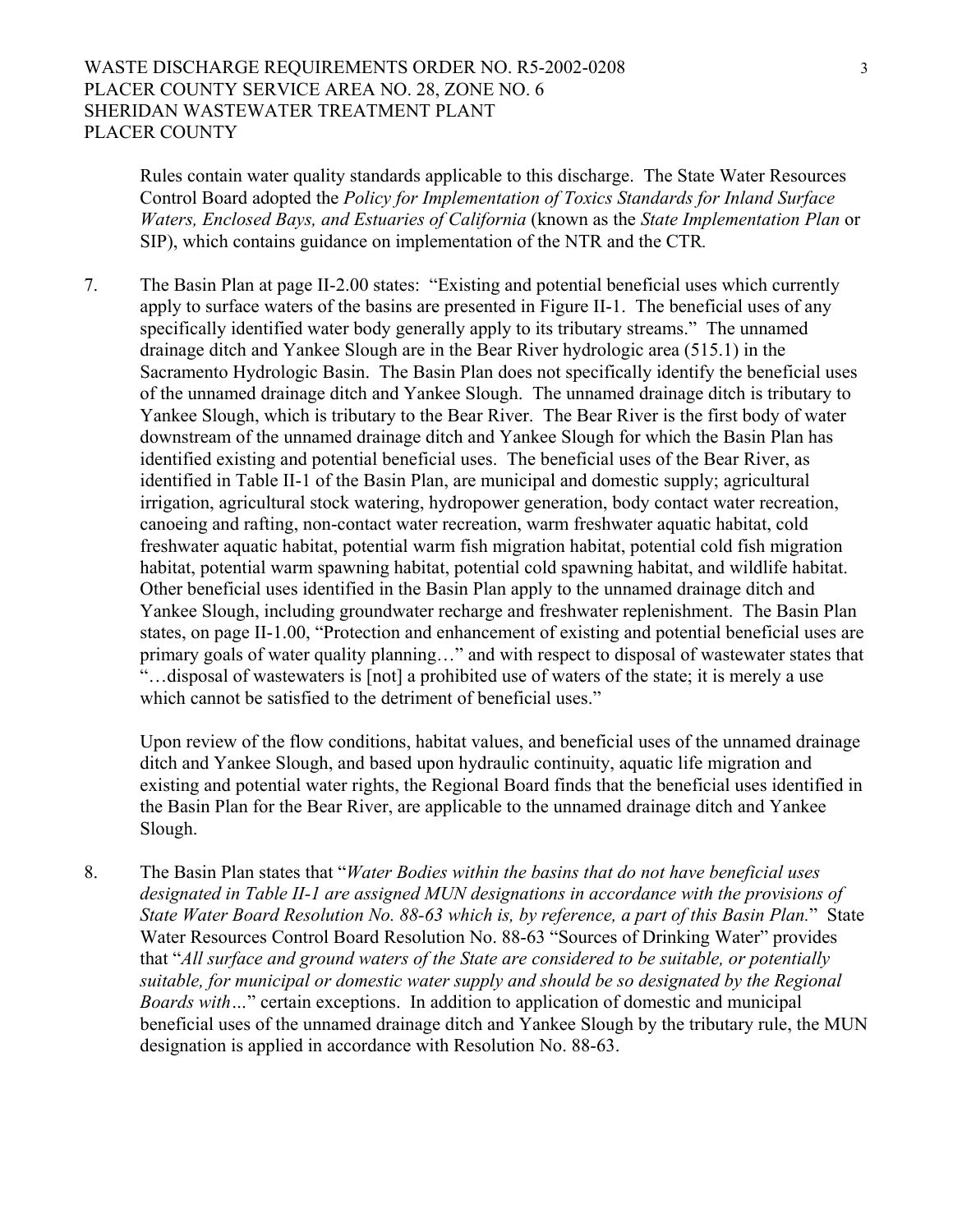9. The Regional Board finds that the beneficial uses identified in the Basin Plan for the Bear River are applicable to the unnamed drainage ditch and Yankee Slough based upon the following:

#### a. *Municipal and Domestic Supply*

The State Water Resources Control Board (SWRCB) has recorded water rights for irrigation uses of Yankee Slough and the Bear River downstream of the discharge. Riparian domestic uses, for landowners along streams and rivers, may also exist and may not be recorded as water rights with the SWRCB.

The unnamed drainage ditch and Yankee Slough are low-flow streams and may provide groundwater recharge during periods of low flow. Groundwater is a designated source of drinking and irrigation water.

b. *Water Contact and Noncontact Recreation (including canoeing, rafting, and aesthetic enjoyment)* 

The Regional Board finds that the discharge flows through areas where there is public access to the unnamed drainage ditch, Yankee Slough and the Bear River. Exclusion from the waterways of adjoining property owners and the public is unrealistic.

c. *Warm and Cold Freshwater Habitats (including preservation or enhancement of fish and invertebrates) and Wildlife Habitat* 

The unnamed drainage ditch flows to Yankee Slough which flows to the Bear River. The Basin Plan (Table II-1) designates the Bear River as being both a cold and warm freshwater habitat. The warm and cold freshwater habitat designations applied to the Bear River are also appropriate for the unnamed drainage ditch and Yankee Slough since the California Department of Fish and Game has recorded the presence of trout, salmon and steelhead in the Bear River and there are no barriers which would restrict migration upstream. The cold freshwater habitat designation requires that the discharge not cause the in-stream dissolved oxygen concentration to drop below 7.0 mg/*l*. Additionally, Yankee Slough has a warm water habitat that includes catfish, largemouth bass and green sunfish.

d. *Groundwater Recharge* 

In areas where groundwater elevations are below the stream bottom, water from the stream will percolate to groundwater. During dry weather in many places in California, flowing streams experience these conditions, thus providing groundwater recharge. Groundwater provides a source of municipal and irrigation water supply.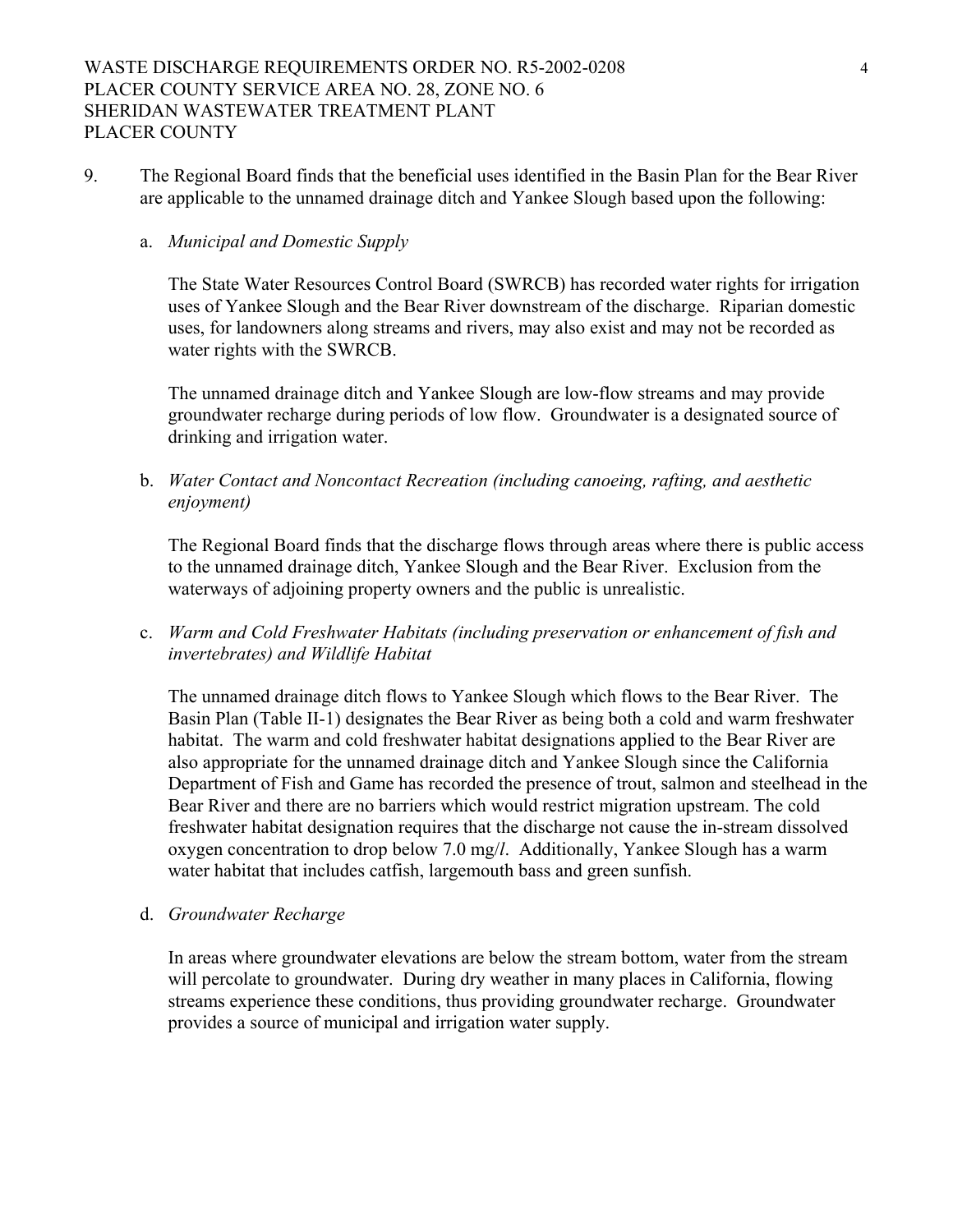#### WASTE DISCHARGE REQUIREMENTS ORDER NO. R5-2002-0208 5 PLACER COUNTY SERVICE AREA NO. 28, ZONE NO. 6 SHERIDAN WASTEWATER TREATMENT PLANT PLACER COUNTY

#### e. *Freshwater Replenishment*

When water is present in the unnamed drainage ditch and Yankee Slough, there is hydraulic continuity to the Bear River. The unnamed drainage ditch and Yankee Slough contribute to the quantity and may impact the quality of the water in the Bear River.

The Regional Board also finds that, based on the available information and on the Discharger's application, that the unnamed drainage ditch and Yankee Slough, absent the discharge from the wastewater treatment plant, are low-flow streams. The low-flow nature of the unnamed drainage ditch and Yankee Slough and the lack of receiving water quality data mean that the designated beneficial uses must be protected, and no credit for receiving water assimilative capacity is available for some constituents. Although the discharge, at times, maintains the aquatic habitat, constituents may not be discharged that may cause harm to aquatic life. Flows within the unnamed drainage ditch and Yankee Slough may help support cold-water aquatic life. The lack of significant dilution results in more stringent effluent limitations to protect contact recreational uses and aquatic life and to meet agricultural water quality goals.

10. The beneficial uses of the unnamed drainage ditch, Yankee Slough and the Bear River include contact recreation uses and irrigation. To protect these beneficial uses, the Regional Board finds that the wastewater must be disinfected and adequately treated to prevent disease. The principal infectious agents (pathogens) that may be present in raw sewage may be classified into three broad groups: bacteria, parasites, and viruses. Tertiary treatment, consisting of chemical coagulation, sedimentation, and filtration, has been found to remove approximately 99.5% of viruses. Filtration is an effective means of reducing viruses and parasites from the waste stream. The wastewater must be treated to tertiary standards (filtered) to protect contact recreational and food crop irrigation uses. The California Department of Health Services (DHS) has developed reclamation criteria, California Code of Regulations, Title 22, Division 4, Chapter 3 (Title 22), for the reuse of wastewater. Title 22 requires that for spray irrigation of food crops, parks, playgrounds, schoolyards, and other areas of similar public access, wastewater be adequately disinfected, oxidized, coagulated, clarified, and filtered, and that the effluent total coliform levels not exceed 2.2 MPN/100 m*l* as a 7-day median. Title 22 is not directly applicable to surface water discharges; however, the Regional Board finds that it is appropriate to apply DHS's reclamation criteria because Yankee Slough and the Bear River are used for irrigation of agricultural land and for contact recreation purposes.

The DHS has recommended that providing a surface water dilution ratio, of at least twenty to one, for secondary effluent is equivalently protective of the beneficial uses and the public's health as providing tertiary treatment. Flows in the unnamed drainage ditch cannot provide a twenty to one dilution ratio. The Discharger had originally proposed to pipe the wastewater from the wastewater treatment system to Yankee Slough, but has withdrawn the proposal. The beneficial uses of both Yankee Slough and the unnamed ditch, which lies between the wastewater facility and Yankee Slough, are not protected until tertiary treatment is provided.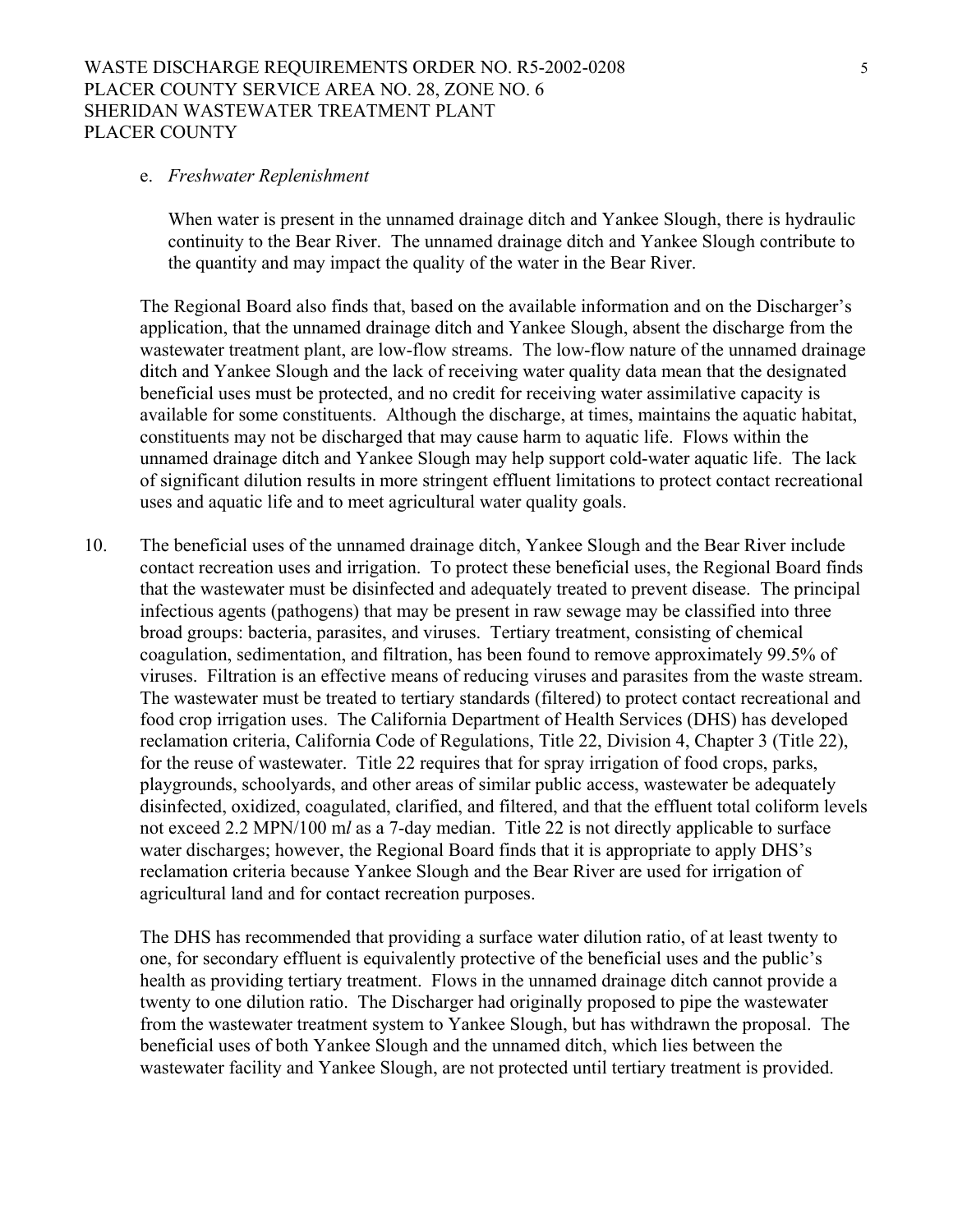# WASTE DISCHARGE REQUIREMENTS ORDER NO. R5-2002-0208 6 PLACER COUNTY SERVICE AREA NO. 28, ZONE NO. 6 SHERIDAN WASTEWATER TREATMENT PLANT PLACER COUNTY

11. Until tertiary treatment can be provided to protect the site-specific beneficial uses of the receiving stream, the federal Clean Water Act, Section 301, requires that all municipal wastewater discharges to surface water be treated, at a minimum, to a "secondary" level. A measurement of achieving secondary treatment is that BOD and TSS levels are reduced to below 30 mg/l as a monthly average. Federal Regulations, 40 CFR 133, allow BOD and TSS effluent concentrations to be adjusted to 45 mg/*l* for waste stabilization pond systems to account for algae growth in the ponds, which is not of wastewater origins. Any adjustments to the BOD and TSS limitations, in accordance with 40 CFR 133, requires "proper operation and maintenance" for pond systems. An overflow, due to inadequate capacity, does not represent "proper operation and maintenance". The Report of Waste Discharge and sampling results provided by the discharger show that past discharges to surface waters have exceeded 45 mg/*l* for TSS. The wastewater treatment facility is hydraulically overloaded. There is no sampling method to determine if the excess solids are of wastewater origin or due to algae. Federal Regulations, 40 CFR 133 requires that pond systems provide "significant biological treatment". Under high flow conditions, the wastewater treatment may not have sufficient capacity to provide "significant biological treatment" and achieve a secondary level of treatment.

Untreated domestic wastewater contains solids. One measurement of solid material in sewage is total suspended solids (TSS). Excess solids contain waste materials including toxic constituents, oxygen demanding substances, causing oxygen depletion, and pathogens which interfere with disinfection. The Discharger has violated the total suspended solids limitations of the existing permit. Recent sampling results for March 2002 show the total suspended solids discharged from the ponds to surface waters were 71 mg/*l*, 69.5 mg./*l* and 70 mg/*l*. The effluent limitations for total suspended solids are 45 mg/*l* (monthly average), 60 mg/*l* (weekly average) and 90 mg/*l* (daily maximum). The BOD and TSS levels have been established at 30 mg/*l* and 45 mg/*l*  respectively, as monthly averages, in the existing permit. The BOD and TSS limitations have been maintained in this Order as interim limits until tertiary treatment can be provided or the surface water discharge eliminated. The BOD and TSS limitations are modified from the traditional secondary limitations of 30 mg/*l* as a thirty day average in accordance with Federal Regulations, 40 CFR 133.105. The system is not capable of meeting the interim TSS limitations.

The Discharger currently maximizes the use of land disposal and discharges to Yankee Slough during the winter, as necessary due to high wet weather flows. The existing permit limits the discharge to Yankee Slough from November to March. This permit requires the Discharger maximize land disposal.

 The discharge limitations in the current permit establish coliform limits at 23 MPN/100 m*l* as a 30-day median. The recommendation from DHS for the level of coliform produced by a disinfected secondary wastewater system is 23 MPN/100 m*l* as a 7-day median. The discharge may not be capable of meeting the 7-day median coliform limitations without physical or operational modifications.

12. Effluent limitations, and toxic and pretreatment effluent standards established pursuant to Sections 301 (Effluent Limitations), 302 (Water Quality Related Effluent Limitations), 304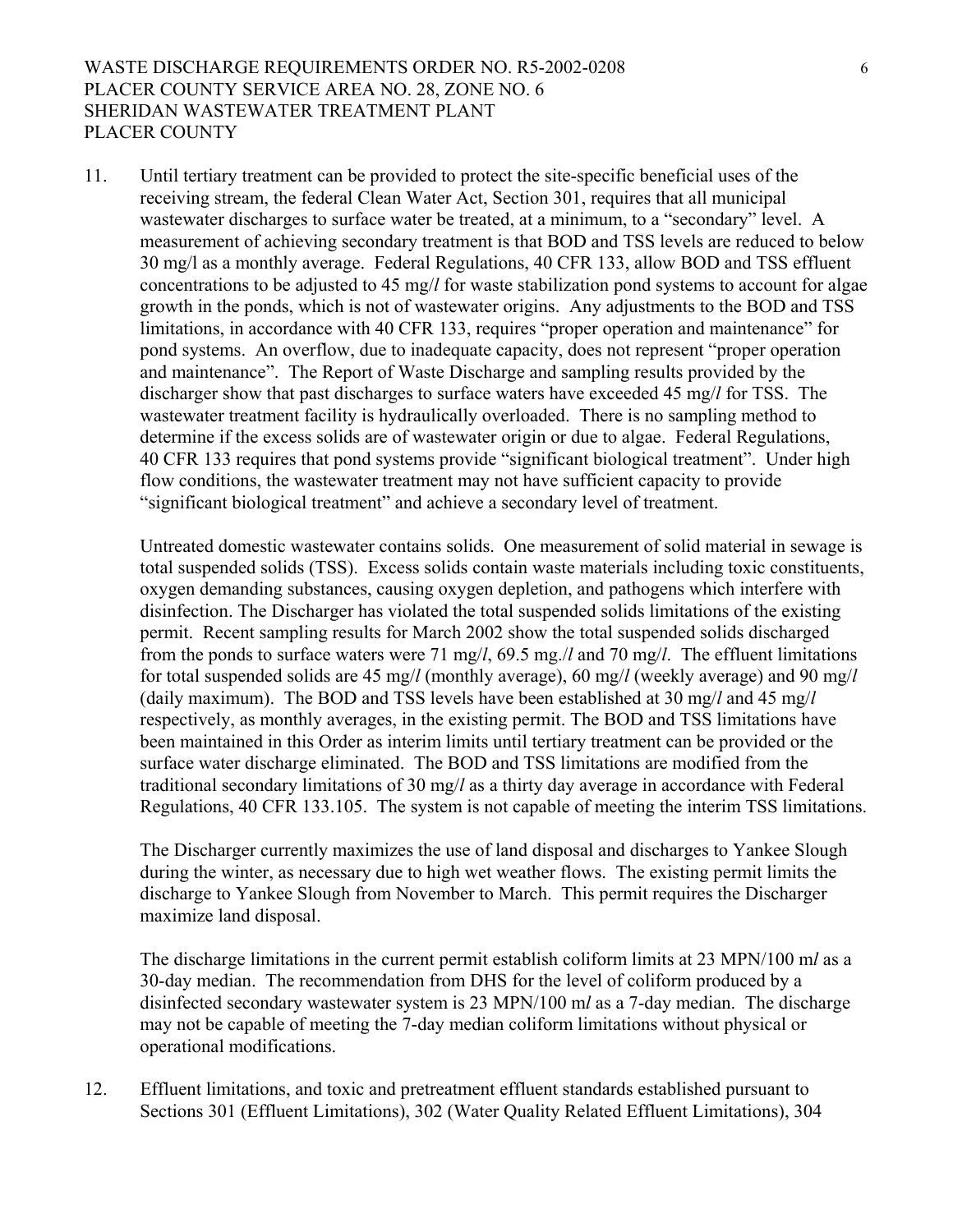(Information and Guidelines), and 307 (Toxic and Pretreatment Effluent Standards) of the Clean Water Act (CWA) and amendments thereto are applicable to the discharge.

- 13. Federal regulations require effluent limitations for all pollutants that are or may be discharged at a level that will cause or have the reasonable potential to cause or contribute to an in-stream excursion above a narrative or numerical water quality standard. This Order contains provisions that:
	- a. require the Discharger to provide information as to whether the levels of CTR, NTR, U.S. EPA priority toxic pollutants, and other constituents in the discharge cause or contribute to an in-stream excursion above a water quality objective;
	- b. if the discharge has a reasonable potential to cause or contribute to an in-stream excursion above a water quality objective, require the Discharger to submit information sufficient to calculate effluent limitations for those constituents; and
	- c. allow the Regional Board to reopen this Order and include effluent limitations for those constituents.

On 10 September 2001, the Executive Officer issued a letter, in conformance with State Water Code, Section 13267, requiring the Discharger to prepare a technical report assessing water quality. This Order is intended to be consistent with the requirements of the technical report in requiring sampling for NTR, CTR, and additional constituents to determine the full water quality impacts of the discharge. The technical report requirements are intended to be more detailed, listing specific constituents, detection levels, and acceptable time frames and shall take precedence in resolving any conflicts.

- 14. Section 13263.6(a), California Water Code, requires that "the regional board shall prescribe effluent limitations as part of the waste discharge requirements of a POTW for all substances that the most recent toxic chemical release data reported to the state emergency response commission pursuant to Section 313 of the Emergency Planning and Community Right to Know Act of 1986 (42 United States Code Section 11023) (EPCRKA) indicate as discharged into the POTW, for which the state board or the regional board has established numerical water quality objectives, and has determined that the discharge is or may be discharged at a level which will cause, have the reasonable potential to cause, or contribute to, an excursion above any numeric water quality objective". There is insufficient information to determine if pollutants in the effluent other than those limited by this Order have the reasonable potential to cause, or contribute to, an excursion above any numeric water quality objective. The study described in the above Finding will determine if additional effluent limitations are necessary.
- 15. Federal regulations require effluent limitations for all pollutants that are, or may be, discharged at a level that will cause or have the reasonable potential to cause, or contribute to an in-stream excursion above a narrative or numerical water quality standard. Based on information submitted as part of the application, in studies, and as directed by monitoring and reporting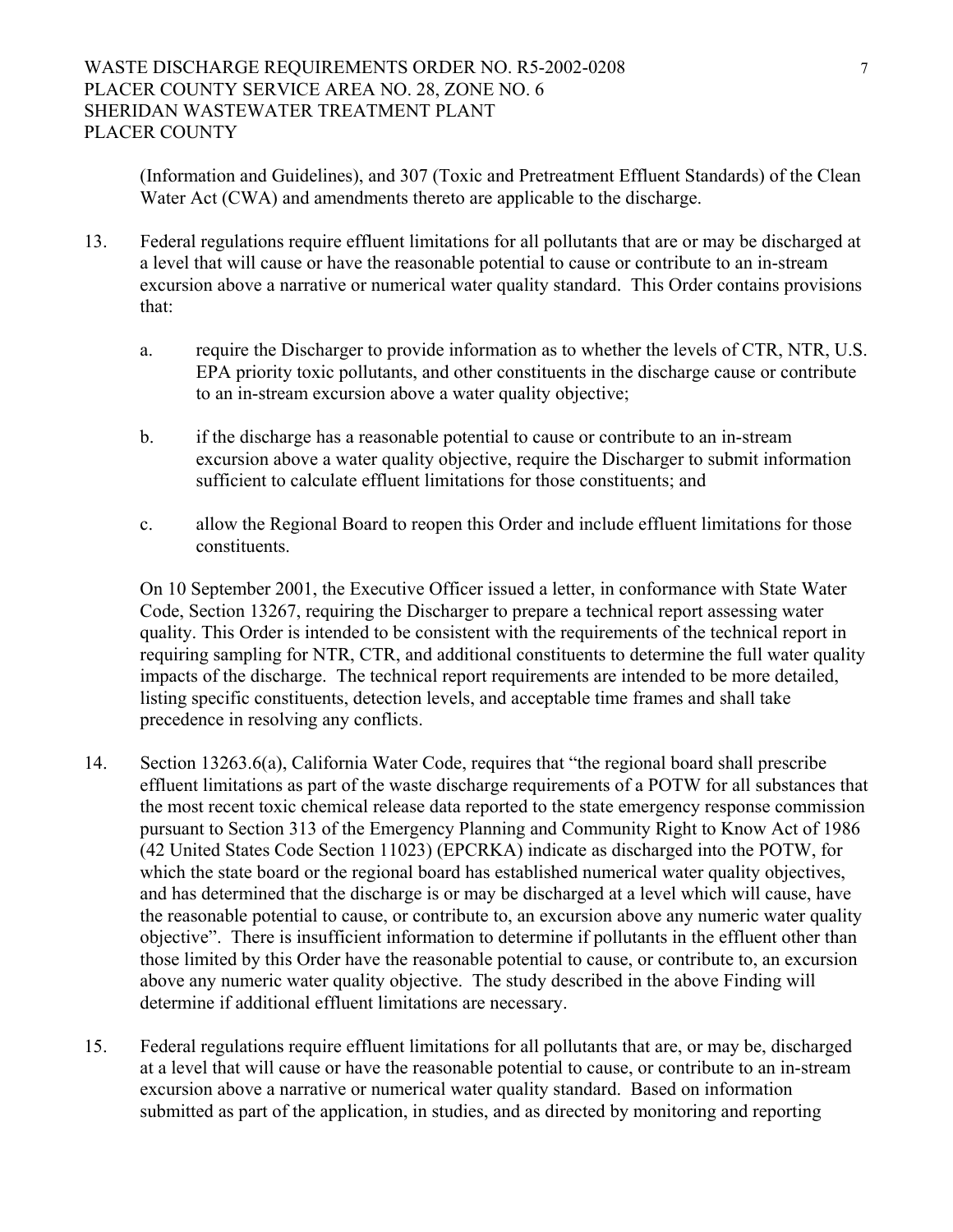programs the Regional Board finds that the discharge does have a reasonable potential to cause or contribute to an in-stream excursion above water quality objectives for alpha hexachlorocyclohexane, aluminum, ammonia, beta hexachlorocyclohexane, chlorine, copper, cyanide, iron, manganese, nitrate plus nitrite, nitrite, total suspended solids, and zinc. Effluent limitations for these constituents are included in this Order.

- 16. The Basin Plan prohibits the discharge of toxic materials in toxic concentrations. The Discharger uses chlorine for disinfection of the effluent waste stream. Chlorine can cause toxicity to aquatic organisms when discharged to surface waters. The use of chlorine as a disinfectant presents a reasonable potential that it could be discharged to surface waters in toxic concentrations. U.S. EPA recommends, in its Ambient Water Quality Criteria for the Protection of Fresh Water Aquatic Life, maximum 1-hour average (0.02 µg/*l*) and 4-day average (0.02 µg/*l*) chlorine concentrations. Effluent Limitations for chlorine have been included in this Order to protect the receiving stream aquatic life beneficial uses. The effluent limitations have been established at the ambient water quality criteria, without benefit of dilution, for chlorine since the unnamed drainage ditch and Yankee Slough are low-flow streams. The Discharger has the ability, with the addition of a dechlorination facility and proper operation of the wastewater treatment system, to dechlorinate the discharge and comply with the chlorine limitations. The Discharger has the capability of installing a temporary dechlorination system to meet the discharge limitations for chlorine. A temporary system can quickly be installed to add a dechlorination chemical. This Order requires immediate compliance with the chlorine limitations and installation of continuous residual chlorine monitoring device for surface water discharges. The continuous chlorine residual monitoring devise has been required since the wastewater treatment facility is only staffed part time and a continuous recording devise, with an alarm system, can alert operators to a problem with the system and minimize or eliminate toxic discharges.
- 17. Untreated domestic wastewater contains ammonia. Nitrification is a biological process that converts ammonia to nitrite and nitrite to nitrate. Denitrification is a process that converts nitrate to nitrogen gas, which is then released to the atmosphere. Wastewater treatment plants commonly use nitrification to remove ammonia from the waste stream. Inadequate or incomplete nitrification may result in the discharge of ammonia to the receiving stream. Ammonia is known to cause toxicity to aquatic organisms in surface waters. The Basin Plan prohibits the discharge of toxic materials in toxic concentrations. Nitrite and nitrate are known to cause adverse health effects in humans. The Basin Plan prohibits the discharge of chemical constituents in concentrations that adversely affect beneficial uses. Domestic water supply is a beneficial use of the unnamed drainage ditch, Yankee Slough and the Bear River. U.S. EPA has developed Drinking Water Standards for the protection of human health for nitrite and nitrate and Ambient Water Quality Criteria for ammonia. There is no indication that assimilative capacity exists in the receiving stream for the ammonia, nitrates or nitrites. The discharge from the Sheridan Wastewater Treatment Plant has a reasonable potential to cause or contribute to an in-stream excursion above water quality standards or objectives for ammonia, nitrite, and nitrate. Effluent limitations for ammonia, nitrite, and nitrate are included in this Order to assure the treatment process adequately nitrifies and denitrifies the waste stream to protect the beneficial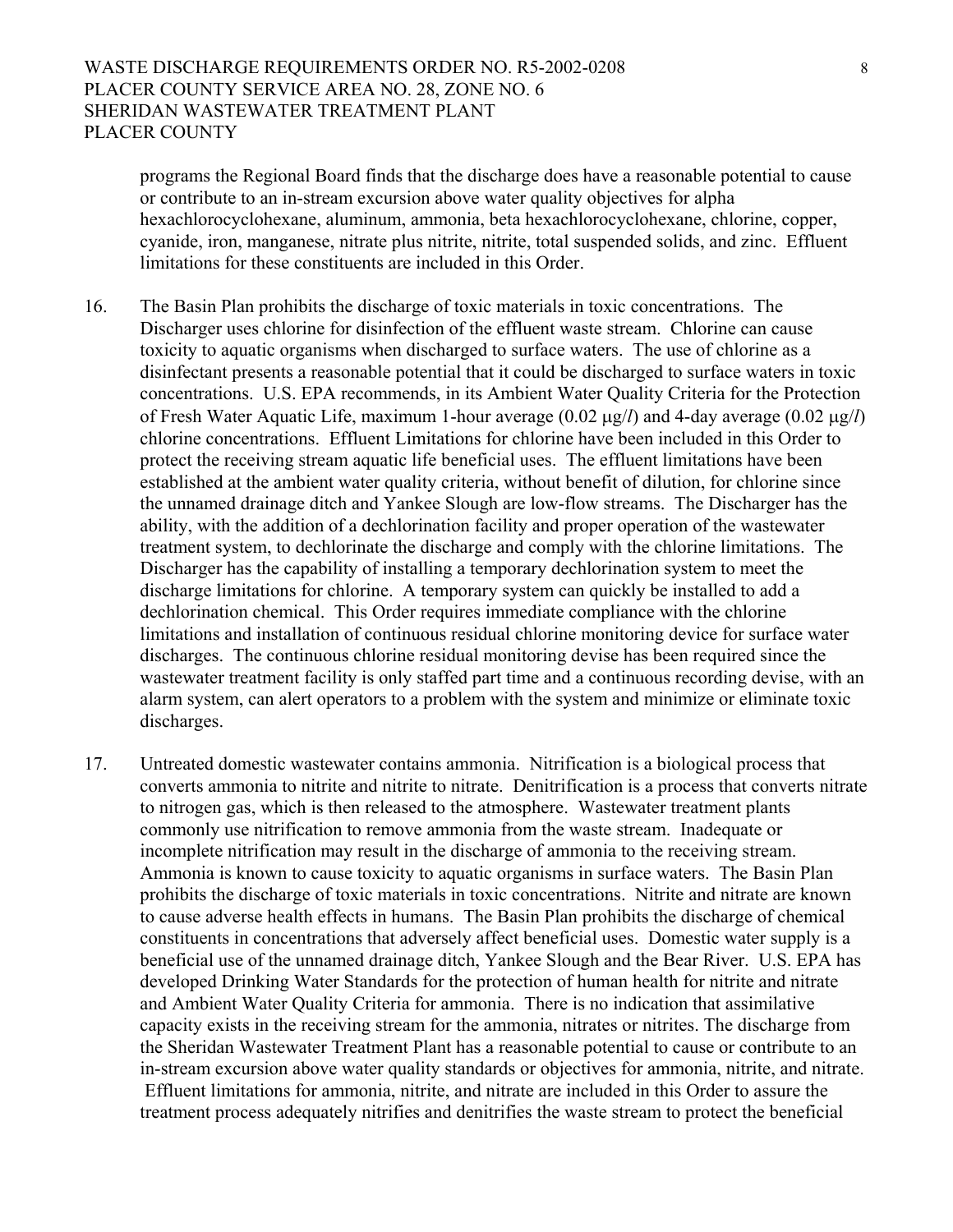# WASTE DISCHARGE REQUIREMENTS ORDER NO. R5-2002-0208 9 PLACER COUNTY SERVICE AREA NO. 28, ZONE NO. 6 SHERIDAN WASTEWATER TREATMENT PLANT PLACER COUNTY

uses of the receiving stream and to prevent aquatic toxicity. The system may not be capable of meeting the ammonia, nitrite and nitrate limitations without physical or operational modifications.

- 18. The Basin Plan prohibits the discharge of toxic materials in toxic concentrations. Based on information included in analytical laboratory reports submitted by the Discharger, aluminum in the discharge has a reasonable potential to cause or contribute to an in-stream excursion above a level necessary to protect aquatic life. Aluminum was detected in an effluent sample collected 10 April 2001 at a concentration of 133 µg/*l* and 17 February 1999 at a concentration of 160 µg/*l*. The wastewater discharge is to an unnamed ditch, which is tributary to Yankee Slough. The Discharger did not sample the unnamed ditch for aluminum. Yankee Slough showed a concentration of 314  $\mu$ g/*l* on 10 April 2001. Based on this sampling, there is no assimilative capacity for aluminum in Yankee Slough and there is no information regarding assimilative capacity in the unnamed ditch. U.S. EPA developed National Recommended Ambient Water Quality Criteria for protection of freshwater aquatic life for aluminum. The recommended continuous concentration (maximum four-day average concentration) is 87 µg/*l* and the recommended maximum concentration (maximum one-hour average concentration) is 750 µg/*l*. Effluent limitations for aluminum are included in this Order, based on preventing toxicity.
- 19. Based on analytical results of effluent samples collected by the Discharger, the discharge has a reasonable potential to cause or contribute to an in-stream excursion above the *CTR* standards for copper. Copper was detected 17 February 1999 at a concentration of 230 µg/*l*. The CTR limitation for copper is hardness dependent. Sheridan's effluent hardness was shown to be 81 mg/*l* on 17 February 1999. At a hardness of 81 mg/*l*, the CTR acute criteria is 7.4 µg/*l* and the chronic limit is 11 µg/*l*. The State Implementation Plan (SIP) for the CTR recommends conversion factors to translate dissolved concentrations to total concentrations. The conversion factors for copper in freshwater are 0.960 for both the acute and the chronic criteria. The effluent limitations for copper are presented in total recoverable concentrations, as required in the *CTR*. The wastewater discharge is to an unnamed ditch, which is tributary to Yankee Slough. The Discharger did not sample the unnamed ditch for copper. The SIP, Section 2.1, allows compliance schedules to be included in NPDES permits, provided that: diligent efforts have been made to quantify the pollutant; there is documentation that source control measures are underway; there is a proposed schedule for achieving compliance, and; the schedule is as short as practicable. The Discharger has not made diligent efforts to quantify copper and source control measures have not been evaluated, however, the Discharger has proposed to eliminate the surface water discharge, which will achieve compliance with the limitation in a reasonable time period. A compliance time schedule for copper is included in this Order.
- 20. Based on information included in analytical laboratory reports submitted by the Discharger, iron the discharge has a reasonable potential to cause or contribute to an in-stream excursion above a level necessary to protect drinking water. Municipal and domestic water supply is a beneficial use of the receiving water as discussed in the above Findings. Iron was detected in an effluent sample collected 10 April 2001 at a concentration of 274  $\mu$ g/*l* and 17 February 1999 at a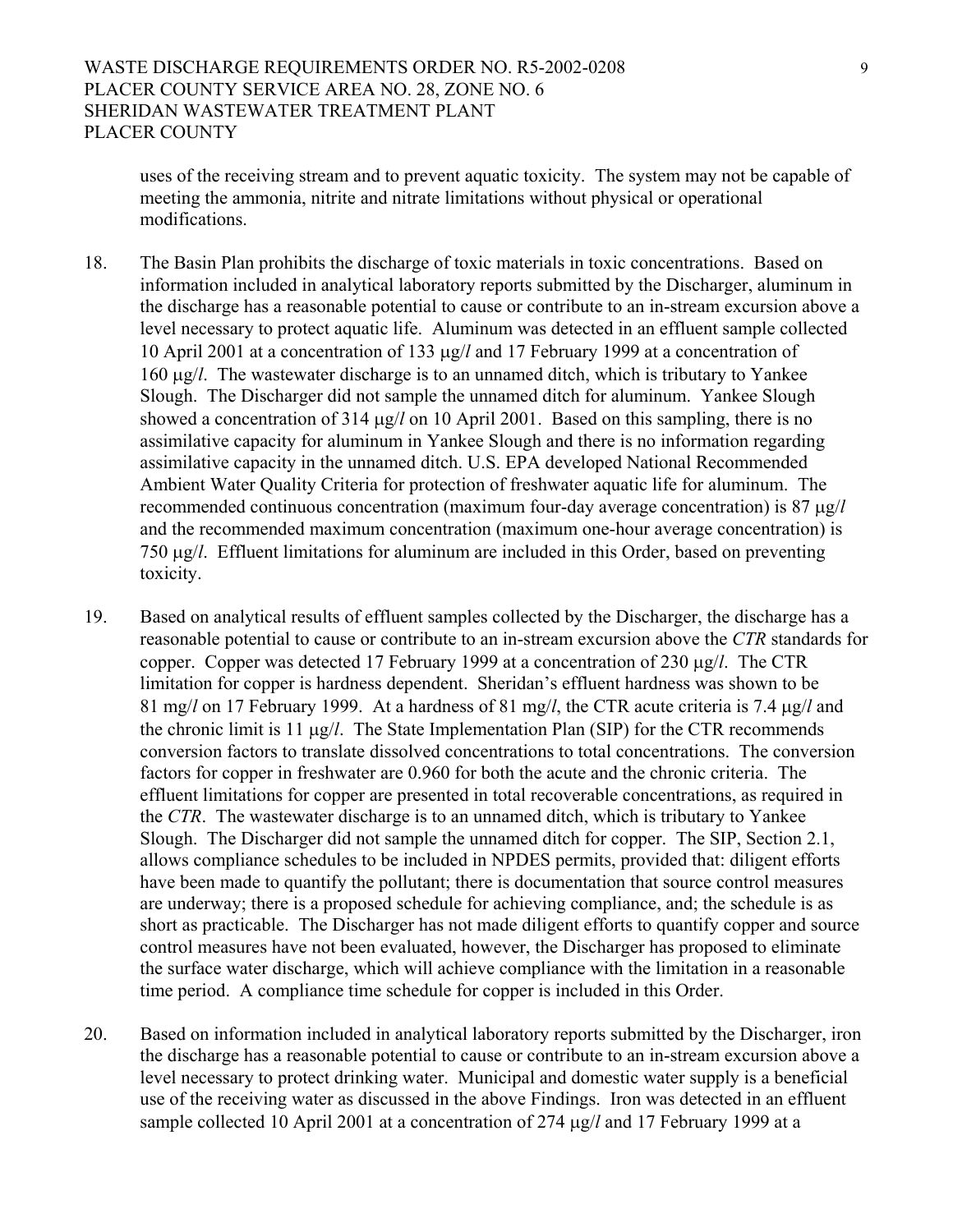### WASTE DISCHARGE REQUIREMENTS ORDER NO. R5-2002-0208 10 PLACER COUNTY SERVICE AREA NO. 28, ZONE NO. 6 SHERIDAN WASTEWATER TREATMENT PLANT PLACER COUNTY

concentration of 570 µg/*l*. The receiving stream, Yankee Slough showed a concentration of 983 µg/*l* on 10 April 2001. The wastewater discharge is to an unnamed ditch, which is tributary to Yankee Slough. The Discharger did not sample the unnamed ditch for iron. U.S. EPA and California have developed a Drinking Water Secondary MCL for iron of 300 µg/*l*. The receiving stream has no assimilative capacity for iron. An Effluent limitation of 300 µg/*l* for iron is included in this Order, based on protection of the municipal and domestic beneficial use of the receiving stream.

- 21. Based on analytical laboratory reports submitted by the Discharger, manganese was detected in effluent samples, collected 10 April 2001, at a concentration of 213 µg/*l*, and 17 February 1999, at a concentration of 460 µg/*l*. Yankee Slough had a manganese concentration of 119 µg/*l* on 10 April 2001. The wastewater discharge is to an unnamed ditch, which is tributary to Yankee Slough. The Discharger did not sample the unnamed ditch for manganese. U.S. EPA and California have developed a Drinking Water Secondary MCL's for manganese of 50 µg/*l*. The Agricultural Water Quality Goal for Manganese is 200 µg/*l*. U.S. EPA's Ambient Water Quality Criteria the Protection of Freshwater Aquatic Life, for human health and welfare for aquatic organism consumption, is 100 µg/*l*. The receiving stream has no assimilative capacity for manganese. Based on information included in analytical laboratory reports submitted by the Discharger, manganese in the discharge has a reasonable potential to cause or contribute to an instream excursion above a level necessary to protect the beneficial uses of drinking water and agriculture. Effluent limitations for manganese are included in this Order, based on protection of the municipal, domestic and agricultural beneficial uses of the receiving stream.
- 22. Based on information submitted as part of the application, in studies, and in monitoring reports, alpha and beta hexachlorocyclohexane (alpha and beta BHC) were detected on 10 April 2001 at 0.017 µg/*l* and 0.093 µg/*l* respectively. The CTR objectives for alpha and beta hexachlorocyclohexane (alpha and beta BHC) are 0.013 and 0.046 µg/*l*, respectively. Alpha and beta hexachlorocyclohexane (organochlorine pesticides) in the discharge have a reasonable potential to cause or contribute to an in-stream excursion above CTR Standards for organochlorine pesticides. The Basin Plan requires that: no individual pesticides shall be present in concentrations that adversely affect beneficial uses; discharges shall not result in pesticide concentrations in bottom sediments or aquatic life that adversely affect beneficial uses; total chlorinated hydrocarbon pesticides shall not be present in the water column at detectable concentrations; and pesticide concentrations shall not exceed those allowable by applicable antidegradation policies. The detection of alpha and beta BHC in the treatment plant effluent presents a reasonable potential to exceed the Basin Plan limitations for organochlorine pesticides. Effluent Limitations for alpha and beta BHC are included in this Order based on the more stringent Basin Plan Water Quality objective of non-detectable.
- 23. Based on information included in analytical laboratory reports submitted by the Discharger, cyanide was detected in an effluent sample collected 10 April 2001 at a concentration of 16 µg/*l*. The wastewater discharge is to an unnamed ditch, which is tributary to Yankee Slough. The Discharger did not sample the unnamed ditch for cyanide. The CTR includes a water quality standard for cyanide. The continuous concentration (maximum four-day average concentration)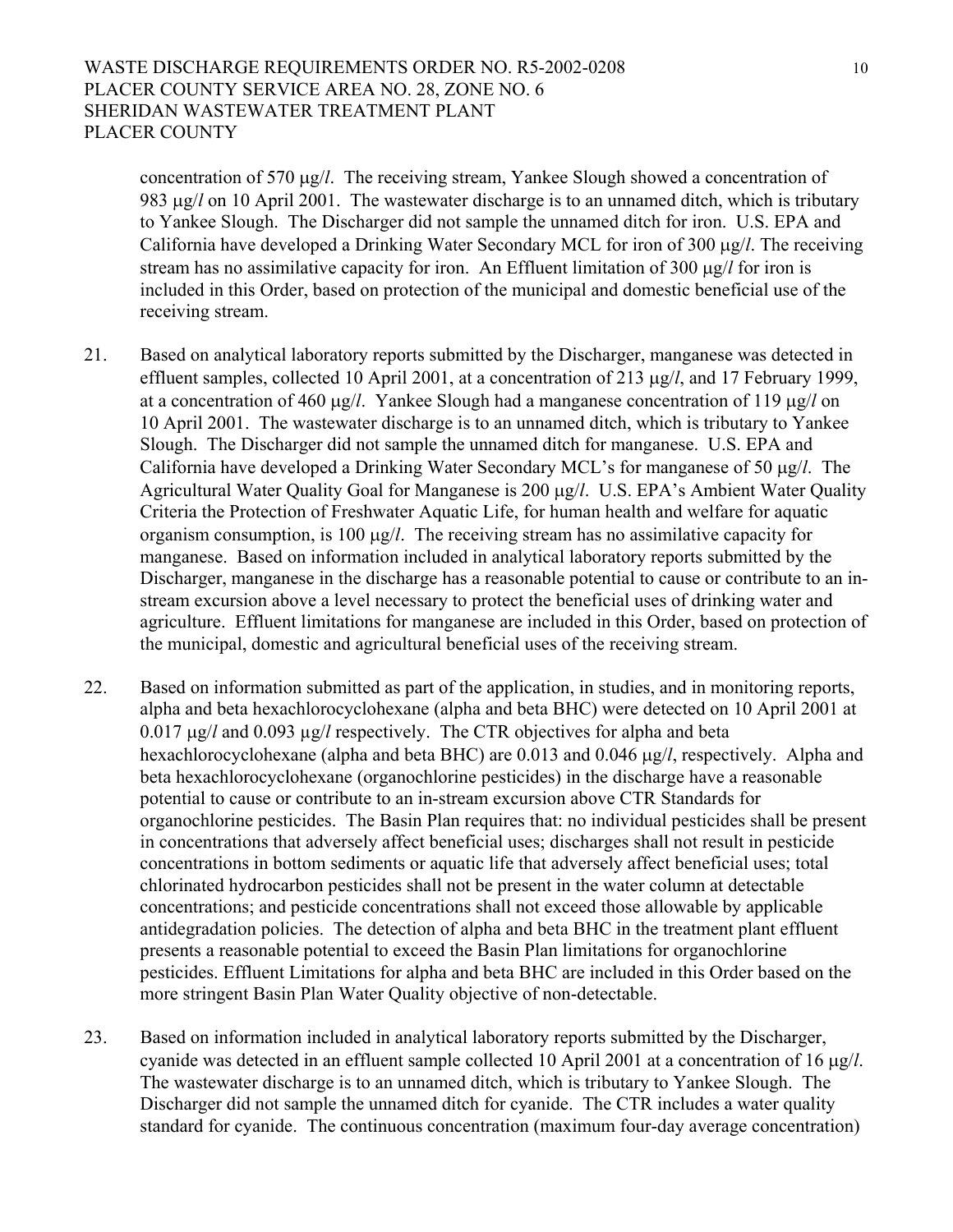# WASTE DISCHARGE REQUIREMENTS ORDER NO. R5-2002-0208 11 PLACER COUNTY SERVICE AREA NO. 28, ZONE NO. 6 SHERIDAN WASTEWATER TREATMENT PLANT PLACER COUNTY

is 5.2 µg/*l* and the maximum concentration (maximum one-hour average concentration) is 22 µg/*l*. Effluent limitations for cyanide are included in this Order and are based on the CTR. The SIP, Section 2.1, allows compliance schedules to be included in NPDES permits, provided that: diligent efforts have been made to quantify the pollutant; there is documentation that source control measures are underway; there is a proposed schedule for achieving compliance, and; the schedule is as short as practicable. The Discharger has not made diligent efforts to quantify cyanide and source control measures have not been evaluated, however, the Discharger has proposed to eliminate the surface water discharge, which will achieve compliance with the limitation in a reasonable time period. A time schedule to allow the Discharger to come into compliance with the cyanide effluent limitation is included in this Order.

24. Based on analytical results of effluent samples collected by the Discharger, zinc was detected 17 February 1999 at a concentration of 430 µg/*l*. Zinc was detected in Yankee Slough at a concentration of 2.48 mg/*l* on April 2001. The wastewater discharge is to an unnamed ditch, which is tributary to Yankee Slough. The Discharger did not sample the unnamed ditch for zinc. The CTR limitation for zinc is hardness dependent. Sheridan's effluent hardness was shown to be 81 mg/*l* on 17 February 1999. At a hardness of 81 mg/*l*, the acute criteria would be 98 µg/*l* and the chronic limit would be 97 µg/*l*. The discharge has a reasonable potential to cause or contribute to an in-stream excursion above the *CTR* standards for zinc; therefore, effluent limitations for zinc are included in the Order. U.S. EPA recommends conversion factors to translate dissolved concentrations to total concentrations. The conversion factors for zinc in freshwater are 0.98 for both the acute and the chronic criteria. The effluent limitations for zinc are presented in total recoverable concentrations, and are based on the *CTR*. The discharge has a reasonable potential to cause or contribute to an in-stream excursion above the *CTR* standards for zinc; therefore, effluent limitations for zinc are included in the Order. The Discharger has not made diligent efforts to quantify zinc and source control measures have not been evaluated, however, the Discharger has proposed to eliminate the surface water discharge, which will achieve compliance with the limitation in a reasonable time period. A time schedule to allow the Discharger to come into compliance with the effluent limitation is also included in this Order.

#### *GROUNDWATER*

- 25. The beneficial uses of the underlying ground water, as identified in the Basin Plan, are municipal and domestic, industrial service, industrial process, and agricultural supply.
- 26. The Discharger utilizes unlined ponds for the treatment and disposal of wastewater. Percolation is an intentional method of disposing of wastewater at this facility. The Discharger also uses spray irrigation as the principal method for disposal of wastewater. The Basin Plan contains water quality objectives to protect the beneficial uses of groundwater including numeric, narrative, chemical toxicity and taste and odor objectives. The toxicity objective requires that groundwater be maintained free of toxic substances in concentrations that produce detrimental physiological responses in humans, plants, or animals. The chemical constituent objective states groundwater shall not contain chemical constituents in concentrations that adversely affect any beneficial use or that exceed the maximum contaminant levels (MCLs) in Title 22, CCR. The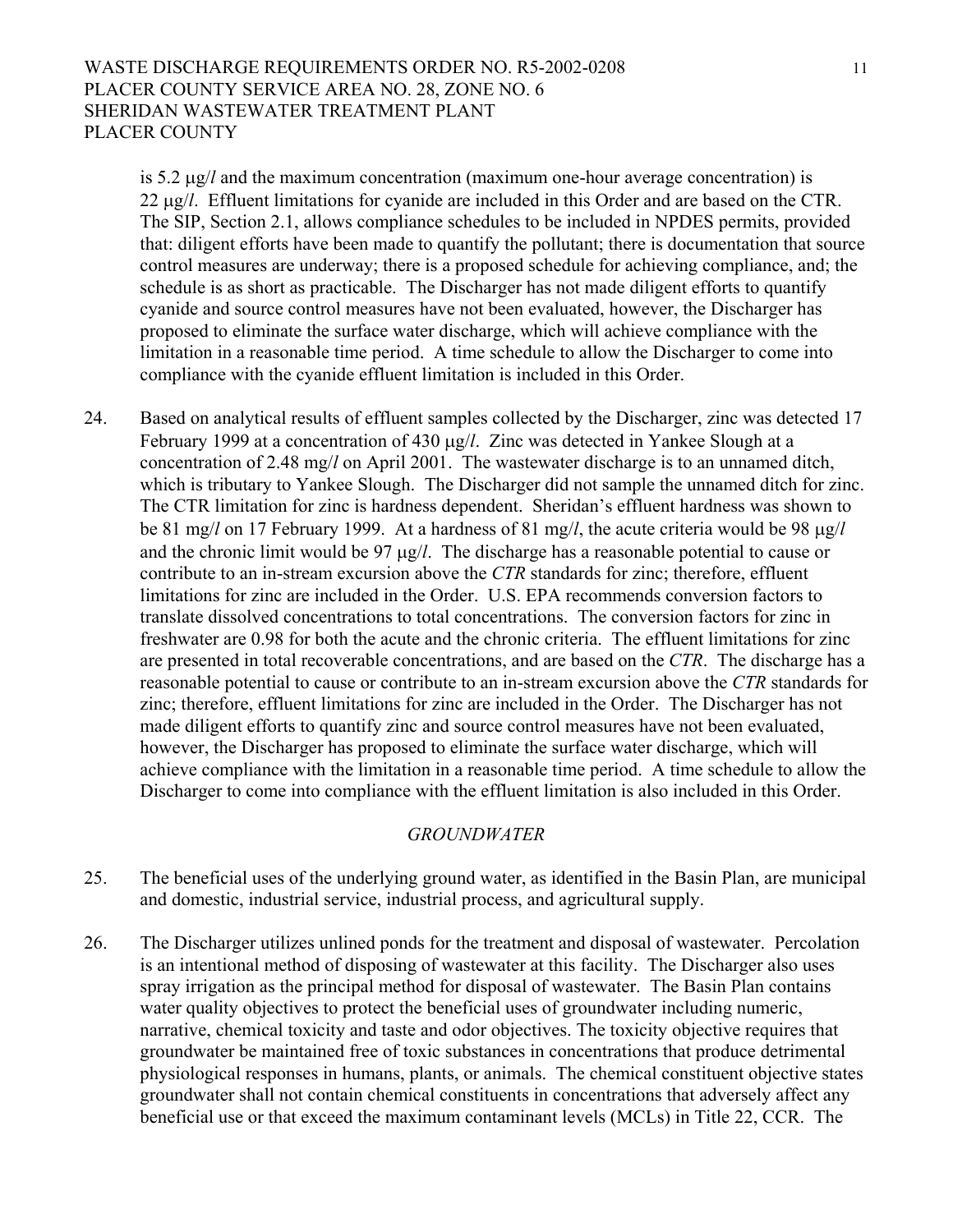Basin Plan requires the application of the most stringent objective necessary as necessary to ensure that groundwaters do not contain chemical constituents, toxic substances, radionuclides, or taste and odor producing substances in concentrations that adversely affect domestic drinking water supply, agricultural supply, or any other beneficial use.

- 27. State Water Resources Control Board (SWRCB) Resolution No. 68-16 (hereafter Resolution 68-16) requires the Regional Board, in regulating the discharge of wastes, to maintain high quality waters of the State until it is demonstrated that: any change in quality will be consistent with maximum benefit to the people of the State; will not unreasonably affect beneficial uses, and; will not result in water quality less than that described in the Regional Board's policies (e.g., quality that exceeds water quality objectives). Resolution 68-16 requires that the discharge be regulated to meet best practicable treatment or control to assure that pollution or nuisance will not occur and the highest water quality consistent with the maximum benefit to the people of the State be maintained.
- 28. Domestic wastewater contains constituents such as total dissolved solids (TDS), specific conductivity, pathogens, nitrates, organics, metals and oxygen demanding substances (BOD). The unlined ponds and disposal fields may percolate, and may result in an increase in the concentration of these constituents in groundwater. The increase in the concentration of these constituents in groundwater must be consistent with Resolution 68-16. Any increase in pollutant concentrations in groundwater must be shown to be necessary to allow wastewater utility service necessary to accommodate housing and economic expansion in the area and must be consistent with maximum benefit to the people of the state of California. Some degradation of groundwater by the Discharger may be consistent with Resolution 68-16 provided that:
	- a. the degradation is limited in extent;
	- b. the degradation after effective source control, treatment, and control is limited to waste constituents typically encountered in municipal wastewater as specified in the groundwater limitations in this Order;
	- c. the Discharger minimizes the degradation by fully implementing, regularly maintaining, and optimally operating best practicable treatment and control (BPTC) measures; and
	- d. the degradation does not result in water quality less than that prescribed in the Basin Plan.
- 29. Monitoring of the groundwater must be conducted to determine if the discharge has caused an increase in constituent concentrations, when compared to background. The monitoring must, at a minimum, require a complete assessment of groundwater impacts including the vertical and lateral extent of degradation, an assessment of all wastewater-related constituents which may have migrated to groundwater, an analysis of whether additional or different methods of treatment or control of the discharge are necessary to provide best practicable treatment or control to comply with Resolution No. 68-16. Economic analysis is only one of many factors considered in determining best practicable treatment. If monitoring indicates that the discharge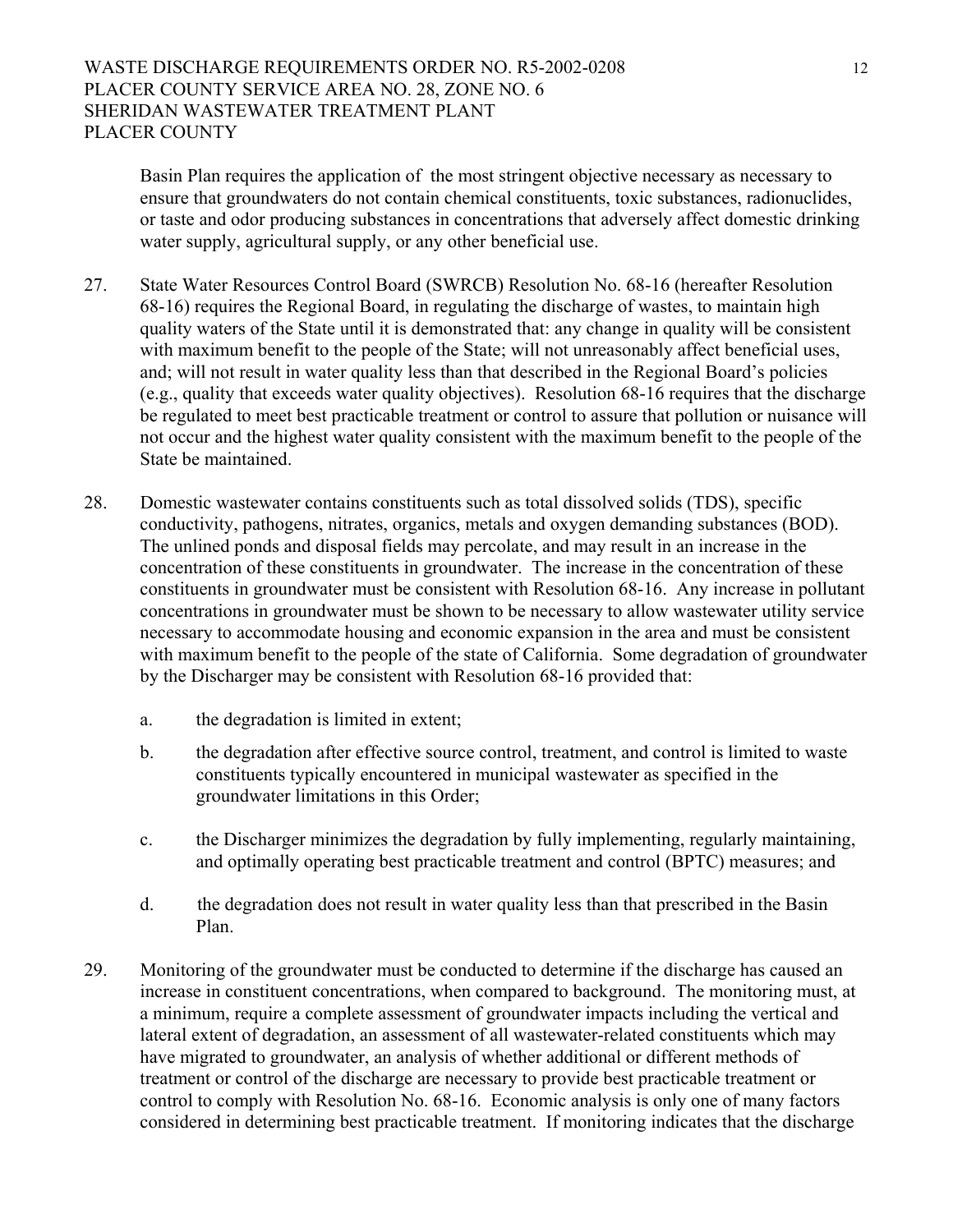# WASTE DISCHARGE REQUIREMENTS ORDER NO. R5-2002-0208 13 PLACER COUNTY SERVICE AREA NO. 28, ZONE NO. 6 SHERIDAN WASTEWATER TREATMENT PLANT PLACER COUNTY

has incrementally increased constituent concentrations in groundwater above background, a BPT assessment is required and this permit may be reopened and modified. Until groundwater monitoring is sufficient, this Order contains Groundwater Limitations that allow groundwater quality to be degraded for certain constituents when compared to background groundwater quality, but not to exceed water quality objectives. If groundwater quality has been degraded by the discharge, the incremental change in pollutant concentration (when compared with background) may not be increased beyond the currently quantified level. If groundwater quality has been or may be degraded by the discharge, this Order may be reopened and specific numeric limitations established consistent with Resolution 68-16 and the Basin Plan.

- 30. The discharge authorized herein and the treatment and storage facilities associated with the discharge of treated municipal wastewater, except for discharges of residual sludge and solid waste, are exempt from the requirements of Title 27, California Code of Regulations (CCR), section 20005 et seq. (hereafter Title 27). The exemption, pursuant to Title 27 CCR section 20090(a), is based on the following:
	- a. The waste consists primarily of domestic sewage and treated effluent;
	- b. The waste discharge requirements are consistent with water quality objectives; and
	- c. The treatment and storage facilities described herein are associated with a municipal wastewater treatment plant.
- 31. Section 13267 of the California Water Code states, in part, "*(a) A regional board, in establishing…waste discharge requirements… may investigate the quality of any waters of the state within its region"* and *"(b) (1) In conducting an investigation…, the regional board may require that any person who… discharges… waste…that could affect the quality of waters within its region shall furnish, under penalty of perjury, technical or monitoring program reports which the regional board requires.* The attached Monitoring and Reporting Program is issued pursuant to California Water Code Section 13267. The monitoring and reporting program has been developed to monitor compliance with the groundwater limitations required by this Order. The attached Monitoring and Reporting Program is necessary to assure compliance with these waste discharge requirements. The Discharger operates the facility that discharges waste subject to this Order.

#### *LAND DISCHARGE AND RECLAMATION SPECIFICATIONS*

- 32. California Code of Regulations (CCR), Title 22, contains requirements for the use of reclaimed water; this Order implements the requirements of Title 22.
- 33. CCR Title 22, Section 60304(d) requires that for irrigation of pasture for animals not producing milk for human consumption, wastewater shall be at least "undisinfected secondary recycled water". CCR Title 22, Section 60301.900, defines "undisinfected secondary recycled water" as "oxidized wastewater". CCR Title 22, Section 60301.650, defines "oxidized wastewater" as "…wastewater in which the organic matter has been stabilized, is nonputrescible, and contains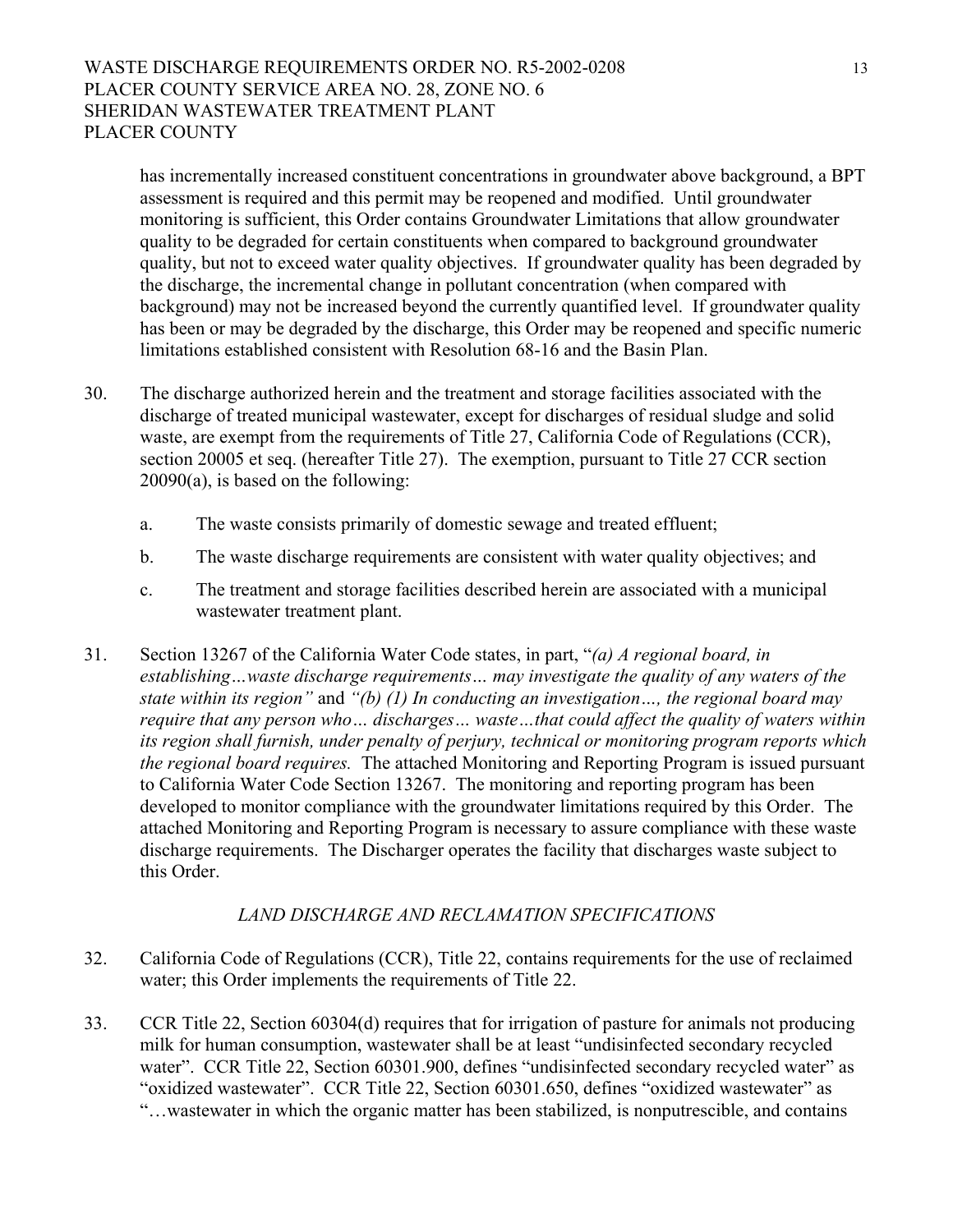### WASTE DISCHARGE REQUIREMENTS ORDER NO. R5-2002-0208 14 PLACER COUNTY SERVICE AREA NO. 28, ZONE NO. 6 SHERIDAN WASTEWATER TREATMENT PLANT PLACER COUNTY

dissolved oxygen". Title 22 does not specify effluent concentrations for BOD or TSS in the definition of secondary wastewater. It is generally accepted civil engineering practice that "secondary wastewater" is wastewater that has been treated to achieve 30 mg/*l*, or less, for both BOD and TSS, as a monthly average. This is confirmed by federal regulations, 40 CFR Part 133, which define the minimum level of effluent quality attainable by secondary treatment as: the 30-day average BOD and TSS shall not exceed 30 mg/*l*. The federal regulations regarding secondary treatment are not directly applicable to land disposal and reclamation uses, but are used to define the accepted level of "secondary treatment". As cited in an earlier Finding, 40 CFR Part 133, allows adjustment of the 30-day average BOD and TSS levels to 45 mg/*l* for waste stabilization ponds. The Discharger's wastewater facility is hydraulically overloaded and, based on sampling submitted as part of the Report of Waste Discharge, is not capable of meeting 30-day average TSS concentrations of 45 mg/*l*. This Order includes a time schedule requiring compliance with 30-day average discharge limitations for BOD and TSS of 45 mg/*l* to the reclamation area.

- 34. The disposal of wastewater by spray irrigation to non-reclamation areas is not required to comply with title 22. This Order contains alternative land disposal limitations for spray irrigation of non-reclamation areas. The limitations are included to prevent nuisance and prevent runoff of wastewater to surface waters.
- 35. The Discharger utilizes spray irrigation as a disposal method. To protect public health, CCR Title 22, Section 60310, contains Use Area Requirements with respect to buffer zones from property lines, wells, irrigation runoff, and mist entering specific areas. This Order requires compliance with CCR Title 22 for reclamation areas.
- 36. The Discharger maximizes disposal of treated wastewater by spray irrigation. Title 22, Section 60310(e)1, requires any runoff shall be confined to the recycle uses area, unless the runoff does not pose a public health threat and is authorized by the regulatory agency. Any discharge from the spray irrigation fields constitutes a waste discharge and would need to meet effluent and receiving water limitations. This permit requires that tailwater be returned to the treatment or disposal area.
- 37. The Discharger may utilize the spray irrigation area as a disposal area by eliminating the beneficial reuse of the wastewater, specifically by eliminating cattle grazing and growing fodder crops. Wastewater disposal areas are not subject to Title 22 requirements. Limitations for land wastewater disposal areas are developed to protect water quality. This Order contains limitations for land disposal designed to protect ground and surface water quality.
- 38. The Discharger utilizes waste stabilization ponds for the treatment and storage of wastewater. Land Discharge Specifications have been included in this permit to assure that the pond does not overflow or cause a nuisance. Land Discharge Specifications have been included in this permit to assure that nuisance conditions do not occur. Nuisance conditions from ponds are typically found when strong odors occur when the dissolved oxygen concentration is allowed to drop below 1.0 mg/*l*. This permit requires the dissolved oxygen concentration be maintained above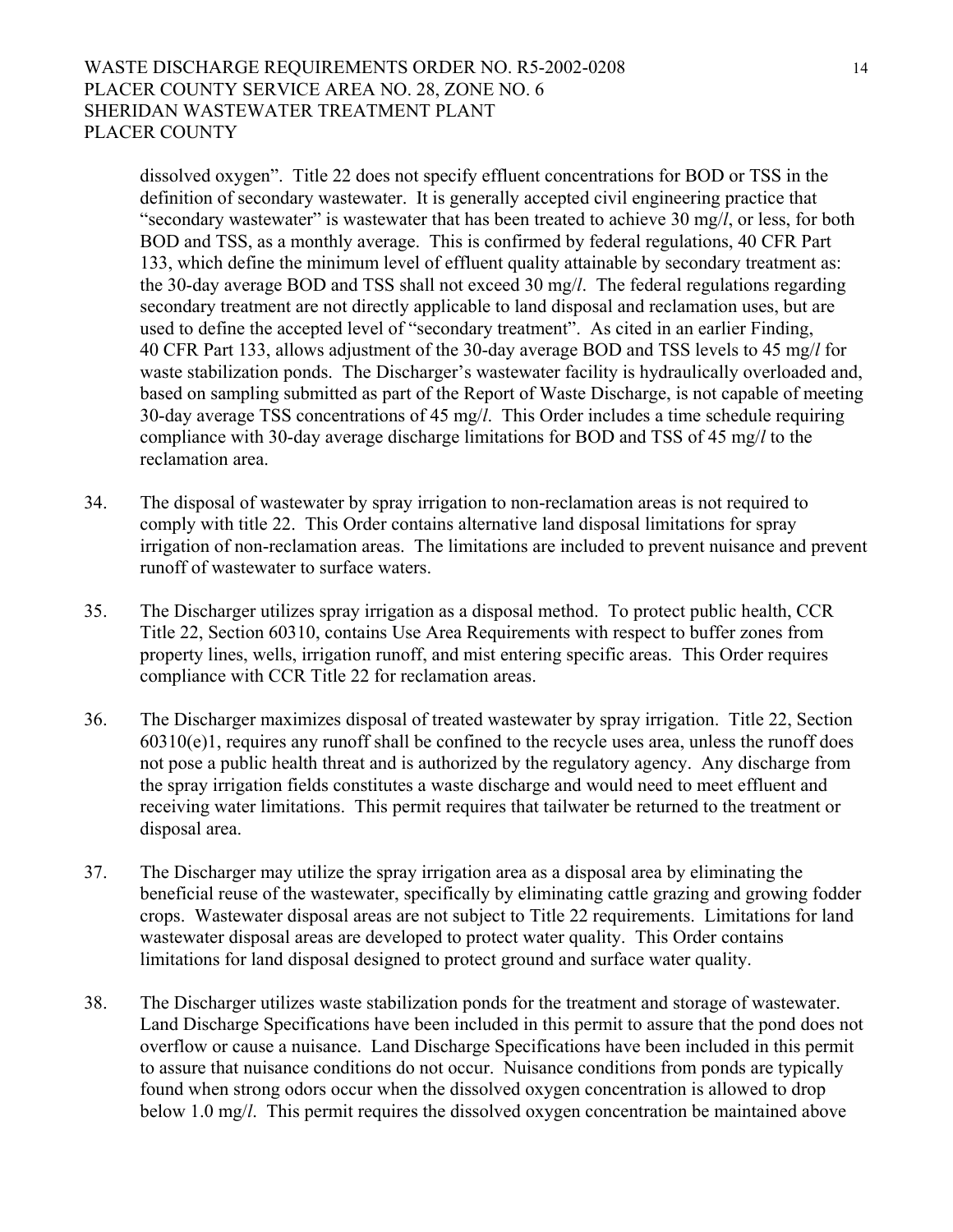# WASTE DISCHARGE REQUIREMENTS ORDER NO. R5-2002-0208 15 PLACER COUNTY SERVICE AREA NO. 28, ZONE NO. 6 SHERIDAN WASTEWATER TREATMENT PLANT PLACER COUNTY

1.0 mg/*l* in the upper one-foot of water in the pond to prevent odors and avoid nuisance conditions.

39. Pond levees can fail for a variety of reasons, typically, a lack of maintenance or overtopping due to wave action. This permit requires a minimum pond freeboard be maintained to prevent overtopping.

#### *GENERAL*

- 40. Monitoring is required by this Order for the purposes of assessing compliance with permit limitations and water quality objectives and gathering information to evaluate the need for additional limitations.
- 41. This Order contains Effluent Limitations and a tertiary level of treatment, or equivalent, necessary to protect the beneficial uses of the receiving water. The Discharger has submitted information that, as an alternative, they will modify the existing system and dispose of all wastewater on land. The land disposal alternative will require submittal of a new Report of Waste Discharge and this Order may be reopened and modified. In accordance with California Water Code, Section 13241, the Board has considered the following:

As stated in the above Findings, the past, present and probable future beneficial uses of the receiving stream include municipal and domestic supply; agricultural irrigation, agricultural stock watering, hydropower generation, body contact water recreation, canoeing and rafting, non-contact water recreation, warm freshwater aquatic habitat, cold freshwater aquatic habitat, potential warm fish migration habitat, potential cold fish migration habitat, potential warm spawning habitat, potential cold spawning habitat, and wildlife habitat.

 The environmental characteristics of the hydrographic unit including the quality of water available will be improved by the requirement to provide tertiary treatment for this wastewater discharge. Tertiary treatment will allow for the reuse of the undiluted wastewater for food crop irrigation and contact recreation activities which would otherwise be unsafe according to recommendations from the California Department of Health Services (DHS)

Fishable and swimable water quality conditions can be reasonably achieved through the coordinated control of all factors which affect water quality in the area.

The economic impact of requiring an increased level of treatment has been considered. The Discharger has estimated that the increased level of tertiary treatment would not be the cost effective alternative and will obtain additional land for wastewater disposal. Without tertiary treatment or complete land disposal, the loss of beneficial uses within downstream waters, without the tertiary treatment requirement, include prohibiting the irrigation of food crops and prohibiting public access for contact recreational purposes,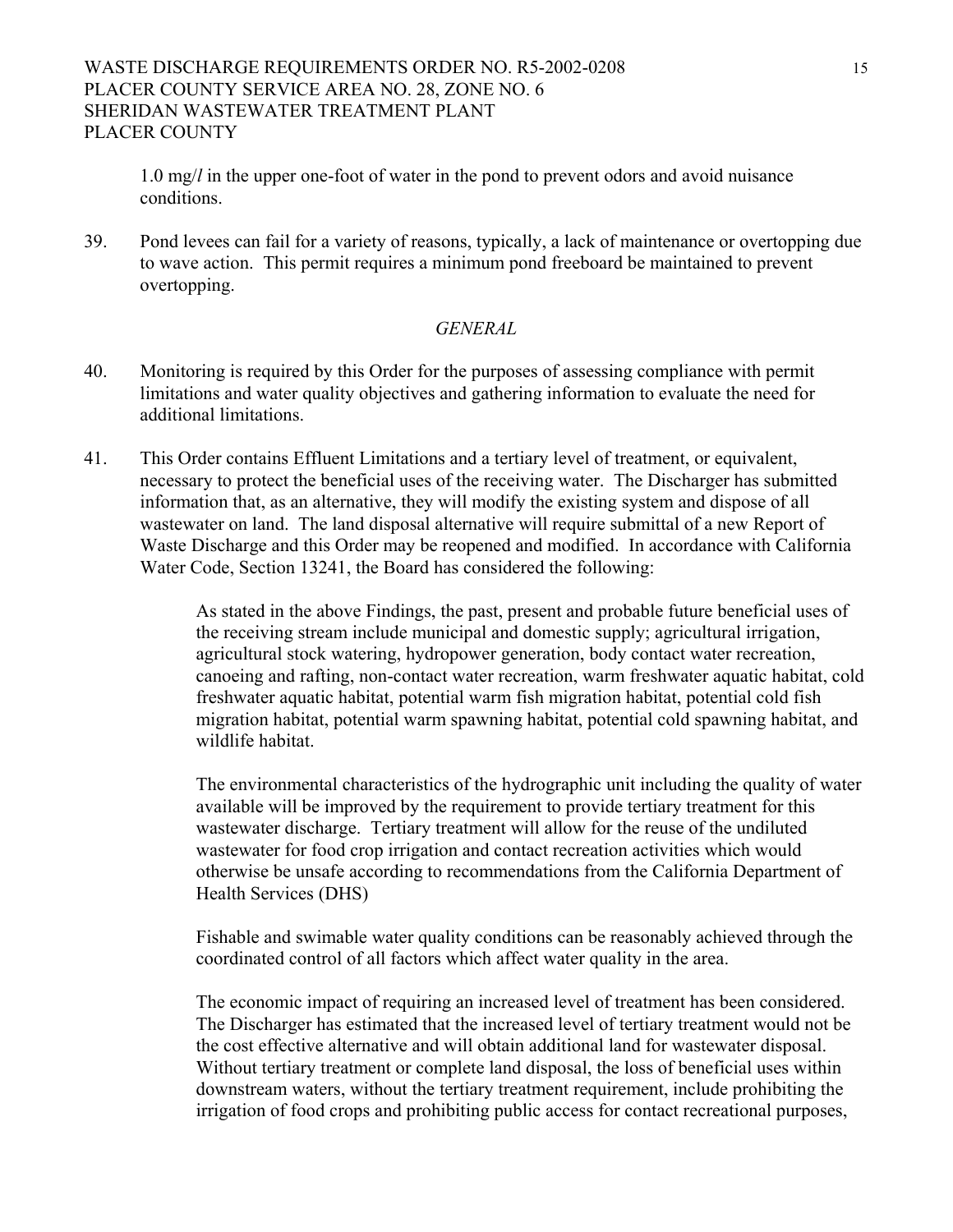would have a detrimental economic impact. In addition to pathogen removal to protect irrigation and recreation, tertiary treatment would also aid in meeting discharge limitations for other pollutants, such as heavy metals, reducing the need for advanced treatment.

 The need to develop housing in the area will be facilitated by improved water quality, which protects the contact recreation and irrigation uses of the receiving water. DHS recommends that, in order to protect the public health, undiluted wastewater effluent must be treated to a tertiary level, for contact recreational and food crop irrigation uses. Without tertiary treatment, the downstream waters could not be safely utilized for contact recreation or the irrigation of food crops. The addition of tertiary treatment or implementation of the land disposal alternative will allow the Discharger to eliminate a self imposed building moratorium.

It is the Regional Board's policy, (Basin Plan, page IV-15.00, Policy 2) to encourage the reuse of wastewater. The Regional Board requires Dischargers to evaluate how reuse or land disposal of wastewater can be optimized. The need to develop and use recycled water is facilitated by providing a tertiary level of wastewater treatment, which will allow for a greater variety of uses in accordance with California Code of Regulations, Title 22. The land disposal alternative, proposed by the Discharger, will also meet the Regional Board's policy.

42. Section 13267 of the California Water Code states, in part, "*(a) A regional board, in establishing…waste discharge requirements…may investigate the quality of any waters of the state within its region*" and "*(b)(1) In conducting an investigation,.. the regional board may require that any person who…discharges…waste…that could affect the quality of waters within its region shall furnish, under penalty of perjury, technical or monitoring program reports which the regional board requires.*"

The attached Monitoring and Reporting Program No. R5-2002-0208 is issued pursuant to California Water Code Section 13267 and is necessary to assure compliance with these waste discharge requirements. The Discharger operates the facility that discharges the waste subject to this Order.

- 43. Monitoring and Reporting Program No. R5-2002-0208, Attachments A through E, and the Fact Sheet, are a part of this Order.
- 44. This discharge was previously regulated by Waste Discharge Requirements in Order No. 95-114, adopted by the Regional Board on 26 May 1995.
- 45. U.S. EPA and the Regional Board have classified this discharge as a minor discharge.
- 46. The permitted discharge is consistent with the antidegradation provisions of 40 CFR 131.12 and State Water Resources Control Board Resolution 68-16. Compliance with these requirements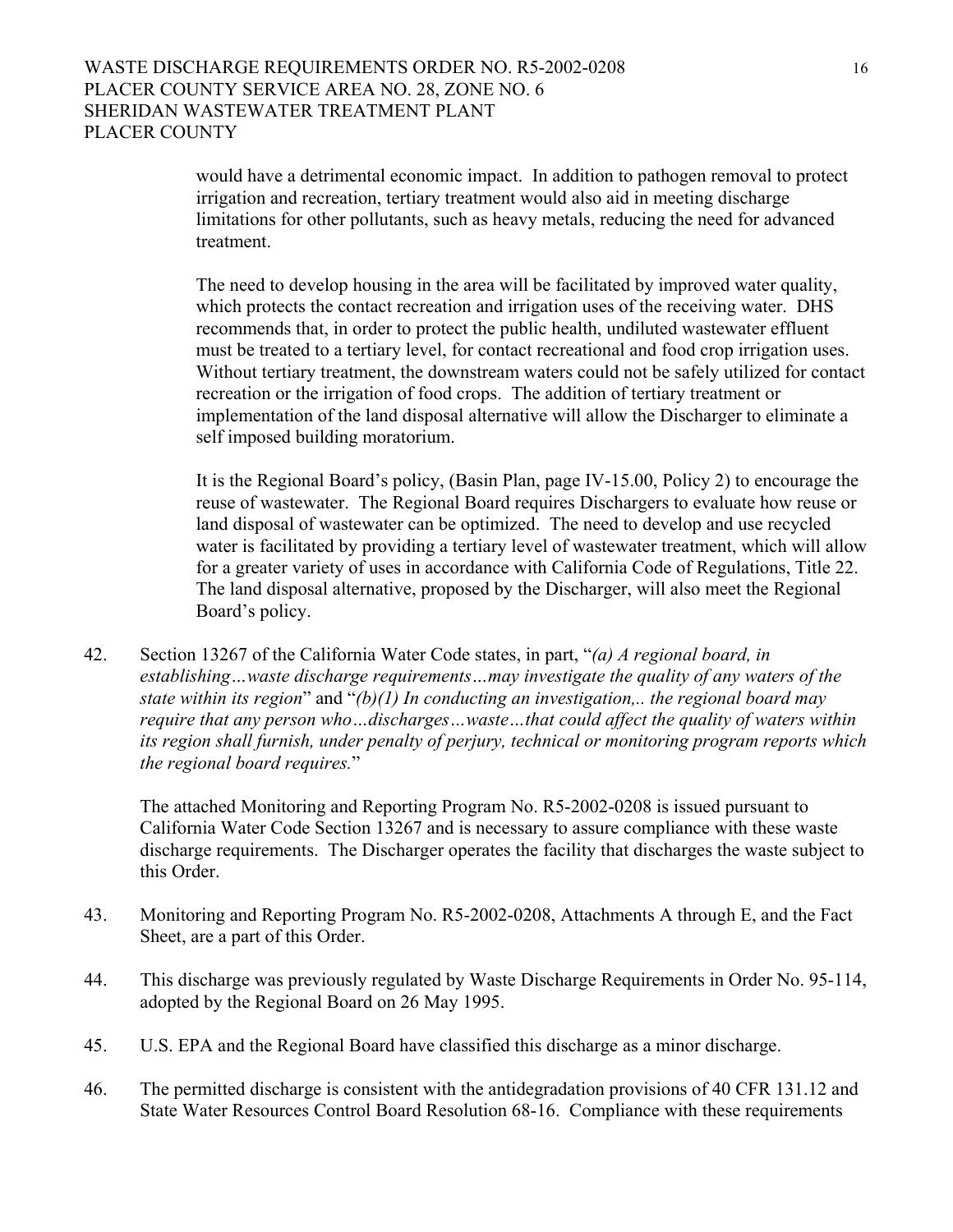will result in the use of best practicable treatment or control of the discharge. The impact on existing water quality will be insignificant.

- 47. The action to adopt an NPDES permit is exempt from the provisions of Chapter 3 of the California Environmental Quality Act (CEQA) (Public Resources Code Section 21000, *et seq*.), requiring preparation of an environmental impact report or negative declaration in accordance with Section 13389 of the California Water Code.
- 48. The Regional Board has considered the information in the attached Information Sheet in developing the Findings of this Order. The attached Fact Sheet is part of this Order.
- 49. The Regional Board has notified the Discharger and interested agencies and persons of its intent to prescribe waste discharge requirements for this discharge and has provided them with an opportunity for a public hearing and an opportunity to submit their written views and recommendations.
- 50. The Regional Board, in a public meeting, heard and considered all comments pertaining to the discharge.
- 51. This Order shall serve as an NPDES permit pursuant to Section 402 of the CWA, and amendments thereto, and shall take effect upon the date of hearing, provided U.S. EPA has no objections.

**IT IS HEREBY ORDERED** that Order No. 93-232 is rescinded and the Placer County and Mary Louise Morrison, Trustee, their agents, successors and assigns, in order to meet the provisions contained in Division 7 of the California Water Code and regulations adopted thereunder, and the provisions of the Clean Water Act and regulations and guidelines adopted thereunder, shall comply with the following:

# **A. Discharge Prohibitions:**

- 1. Discharge of wastewater at a location or in a manner different from that described in the Findings is prohibited.
- 2. The by-pass or overflow of wastes is prohibited, except as allowed by Standard Provision A.13. [See attached "Standard Provisions and Reporting Requirements for Waste Discharge Requirements (NPDES)"].
- 3. Neither the discharge nor its treatment shall create a nuisance as defined in Section 13050 of the California Water Code.

# **B. Effluent Limitations:**

1. Effluent discharge to surface waters shall not exceed the following limitations: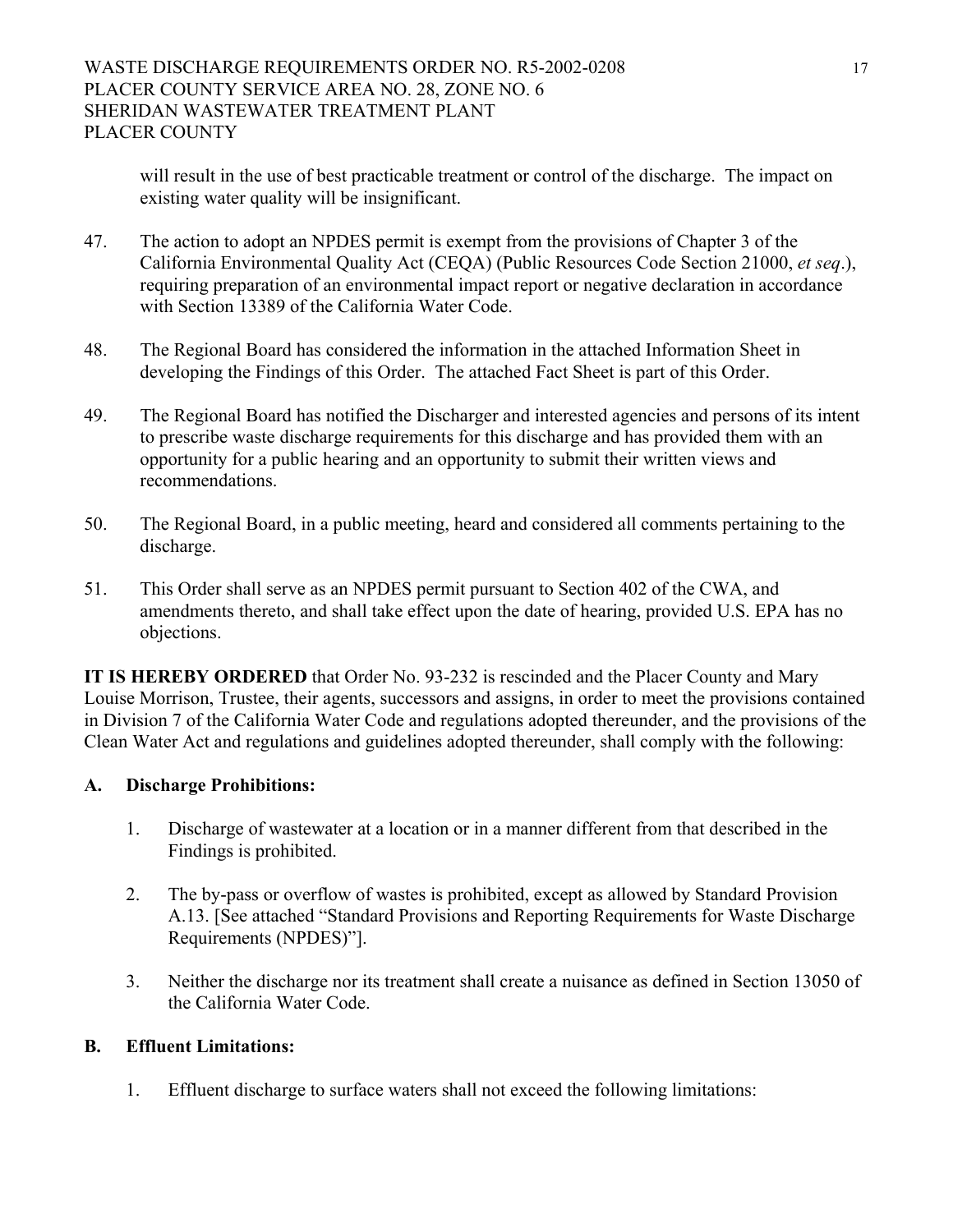# WASTE DISCHARGE REQUIREMENTS ORDER NO. R5-2002-0208 18 PLACER COUNTY SERVICE AREA NO. 28, ZONE NO. 6 SHERIDAN WASTEWATER TREATMENT PLANT PLACER COUNTY

<span id="page-17-1"></span><span id="page-17-0"></span>

|                        |                                        | Average                 | Median      | Average         | Average      | Daily   |
|------------------------|----------------------------------------|-------------------------|-------------|-----------------|--------------|---------|
| Constituents           | Units                                  | Monthly                 | Monthl      | <b>Weekly</b>   | Daily        | Maximum |
|                        |                                        |                         | $\mathbf y$ |                 |              |         |
| BOD <sup>1</sup>       | mg/l                                   | $45^2$                  | --          | $60^2$          | $90^2$       |         |
|                        | lbs/day <sup>3</sup>                   | 23                      |             | 30              | 46           |         |
| <b>Total Suspended</b> | mg/l                                   | $45^2$                  | --          | 60 <sup>2</sup> | $90^{2}$     |         |
| Solids                 | lbs/day <sup>3</sup>                   | 23                      |             | 30              | 46           |         |
| Settleable Solids      | mlll                                   | 0.1                     |             | $-$             | 0.2          |         |
| <b>Total Coliform</b>  | $MPN/100$ ml                           | $-$                     | 23          | --              | $-$          | 230     |
| Organisms              |                                        |                         |             |                 |              |         |
|                        |                                        |                         |             |                 |              |         |
|                        |                                        | Average                 |             | Average         | Daily        |         |
| Constituents           | Units                                  | Monthly                 |             | $4$ -Day        | Maximum      |         |
| <b>Total Residual</b>  | mg/l                                   |                         |             | 0.01            | 0.02         |         |
| Chlorine               | $\frac{1}{\text{bs}}\cdot\text{day}^4$ |                         |             | 0.005           | 0.01         |         |
| Ammonia                | mg/l                                   | Attachment B            |             |                 | Attachment C |         |
| (as N)                 | lbs/day <sup>5</sup>                   |                         |             | --              | --           |         |
| Nitrate + Nitrite      | mg/l                                   | 10                      |             |                 |              |         |
| (as N)                 | lbs/day <sup>1</sup>                   | 0.005                   |             |                 |              |         |
| Nitrite                | mg/l                                   | $\mathbf{1}$            |             |                 |              |         |
| (as N)                 | lbs/day <sup>1</sup>                   | 0.0005                  |             | --              |              |         |
| Aluminum               | $\mu$ g/ $l$                           |                         |             | 87              | 750          |         |
|                        | lbs/day                                |                         |             | 0.043           | 0.375        |         |
| Copper                 | $\mu$ g/ $l$                           |                         |             | Attachment D    | Attachment D |         |
|                        | lbs/day                                |                         |             |                 |              |         |
| Iron                   | $\mu$ g/l                              | 300                     |             |                 |              |         |
|                        | lbs/day                                | 0.15                    |             |                 |              |         |
| Manganese              | $\mu$ g/ $l$                           | 50                      |             |                 |              |         |
|                        | lbs/day                                | 0.03                    |             |                 |              |         |
| Zinc                   | $\mu$ g/ $l$                           | $-$                     |             | Attachment E    | Attachment E |         |
|                        | lbs/day                                | $\overline{a}$          |             | $-$             | $-$          |         |
| Organochlorine         | $\mu$ g/ $l$                           | Non detect <sup>6</sup> |             | $-$             | --           |         |
| Pesticides             |                                        |                         |             |                 |              |         |
| Cyanide                | $\mu$ g/ $l$                           |                         |             | 5.2             | 22           |         |
|                        | lbs/day                                | --                      |             | 0.003           | 0.01         |         |

<span id="page-17-2"></span>1 5-day, 20ºC biochemical oxygen demand (BOD)

<span id="page-17-3"></span> $2^{\frac{2}{3}}$  To be ascertained by a 24-hour composite

<span id="page-17-4"></span><sup>3</sup> Based upon a design treatment capacity of 0.06 mgd (*x* mg/*l* x 8.345 x 0.06 mgd = *y* lbs/day)  $\frac{4}{5}$  Based upon a design treatment capacity of 0.06 mgd (*x* mg/*l* x 8.345 x 0.06 mgd = *y* lbs/day).

<span id="page-17-6"></span>

<span id="page-17-5"></span><sup>4</sup> Based upon a design treatment capacity of 0.06 mgd (x mg/l x 8.345 x 0.06 mgd = y lbs/day).<br><sup>5</sup> The mass limit (lb/day) for ammonia shall be equal to the concentration limit (from Attachments) multiplied by the design flow of 0.06 mgd and the unit conversion factor of 8.345 (see footnote 1 for equation).

<span id="page-17-7"></span><sup>6</sup> Not detectable within the accuracy of U.S. EPA Standard Methods utilizing the lowest possible detection levels..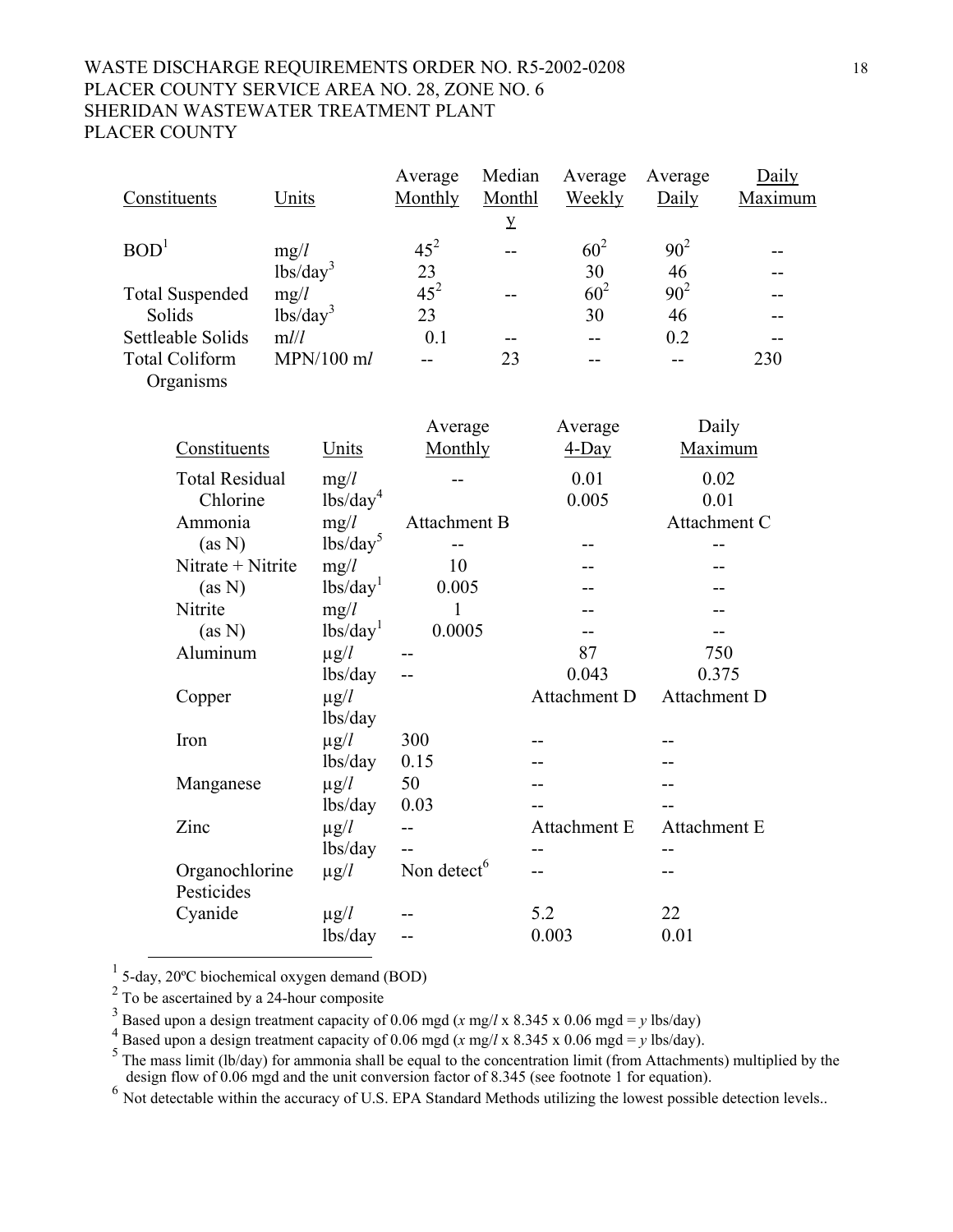2. The wastewater shall be settled, oxidized, coagulated and filtered, or equivalent treatment provided, and the effluent discharge to surface waters shall not exceed the following limitations (from **30 December 2006** forward):

|                                 |              | $7-Dav$ | Average                  | Instantaneous   |
|---------------------------------|--------------|---------|--------------------------|-----------------|
| Constituents                    | Units        | Median  | Daily                    | <b>Maximum</b>  |
| <b>Total Coliform Organisms</b> | $MPN/100$ ml | 2.2     | $\overline{\phantom{m}}$ | 23 <sup>1</sup> |
| Turbidity                       | NTU          | $- -$   |                          | $5^2$           |

- 3. The arithmetic mean of 20°C BOD (5-day) and of total suspended solids in effluent samples collected over a calendar month shall not exceed 15 percent of the arithmetic mean of the values for influent samples collected at approximately the same times during the same period (85 percent removal).
- 4. The discharge shall not have a pH less than 6.5 nor greater than 8.5.
- 5. The average dry weather influent flow shall not exceed 0.06 million gallons per day.
- 6. Survival of aquatic organisms in 96-hour bioassays of undiluted waste shall be no less than:

Minimum for any one bioassay - - - - - - - - - - - - 70% Median for any three consecutive bioassays - - - - 90%

# **C. Sludge Disposal:**

- 1. Collected screenings, sludges, and other solids removed from liquid wastes shall be disposed of in a manner approved by the Executive Officer, and consistent with *Consolidated Regulations for Treatment, Storage, Processing, or Disposal of Solid Waste,* as set forth in California Code of Regulations, Title 27, Division 2, Subdivision 1, Section 20005, *et seq*.
- 2. Any proposed change in sludge use or disposal practice from a previously approved practice shall be reported to the Executive Officer and U.S. EPA Regional Administrator at least **90 days** in advance of the change.
- 3. Use and disposal of sewage sludge shall comply with existing Federal and State laws and regulations, including permitting requirements and technical standards included in 40 CFR

<span id="page-18-0"></span><sup>&</sup>lt;sup>1</sup> The total coliform organisms concentration shall not exceed 23 MPN/100 ml more than once in any 30-day

period. No sample shall exceed a concentration of 230 MPN/100 m*l*.<br><sup>2</sup> The turbidity shall not exceed 5 NTU more than 5 percent of the time within a 24-hour period. At no time shall the turbidity exceed 10 NTU.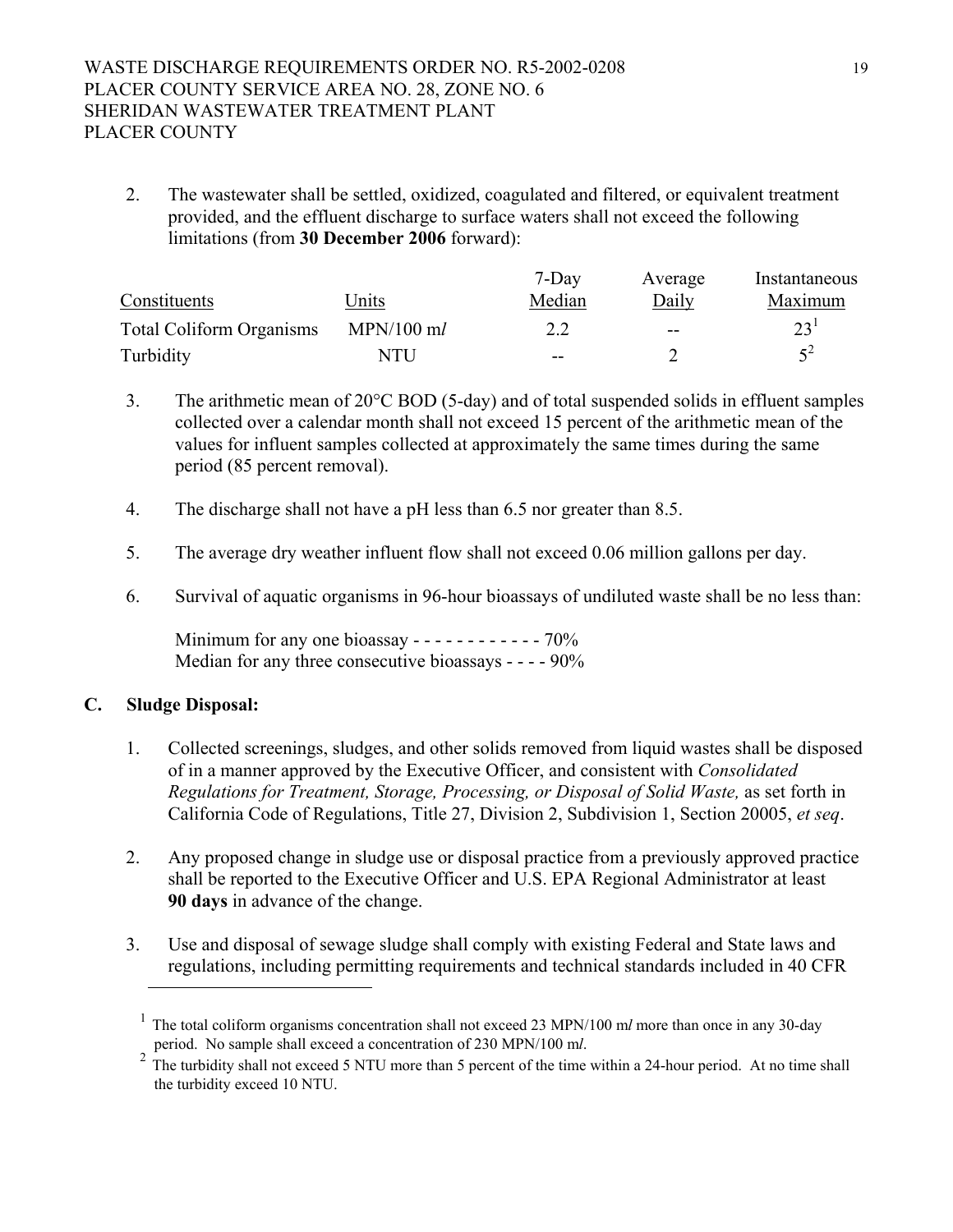503.

- 4. If the State Water Resources Control Board and the Regional Water Quality Control Boards are given the authority to implement regulations contained in 40 CFR 503, this Order may be reopened to incorporate appropriate time schedules and technical standards. The Discharger must comply with the standards and time schedules contained in 40 CFR 503 whether or not they have been incorporated into this Order.
- 5. The Discharger is encouraged to comply with the "Manual of Good Practice for Agricultural Land Application of Biosolids" developed by the California Water Environment Association.

# **D. Receiving Water Limitations:**

Receiving Water Limitations are based upon water quality objectives contained in the Basin Plan. As such, they are a required part of this permit. The discharge shall not cause the following in the unnamed drainage ditch, Yankee Slough and downstream waters:

- <span id="page-19-0"></span>1. The fecal coliform concentration, based on a minimum of not less than five samples for any 30-day period, to exceed a geometric mean of 200 MPN/100 m*l* or cause more than 10 percent of total samples taken during any 30-day period to exceed 400 MPN/100 m*l*.
- <span id="page-19-1"></span>2. Biostimulatory substances that promote aquatic growths in concentrations that cause nuisance or adversely affect beneficial uses.
- 3. Esthetically undesirable discoloration.
- 4. Concentrations of dissolved oxygen to fall below 7.0 mg/*l*. The monthly median of the mean daily dissolved oxygen concentration shall not be caused to fall below 85 percent of saturation in the main water mass, and the  $95<sup>th</sup>$  percentile concentration shall not be caused to fall below 75 percent of saturation.
- <span id="page-19-3"></span><span id="page-19-2"></span>5. Floating material to be present in amounts that cause nuisance or adversely affect beneficial uses.
- 6. Oils, greases, waxes, or other materials to accumulate in concentrations that cause nuisance, result in a visible film or coating on the water surface or on objects in the water, or otherwise adversely affect beneficial uses.
- 7. The ambient pH to fall below 6.5, exceed 8.5, or change by more than 0.5 units. An one-month averaging period may be applied when calculating the pH change of 0.5 units.
- 8. Radionuclides to be present in concentrations that harm human, plant, animal or aquatic life; or that result in the accumulation of radionuclides in the food web to an extent that presents a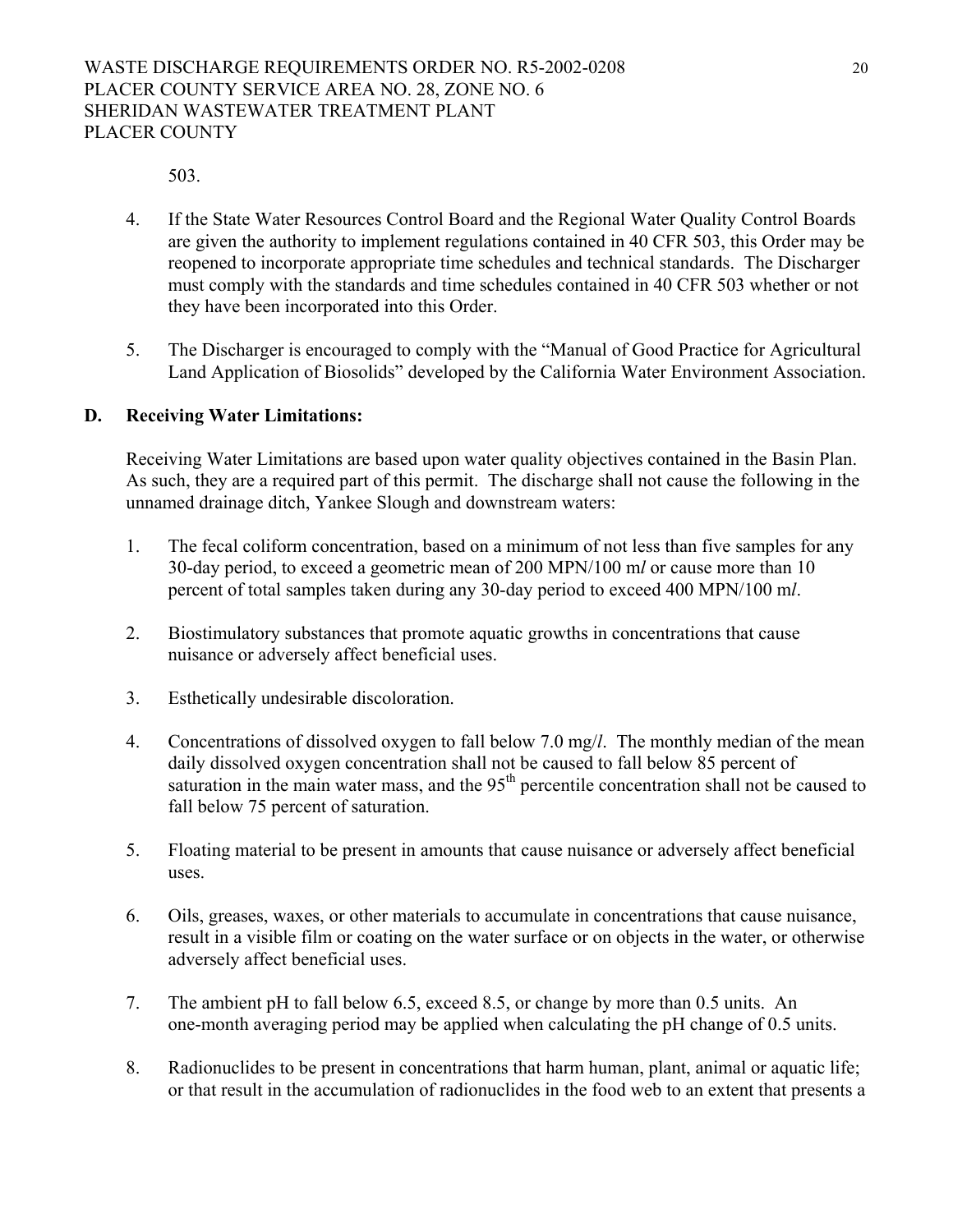<span id="page-20-3"></span><span id="page-20-2"></span><span id="page-20-1"></span>hazard to human, plant, animal, or aquatic life.

- 9. Deposition of material that causes nuisance or adversely affects beneficial uses.
- 10. Taste- or odor-producing substances to impart undesirable tastes or odors to fish flesh or other edible products of aquatic origin or to cause nuisance or adversely affect beneficial uses.
- 11. The ambient temperature to increase more than  $5^{\circ}$ F.
- 12. Toxic pollutants to be present in the water column, sediments, or biota in concentrations that adversely affect beneficial uses; that produce detrimental response in human, plant, animal, or aquatic life; or that bioaccumulate in aquatic resources at levels which are harmful to human health.
- 13. The turbidity to increase as follows:
	- a. More than 1 Nephelometric Turbidity Units (NTUs) where natural turbidity is between 0 and 5 NTUs.
	- b. More than 20 percent where natural turbidity is between 5 and 50 NTUs.
	- c. More than 10 NTUs where natural turbidity is between 50 and 100 NTUs.
	- d. More than 10 percent where natural turbidity is greater than 100 NTUs.
- 14. Aquatic communities and populations, including vertebrate, invertebrate, and plant species, to be degraded.
- 15. Upon adoption of any applicable water quality standard for receiving waters by the Regional Board or the State Water Resources Control Board pursuant to the CWA and regulations adopted thereunder, this permit may be reopened and receiving water limitations added.

### **E. Groundwater Limitations**:

Release of waste constituents from any transport, storage, treatment, or disposal component associated with the WWTP shall not, in combination with other sources cause the following in groundwater:

- <span id="page-20-0"></span>1. Adversely impact beneficial uses or exceed water quality objectives.
- 2. Any constituent concentration, when compared with background, shall not be incrementally increased beyond the current concentration.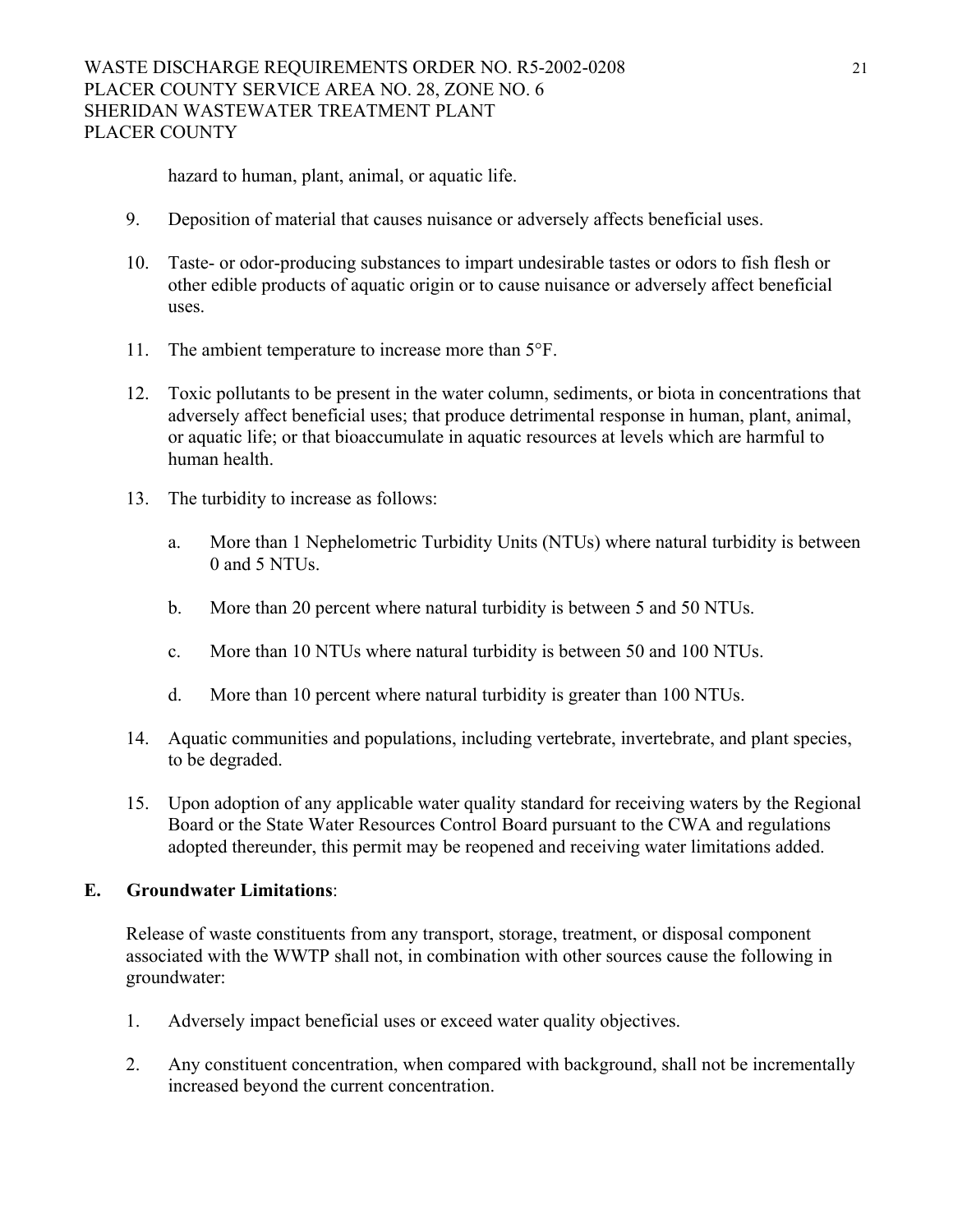# **F. Discharge Specifications (Ponds):**

- 1. Objectionable odors originating at this facility shall not be perceivable beyond the limits of the wastewater treatment and disposal areas.
- 2. As a means of discerning compliance with Discharge Specification No.1 the dissolved oxygen content in the upper zone (1 foot) of wastewater in ponds shall not be less than 1.0 mg/*l*.
- 3. Ponds shall not have a pH less than 6.5 or greater than 9.0.
- 4. Ponds shall be managed to prevent breeding of mosquitoes. In particular,
	- a. An erosion control program should assure that small coves and irregularities are not created around the perimeter of the water surface.
	- b. Dead algae, vegetation, and debris shall not accumulate on the water surface.
- 5. Public contact with wastewater shall be precluded through such means as fences, signs, and other acceptable alternatives.
- 6. Freeboard shall never be less than 18 inches for the primary pond and no less than two feet (measured vertically to the lowest point of overflow) for all other ponds.

#### **G. Discharge Specifications (Spray Irrigation (non-Title 22 disposal)):**

- 1. The discharge shall be distributed uniformly on adequate acreage in compliance with the Discharge Specifications.
- 2. All tail water must be returned to the spray fields or treatment facilities.
- 3. Hydraulic loading of wastewater shall be at reasonable agronomic rates designed to minimize the percolation of process wastewater below the root zone (i.e., deep percolation). Neither the treatment nor disposal of wastewater shall cause a pollution or nuisance as defined by Section 13050 of the CWC. There shall be no standing water in the disposal area within 24 hours following irrigation.
- 4. Public contact with effluent shall be precluded through such means as fences, signs, and other acceptable alternatives.
- 5. Areas irrigated with effluent shall be managed to prevent breeding of mosquitoes. More specifically: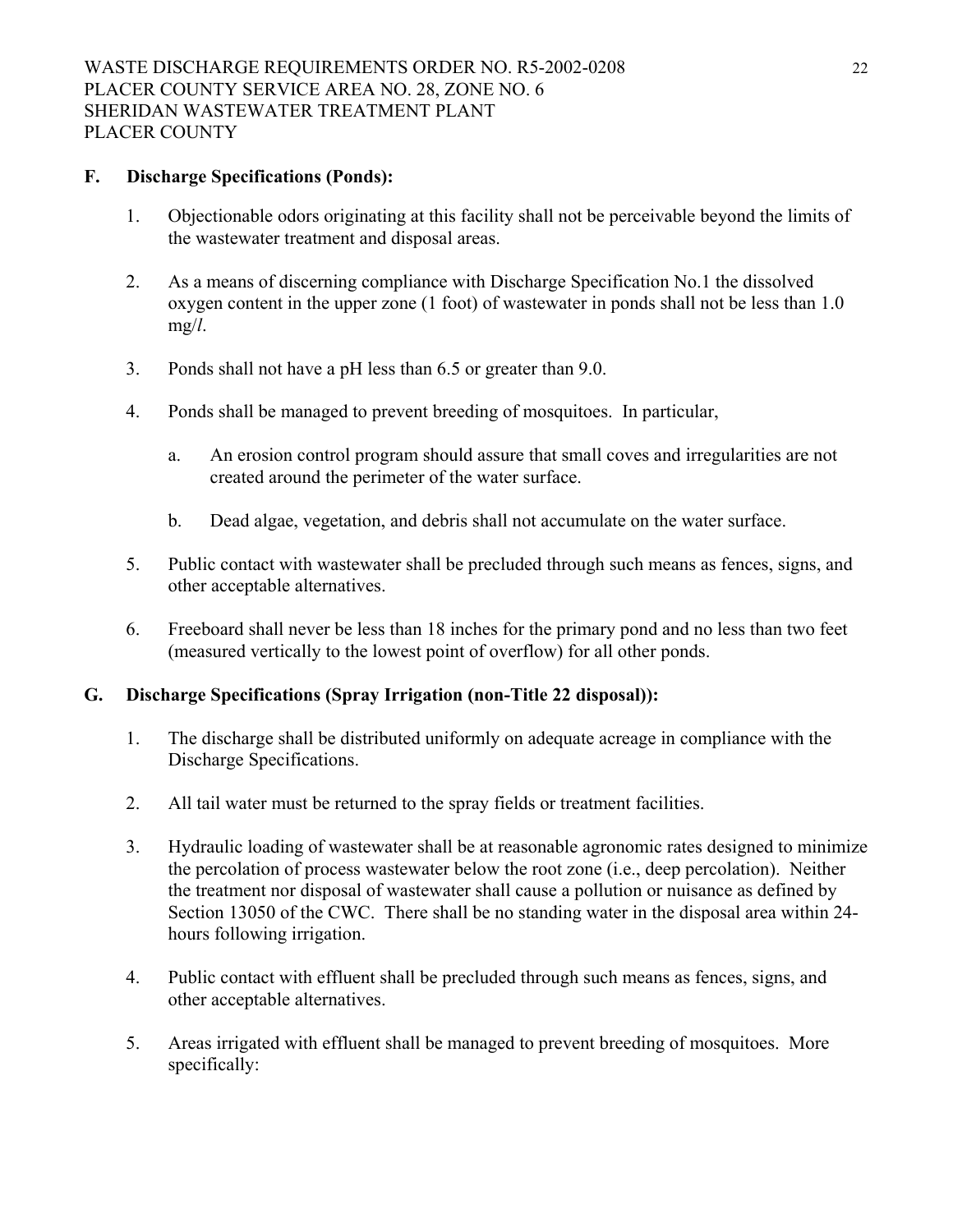- a. All applied irrigation water must infiltrate completely within 24 hours.
- b. Ditches not serving as wildlife habitat should be maintained free of emergent, marginal, and floating vegetation.
- c. Low-pressure and un-pressurized pipelines and ditches, which are accessible to mosquitoes, shall not be used to store reclaimed water.
- 6. Discharges to the spray irrigation fields shall be managed to minimize erosion. Runoff from the disposal area must be captured and returned to the treatment facilities or spray fields.
- 7. The Discharger may not discharge effluent to the disposal fields 24 hours before predicted precipitation, during periods of precipitation, and for at least 24 hours after cessation of precipitation, or when soils are saturated.
- 8. A 50-foot buffer zone shall be maintained between any watercourse and the wetted area produced during irrigation used for effluent disposal.
- 9. A 150-foot buffer zone shall be maintained between any spring, domestic well or irrigation well and the wetted area produced during irrigation used for effluent disposal.
- 10. A 200-foot buffer zone shall be maintained between effluent disposal areas and all residences.
- 11. The resulting effect of the wastewater discharge on the soil pH shall not exceed the buffering capacity of the soil profile.

# **H. Discharge Specifications (Title 22 Reclamation Fodder Crop and Pasture Use):**

1. Effluent to the irrigation area shall not exceed the following limitations:

|                               |       | Average         | Maximum |
|-------------------------------|-------|-----------------|---------|
| Constituents                  | Units | Monthly         | Daily   |
| BOD <sup>2</sup>              | mg/l  | 45 <sup>3</sup> | 90      |
| <b>Total Suspended Solids</b> | mg/l  | $45^2$          | 90      |

<span id="page-22-0"></span>2 5-day, 20ºC biochemical oxygen demand (BOD)

<span id="page-22-1"></span> $3$  To be ascertained by a 24-hour composite

2. The BOD seasonal average loading rate to the reclamation area shall not exceed 100 lb/acre/day.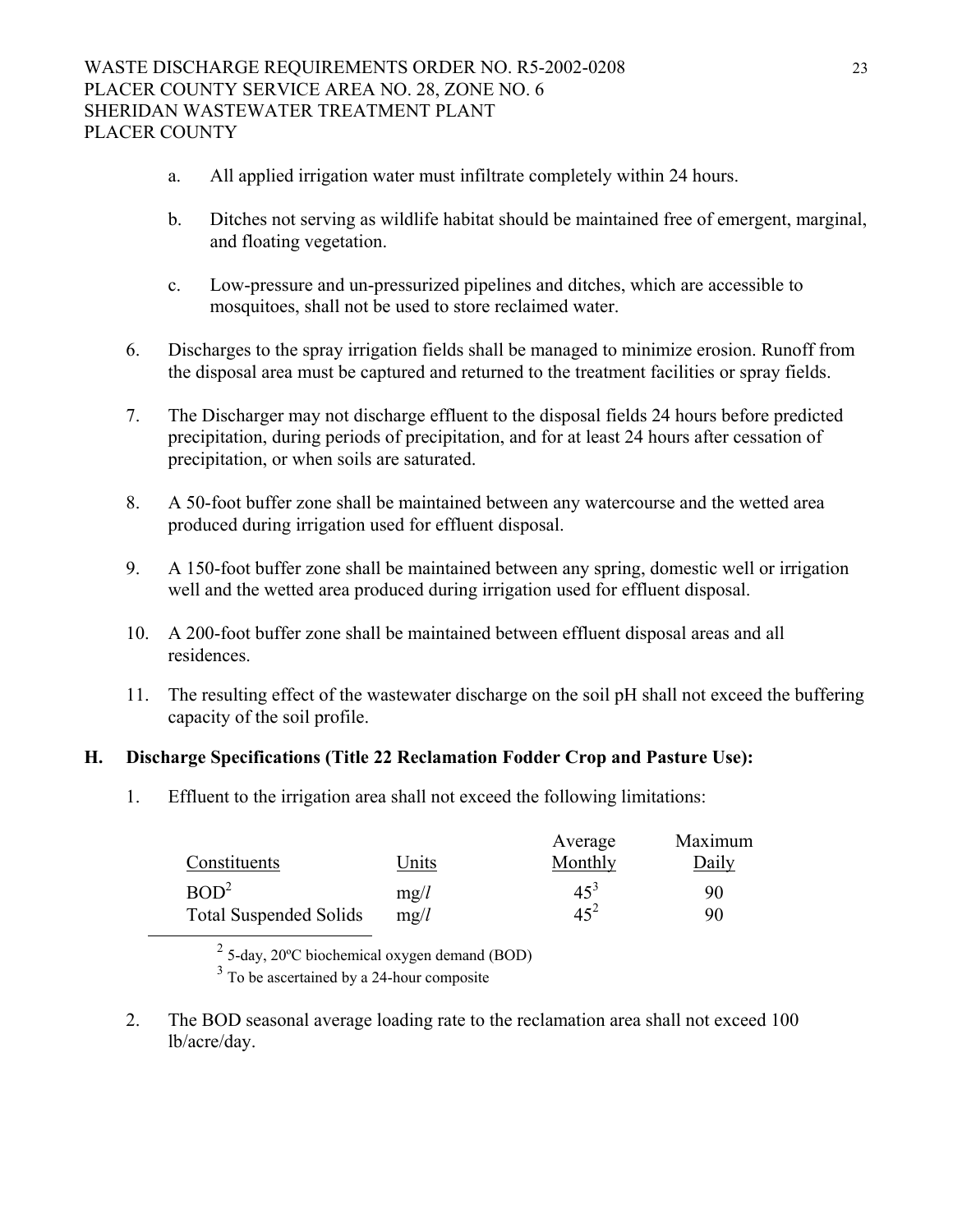- 3. Neither the treatment nor the use of reclaimed water shall cause a pollution or nuisance as defined by Section 13050 of the CWC.
- 4. The use of reclaimed water shall not cause degradation of any water supply.
- 5. Reclaimed water shall be managed in conformance with the regulations contained in Title 22, Division 4, Chapter 3, CCR.
- 6. All reclamation equipment, pumps, piping, valves, and outlets shall be appropriately marked to differentiate them from potable facilities. All reclamation distribution system piping shall be purple or adequately wrapped with purple tape.
- 7. Perimeter warning signs indicating that reclaimed water is in use shall be posted as prescribed in the Users Reclamation Plan, which is subject to approval by the Board and the Department.
- 8. Reclaimed water shall not be allowed to escape from the authorized use areas by airborne spray or by surface flow except in minor amounts such as that associated with good irrigation practices.
- 9. A minimum freeboard of two (2) feet shall be maintained at all times in any reservoir or pond containing reclaimed water, except with prior written authorization by the Boards Executive Officer.
- 10. All reservoirs and ponds shall be adequately protected from erosion, washout and flooding from a rainfall event having a predicted frequency of once in 100 years.
- 11. There shall be at least a ten-foot horizontal and one foot vertical separation at crossings between all pipelines transporting reclaimed water and those transporting domestic supply, with the domestic supply above the reclaimed water pipeline, unless approved by the Department.
- 12. There shall be no cross-connection between a potable water supply and piping containing reclaimed water. Supplementing reclaimed water with potable water shall not be allowed except through an air-gap separation, or if approved by the Department, a reduced pressure principle backflow device.
- 13. Areas irrigated with reclaimed water shall be managed to prevent ponding and conditions conducive to the proliferation of mosquitoes and other disease vectors, and to avoid creation of a public nuisance or health hazard. The following practices shall be implemented, at a minimum:
	- a. Irrigation water must infiltrate completely within a 48-hour period.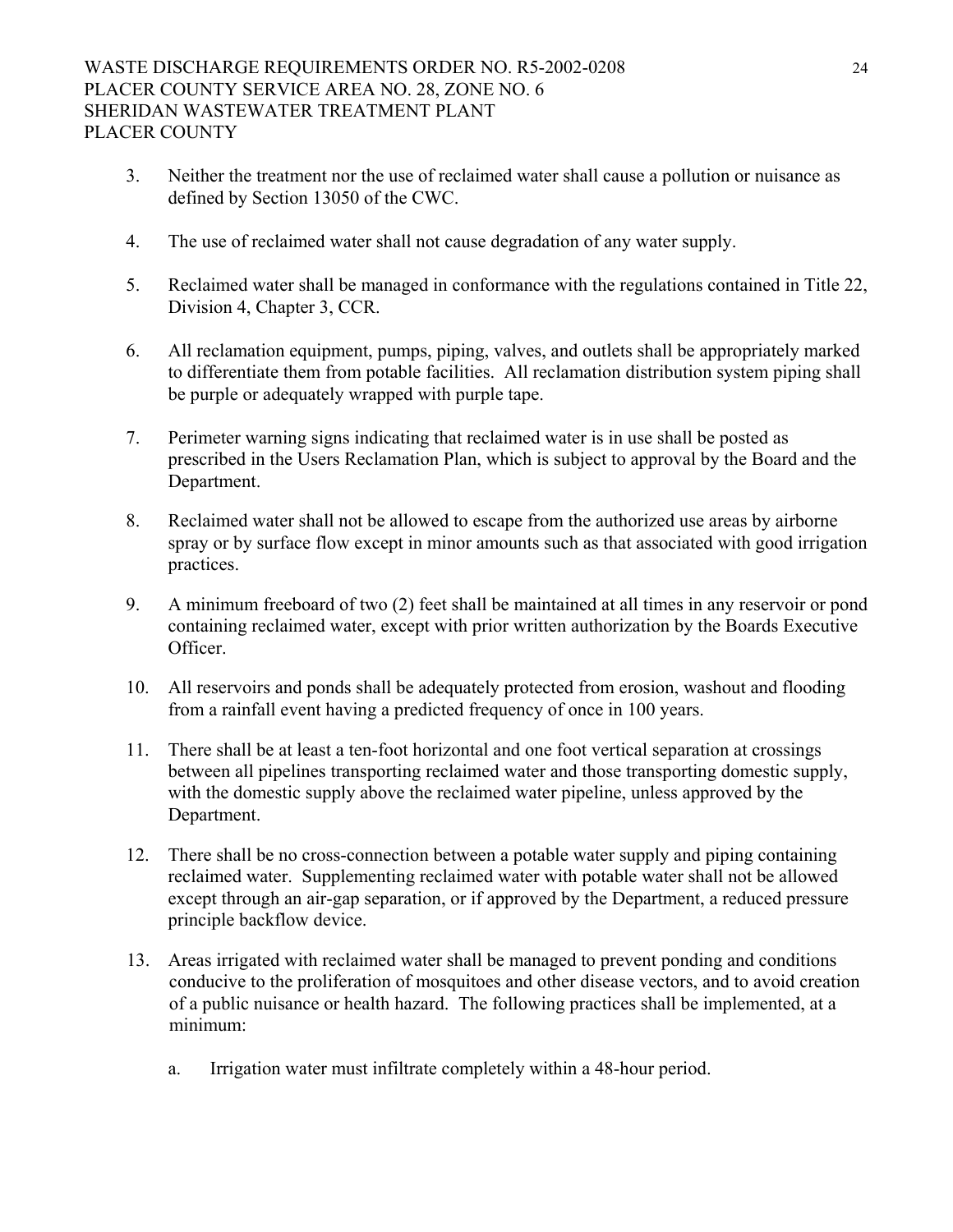- b. Ditches receiving irrigation runoff, not serving as wildlife habitat, shall be maintained free of emergent, marginal, and floating vegetation.
- c. Low-pressure and unpressurized pipelines and ditches accessible to mosquitoes shall not be used to store recycled water.
- 14. The reclaimed water piping system shall not include any hose bibs, except at the treatment plant, which must have appropriate signage.
- 15. The Discharger shall establish and enforce rules and/or regulations for Users governing the design and construction of reclaimed water use facilities and the use of reclaimed water in accordance with the criteria established in Title 22 and this Order.
- 16. The Discharger shall develop administrative procedures and User Agreements requiring compliance with Title 22 criteria and this Order.
- 17. The Discharger shall be responsible for ensuring that reclaimed water meets the quality standards of this Order and for the operation and maintenance of transport facilities and associated appurtenances. The Discharger shall hold the Users responsible for the application and use of reclaimed water on their designated use areas and associated operations and maintenance in accordance with all applicable Title 22 requirements and this Order.
- 18. The Discharger shall conduct periodic inspections of the Users facilities and operations to monitor and assure compliance with conditions of the Producers permit and this Order. The Discharger shall take whatever actions are necessary, including termination of delivery of reclaimed water to the User, to correct any User violations. The Discharger shall maintain a right-of-entry for all properties where reclaimed water is used and shall conduct regular inspections to assure cross connection are not made with potable water systems and air-gap devices are installed and operable. The Discharger shall produce, maintain and comply with Engineer's Reports, in accordance with Title 22, Sections 60323 and 60314, which must be approved by the California Department of Health Services.

# **I. Provisions:**

- 1. The treatment facilities shall be designed, constructed, operated, and maintained to prevent inundation or washout due to floods with a 100-year return frequency.
- 2. The Discharger shall not allow pollutant-free wastewater to be discharged into the collection, treatment, and disposal system in amounts that significantly diminish the system's capability to comply with this Order. Pollutant-free wastewater means rainfall, groundwater, cooling waters, and condensates that are essentially free of pollutants.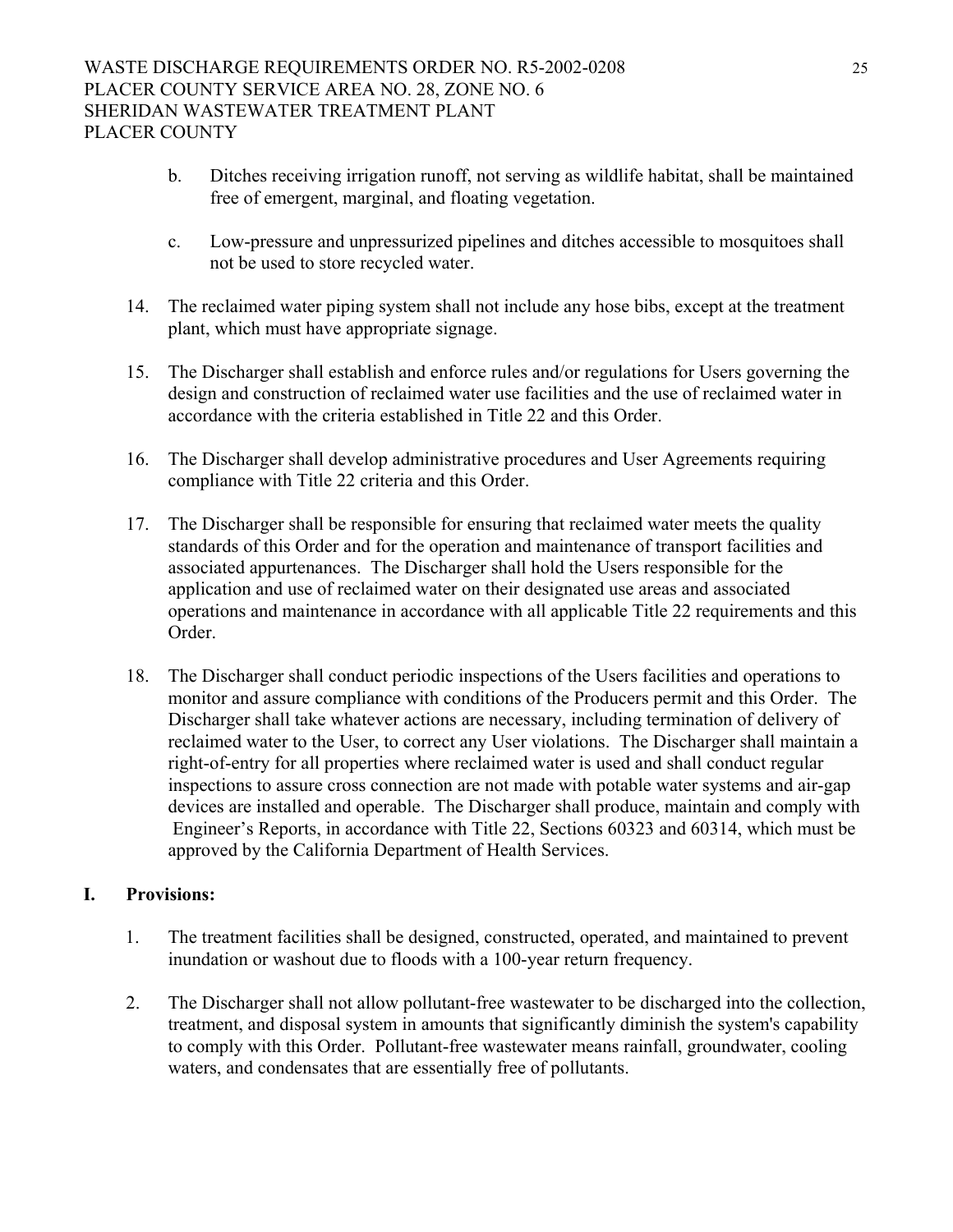- 3. The Discharger shall **within thirty-six months of adoption of this Order** produce, maintain and comply with an "Engineer's Report", in accordance with Title 22, Sections 60323 and 60314, which must be approved by the California Department of Health Services for all discharges to reclamation areas and comply with Discharge Specification, No. H.1, for BOD and TSS.
- 4. There are indications that the discharge may contain constituents that have a reasonable potential to cause or contribute to an exceedance of water quality objectives. The constituents are specifically listed in a technical report requirement issued by the Executive Officer on 10 September 2001 and include NTR, CTR, and additional constituents, which could exceed Basin Plan numeric or narrative water quality objectives. The Discharger shall comply with the following time schedule in conducting a study of the potential effect(s) of these constituents in surface waters:

|                                 | Compliance          |
|---------------------------------|---------------------|
| Task                            | Date                |
| Submit Study Report             | <b>1 March 2005</b> |
| Submit Study Report for dioxins | 1 August 2006       |

This Order is intended to be consistent with the requirements of the 10 September 2001 technical report. The technical report requirements shall take precedence in resolving any conflicts except the due dates. The Discharger shall submit to the Regional Board on or before each compliance due date, the specified document or a written report detailing compliance or noncompliance with the specific date and task. If noncompliance is reported, the Discharger shall state the reasons for noncompliance and include an estimate of the date when the Discharger will be in compliance. The Discharger shall notify the Regional Board by letter when it returns to compliance with the time schedule.

On or before each compliance date, the Discharger shall submit to the Regional Board the specified document or a written report detailing compliance or noncompliance with the specific date and task. If noncompliance is reported, the Discharger shall state the reasons for noncompliance and include an estimate of the date when the Discharger will be in compliance. The Discharger shall notify the Regional Board by letter when it returns to compliance with the time schedule.

If, after review of the study results, it is determined that the discharge has reasonable potential to cause or contribute to an exceedance of a water quality objective, this Order may be reopened and effluent limitations added for the subject constituents.

5. The Discharger shall conduct the chronic toxicity testing specified in the Monitoring and Reporting Program. If the testing indicates that the discharge causes, has the reasonable potential to cause, or contributes to an in-stream excursion above the water quality objective for toxicity, the Discharger shall initiate a Toxicity Identification Evaluation (TIE) to identify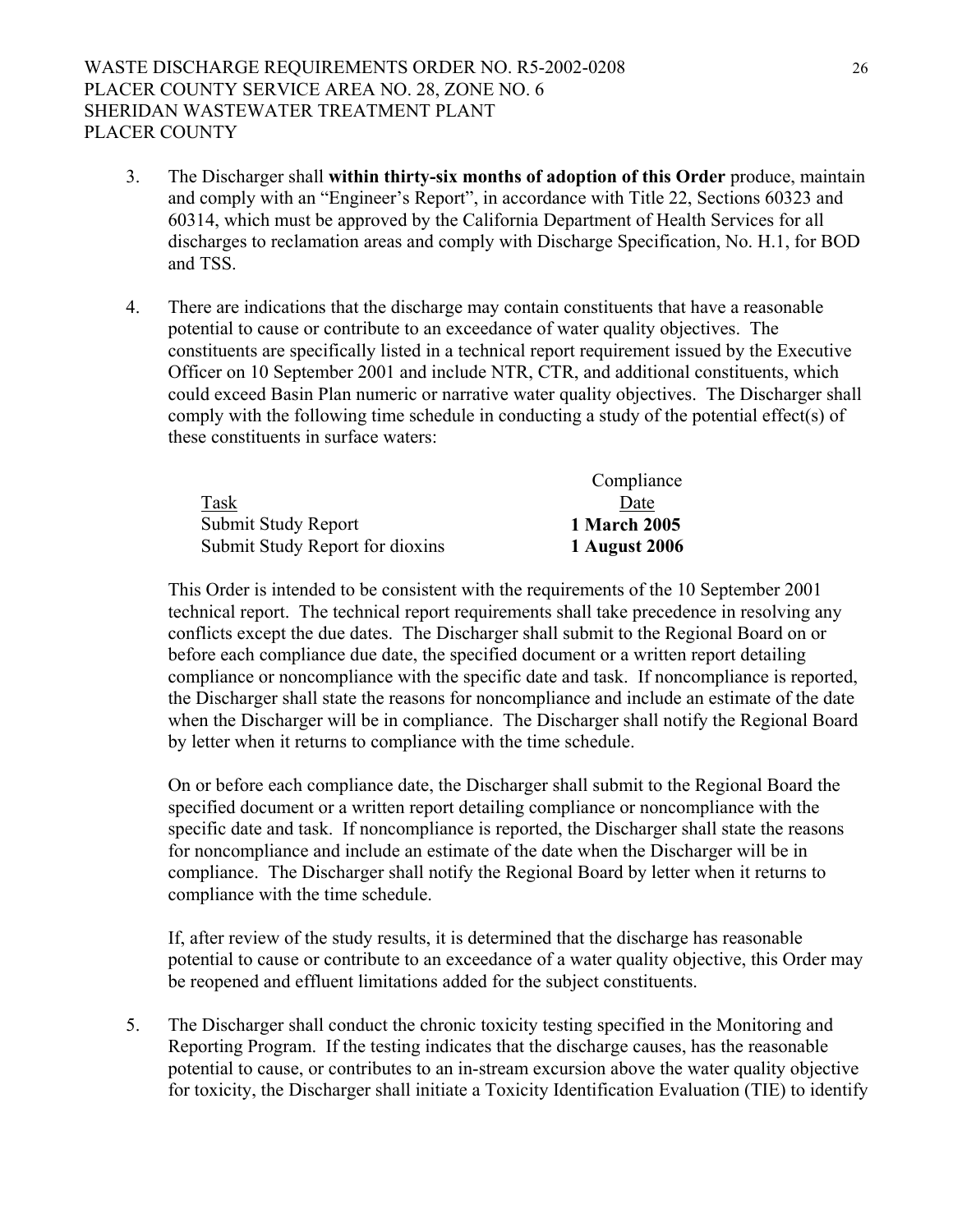the causes of toxicity. Upon completion of the TIE, the Discharger shall submit a workplan to conduct a Toxicity Reduction Evaluation (TRE) and, after Regional Board evaluation, conduct the TRE. This Order may be reopened and a chronic toxicity limitation included and/or a limitation for the specific toxicant identified in the TRE included. Additionally, if a chronic toxicity water quality objective is adopted by the State Water Resources Control Board, this Order may be reopened and a limitation based on that objective included.

- 6. The Discharger shall provide dechlorination of the effluent discharged to surface waters immediately upon adoption of this Order.
- 7. The Discharger shall comply with the following time schedule to assure compliance with the Effluent Limitations B.1 for copper, zinc and organochlorine pesticides and the treatment requirements in Effluent Limitation B.1 and the associated limits for total coliform organisms and turbidity:

| <b>Task</b>                   | Compliance Date  | <b>Report Due Date</b> |
|-------------------------------|------------------|------------------------|
| Submit Annual Status Report   |                  | 1 June, annually       |
| Submit Workplan/Time Schedule |                  | <b>15 March 2003</b>   |
| <b>Full Compliance</b>        | 30 December 2006 | 30 December 2006       |

The Discharger shall submit to the Regional Board on or before each compliance and report due date, the specified document or, if appropriate, a written report detailing compliance or noncompliance with the specific schedule date and task. If noncompliance is being reported, the reasons for such noncompliance shall be stated; the report shall also include an estimate of the date when the Discharger will be in compliance. The Discharger shall notify the Regional Board by letter when it returns to compliance with the time schedule.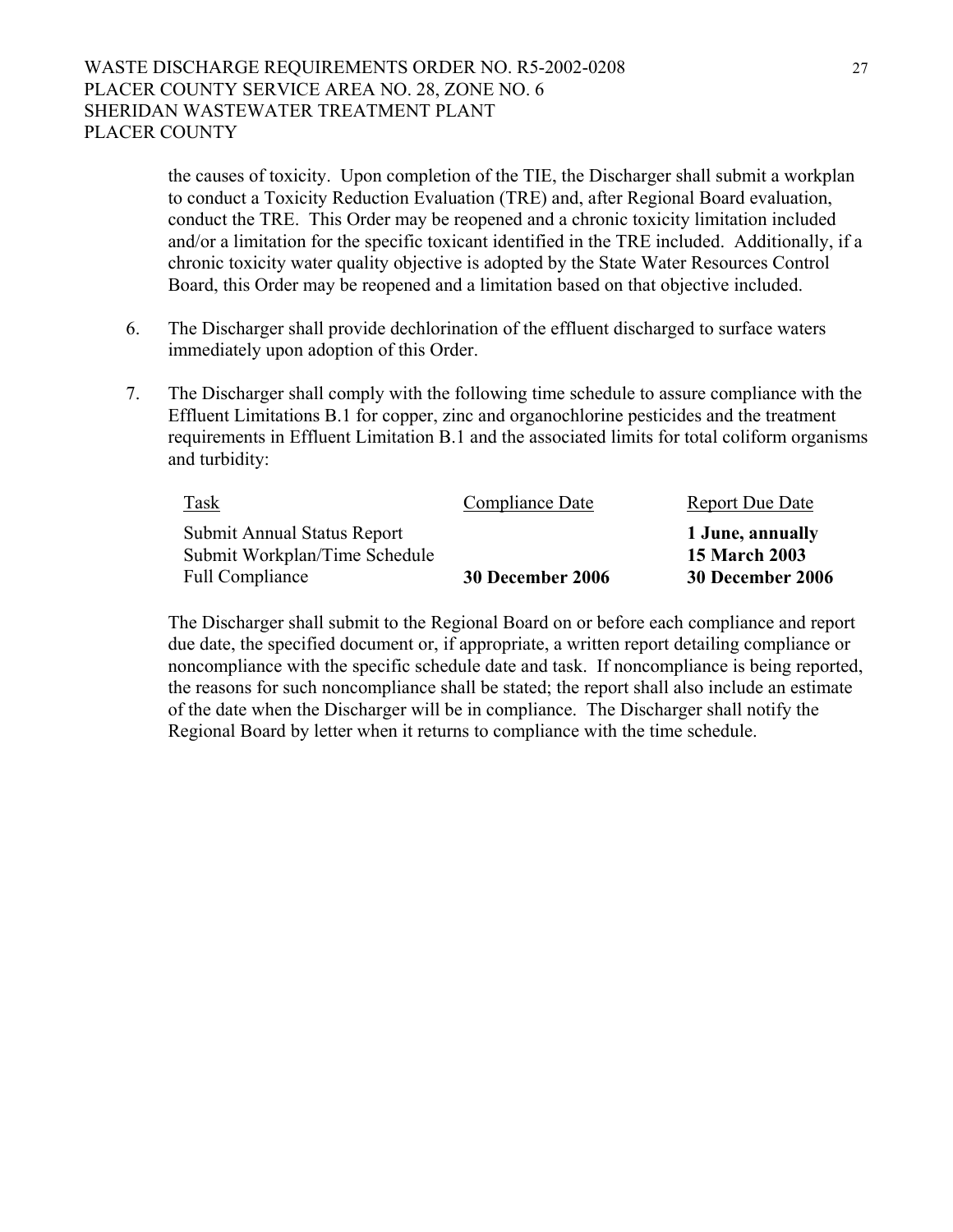8. **Hydrogeologic Evaluation and Groundwater Monitoring Tasks**. **Within 24 months of the adoption of this Order**, the Discharger shall install at least three groundwater monitoring wells. A complete a hydrogeologic investigation within the area affected and potentially affected by the WWTF and its discharge(s) to land must be submitted **within 48 months of adoption of this permit.** 

The technical report documenting the hydrogeologic investigation shall describe the underlying geology, existing wells (active and otherwise), local well construction practices and standards, well restrictions, hydrogeology and assess all impacts of the wastewater discharge on water quality. The groundwater quality must be monitored at least quarterly for a minimum of four quarters for aluminum, copper, iron, manganese, zinc, organochlorine pesticides, cyanide, nutrients, coliform organisms, pH, TDS and EC. The technical report must present, for each monitoring event, determinations for the direction and gradient of groundwater flow.

The groundwater monitoring network shall include one or more background monitoring wells and sufficient number of designated monitoring wells to evaluate performance of BPTC measures and determine if the discharge has degraded groundwater. These include monitoring wells immediately downgradient of every treatment, storage, and disposal unit that does or may release waste constituents to groundwater with the exception of wastewater reclamation areas to which the Discharger applies effluent. The need for monitoring wells at reclamation areas will be determined on a case-by-case basis by Regional Board staff but shall not be less than three. All wells shall comply with appropriate standards as described in *California Well Standards Bulletin 74-90* (June 1991) and *Water Well Standards: State of California Bulletin 94-81* (December 1981), and any more stringent standards adopted by the Discharger or county pursuant to CWC section 13801.

The existing well network will be evaluated, and the proposed network should include existing monitoring wells where they will serve to measure compliance or provide other relevant information (e.g., depth to groundwater). The Discharger shall install approved monitoring wells, properly destroy ineffective wells, and commence groundwater monitoring in accordance with this Order's Monitoring and Reporting Program. After the first sampling event, the Discharger shall report on its sampling protocol as specified in this Order's Monitoring and Reporting Program (MRP).

After one year of monitoring, the Discharger shall characterize natural background quality of monitored constituents in a technical report. If the monitoring shows that any constituent concentrations are increased above background water quality, the Discharger shall submit a technical report describing the evaluation's results and critiquing each evaluated component with respect to BPTC and minimizing the discharge's impact on groundwater quality. In no case shall the discharge be allowed to cause the groundwater to exceed a water quality objective. Where treatment system deficiencies are documented, the technical report shall provide recommendations for necessary modifications (e.g., new or revised salinity source control measures, WWTF component upgrade and retrofit) to achieve BPTC and identify the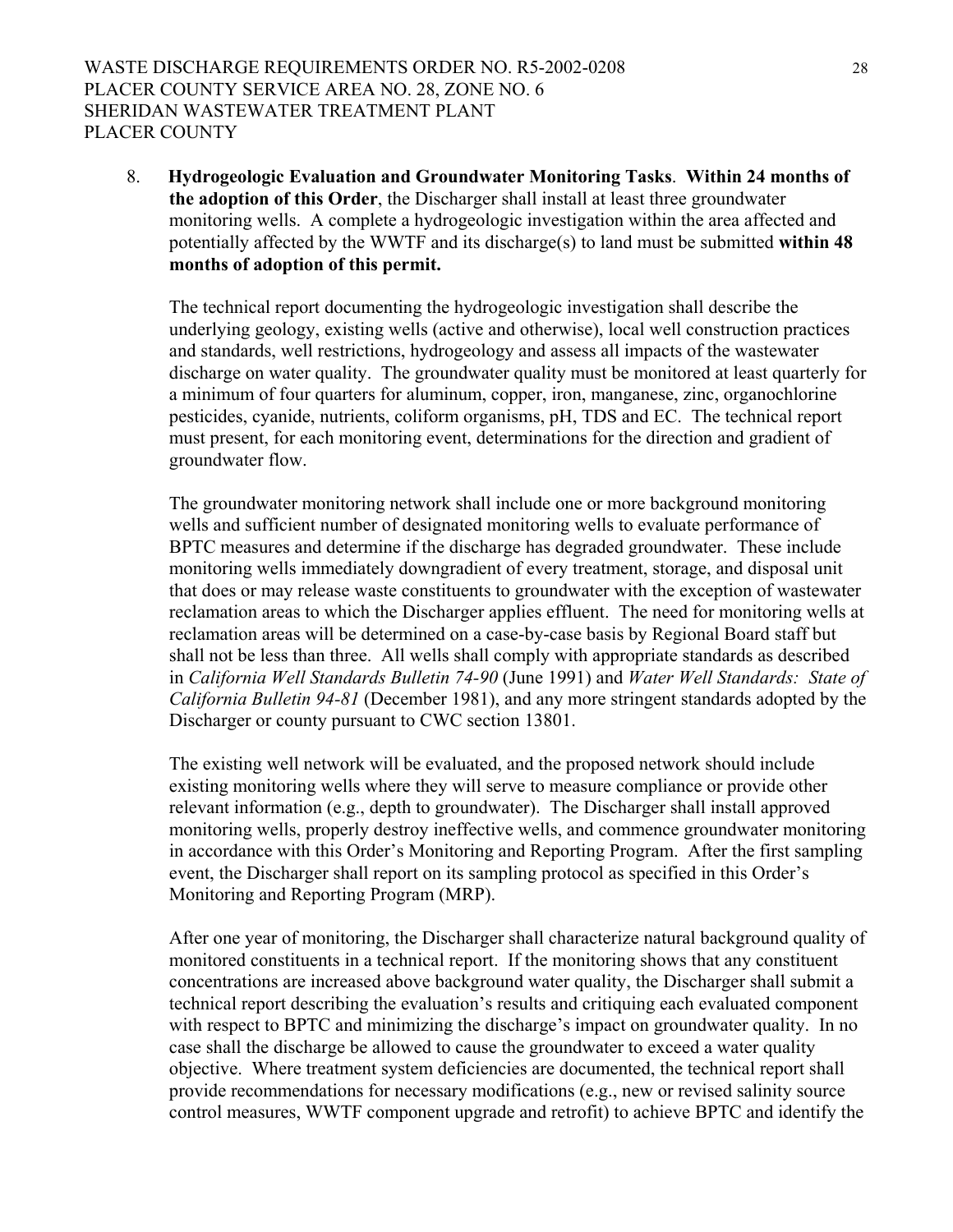source of funding and proposed schedule for modifications for achieving full compliance prior to expiration of this Order. This Order may be reopened and additional groundwater limitations added.

- 9. The Discharger shall use the best practicable treatment or control technique currently available to limit mineralization to no more than a reasonable increment.
- 10. The Discharger shall report to the Regional Board any toxic chemical release data it reports to the State Emergency Response Commission within 15 days of reporting the data to the Commission pursuant to section 313 of the "Emergency Planning and Community Right to Know Act of 1986".
- 11. The Discharger shall comply with all the items of the "Standard Provisions and Reporting Requirements for Waste Discharge Requirements (NPDES)", dated 1 March 1991, which are part of this Order. This attachment and its individual paragraphs are referred to as "Standard Provisions".
- 12. The Discharger shall comply with Monitoring and Reporting Program No. 2002-0208, which is part of this Order, and any revisions thereto as ordered by the Executive Officer.

When requested by U.S. EPA, the Discharger shall complete and submit Discharge Monitoring Reports. The submittal date shall be no later than the submittal date specified in the Monitoring and Reporting Program for discharger self-monitoring reports.

- 13. Monitoring Reporting Program No. R5-2002-0208, which is part of this permit, requires that certain parameters be monitored on a continuous basis. The wastewater treatment plant is not staffed on a full time basis. Permit violations or system upsets can go undetected during periods when the plant is not staffed. The Discharger is required to establish an electronic system for operator notification for continuous recording device alarms. For treatment systems installed following permit adoption, the notification system shall be installed simultaneously.
- 14. In the event the Discharger does not comply with an effluent limitation or receiving water limitation of this Order, the Discharger shall resample for the specific constituent for which the limitation was exceeded. The Discharger shall continue sampling at an increased frequency sufficient to determine the duration and severity of the violation. The frequency for constituents sampled using 24-hour composites on a 7-day a week schedule are exempted. This information shall be compiled in a written notification, which shall state nature, time, duration, and cause of noncompliance, and shall describe the measures being taken to remedy the noncompliance and, prevent recurrence. All permit violations must be reported to the Regional Board by telephone (916) 255-3000 within 24 hours of having knowledge of such noncompliance.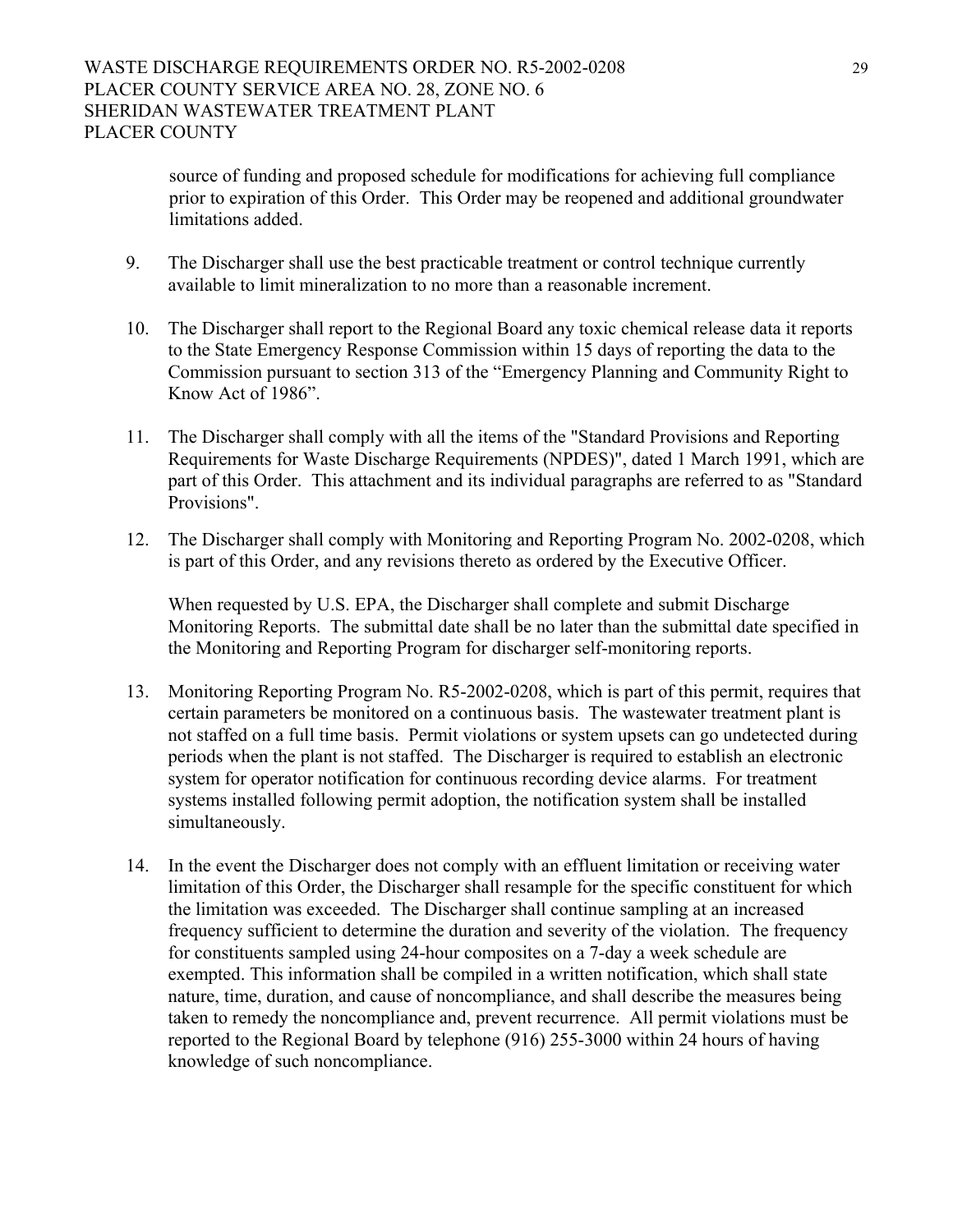- 15. Minimum detection levels for monitoring required by this Order shall be adequate to demonstrate compliance with permit limitations.
- 16. This Order expires on **31 December 2007** and the Discharger must file a Report of Waste Discharge in accordance with California Code of Regulations, Title 23, not later than **180 days in advance** of such date in application for renewal of waste discharge requirements if it wishes to continue the discharge.
- 17. The Discharger shall implement the necessary legal authorities, programs, and controls to ensure that the following incompatible wastes are not introduced to the treatment system, where incompatible wastes are:
	- a. Wastes that create a fire or explosion hazard in the treatment works;
	- b. Wastes which will cause corrosive structural damage to treatment works, but in no case wastes with a pH lower than 5.0, unless the works is specially designed to accommodate such wastes;
	- c. Solid or viscous wastes in amounts which cause obstruction to flow in sewers, or which cause other interference with proper operation or treatment works;
	- d. Any waste, including oxygen demanding pollutants (BOD, *etc.*), released in such volume or strength as to cause inhibition or disruption in the treatment works, and subsequent treatment process upset and loss of treatment efficiency;
	- e. Heat in amounts that inhibit or disrupt biological activity in the treatment works, or that raise influent temperatures above 40ºC (104ºF), unless the Regional Board approves alternate temperature limits;
	- f. Petroleum oil, nonbiodegradable cutting oil, or products of mineral oil origin in amounts that will cause interference or pass through;
	- g. Pollutants which result in the presence of toxic gases, vapors, or fumes within the treatment works in a quantity that may cause acute worker health and safety problems; and
	- h. Any trucked or hauled pollutants, except at points predesignated by the Discharger.
- 18. The Discharger shall implement the legal authorities, programs, and controls necessary to ensure that indirect discharges do not introduce pollutants into the sewerage system that, either alone or in conjunction with a discharge or discharges from other sources: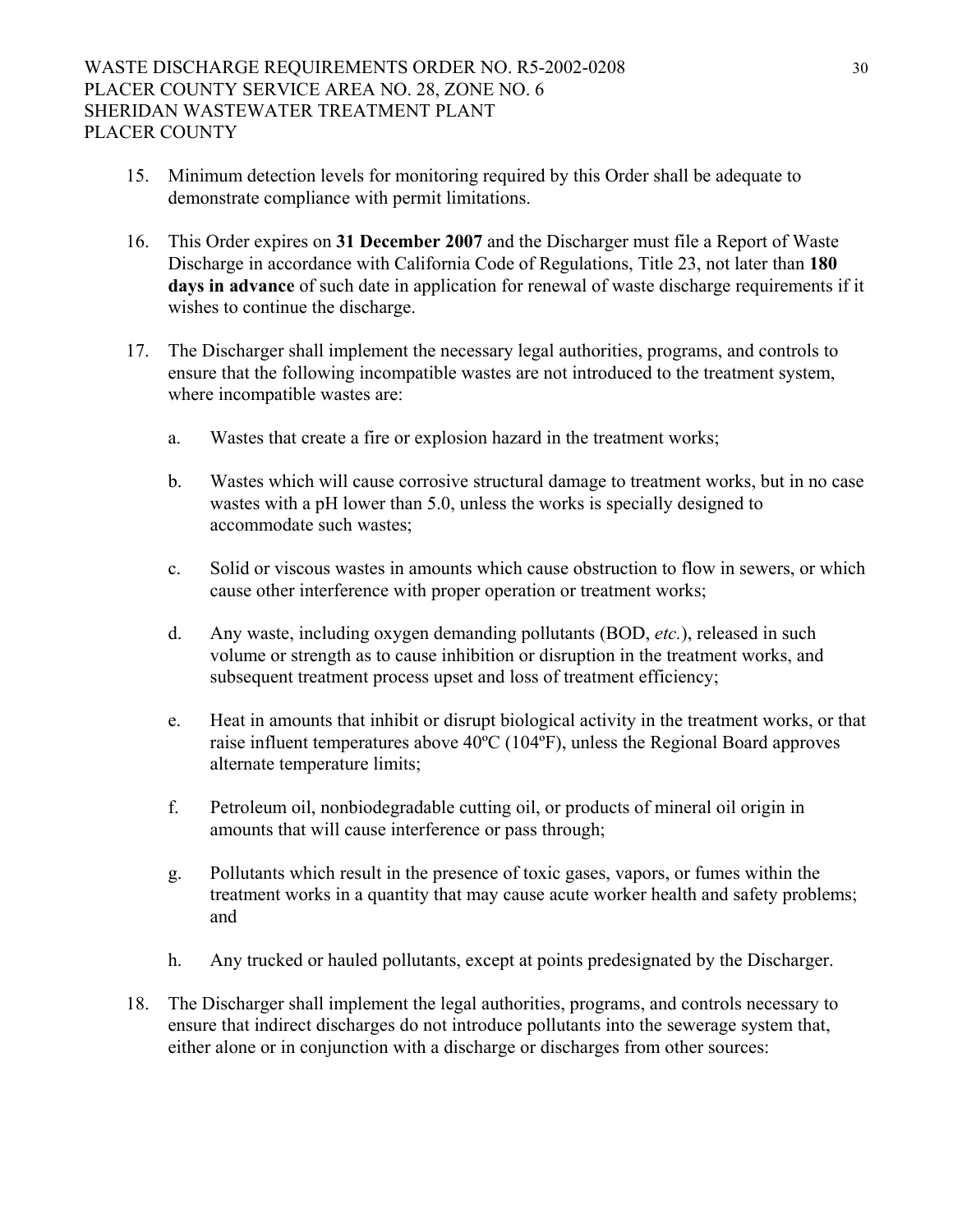- a. Flow through the system to the receiving water in quantities or concentrations that cause a violation of this Order, or
- b. Inhibit or disrupt treatment processes, treatment system operations, or sludge processes, or cause a violation of this Order, or
- c. Prevent sludge use or disposal in accordance with this Order.
- 19. Prior to making any change in the discharge point, place of use, or purpose of use of the wastewater, the Discharger shall obtain approval of, or clearance from, the State Water Resources Control Board (Division of Water Rights).
- 20. In the event of any change in control or ownership of land or waste discharge facilities presently owned or controlled by the Discharger, the Discharger shall notify the succeeding owner or operator of the existence of this Order by letter, a copy of which shall be immediately forwarded to this office.

To assume operation under this Order, the succeeding owner or operator must apply in writing to the Executive Officer requesting transfer of the Order. The request must contain the requesting entity's full legal name, the State of incorporation if a corporation, address and telephone number of the persons responsible for contact with the Regional Board and a statement. The statement shall comply with the signatory paragraph of Standard Provision D.6 and state that the new owner or operator assumes full responsibility for compliance with this Order. Failure to submit the request shall be considered a discharge without requirements, a violation of the California Water Code. Transfer shall be approved or disapproved in writing by the Executive Officer.

I, THOMAS R. PINKOS, Executive Officer, do hereby certify the foregoing is a full, true, and correct copy of an Order adopted by the California Regional Water Quality Control Board, Central Valley Region, on **6 December 2002**.

 $\frac{1}{\sqrt{2}}$  ,  $\frac{1}{\sqrt{2}}$  ,  $\frac{1}{\sqrt{2}}$  ,  $\frac{1}{\sqrt{2}}$  ,  $\frac{1}{\sqrt{2}}$  ,  $\frac{1}{\sqrt{2}}$  ,  $\frac{1}{\sqrt{2}}$  ,  $\frac{1}{\sqrt{2}}$  ,  $\frac{1}{\sqrt{2}}$  ,  $\frac{1}{\sqrt{2}}$  ,  $\frac{1}{\sqrt{2}}$  ,  $\frac{1}{\sqrt{2}}$  ,  $\frac{1}{\sqrt{2}}$  ,  $\frac{1}{\sqrt{2}}$  ,  $\frac{1}{\sqrt{2}}$ 

THOMAS R. PINKOS, Executive Officer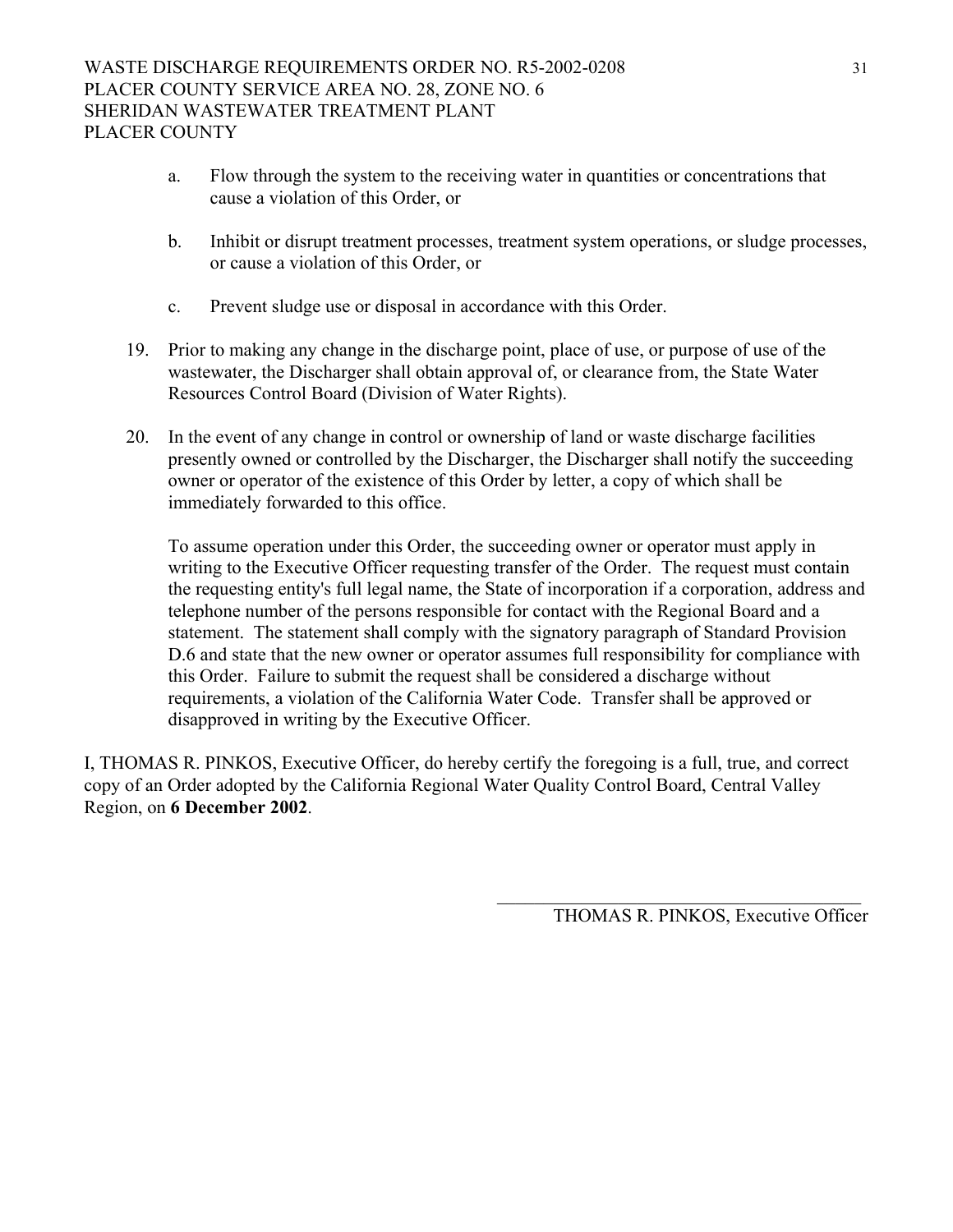# CALIFORNIA REGIONAL WATER QUALITY CONTROL BOARD CENTRAL VALLEY REGION

#### MONITORING AND REPORTING PROGRAM NO. R5-2002-0208

# NPDES NO. CA0079341 FOR PLACER COUNTY SERVICE AREA NO. 28, ZONE NO. 6 SHERIDAN WASTEWATER TREATMENT PLANT PLACER COUNTY

This Monitoring and Reporting Program is issued pursuant to Water Code Section 13267. The Discharger shall not implement any changes to this Program unless and until the Regional Board or Executive Officer issues a revised Monitoring and Reporting Program. Specific sample station locations shall be established under direction of the Regional Board's staff, and a description of the stations shall be attached to this Order.

#### INFLUENT MONITORING

Samples shall be collected at approximately the same time as effluent samples and should be representative of the influent for the period sampled. Influent monitoring shall include at least the following:

| Constituents                                       | Units            | <b>Type of Sample</b> | Sampling<br><b>Frequency</b> |
|----------------------------------------------------|------------------|-----------------------|------------------------------|
| $20^{\circ}$ C BOD <sub>5</sub>                    | $mg/l$ , lbs/day | Grab                  | Weekly                       |
| <b>Total Suspended Solids</b>                      | $mg/l$ , lbs/day | Grab                  | Weekly                       |
| Flow                                               | mgd              | Totalizer             | Continuous                   |
| Electrical Conductivity $\omega$<br>$25^{\circ}$ C | $\mu$ mhos/cm    | Grab                  | Monthly                      |

#### EFFLUENT MONITORING

Effluent samples shall be collected downstream from the last connection through which wastes can be admitted into the outfall, following the last unit process. Effluent samples should be representative of the volume and quality of the discharge. Samples collected from the outlet structure of the dechlorination facilities following ponds will be considered adequately composited. Time of collection of samples shall be recorded. Effluent monitoring while discharging to surface waters shall include at least the following: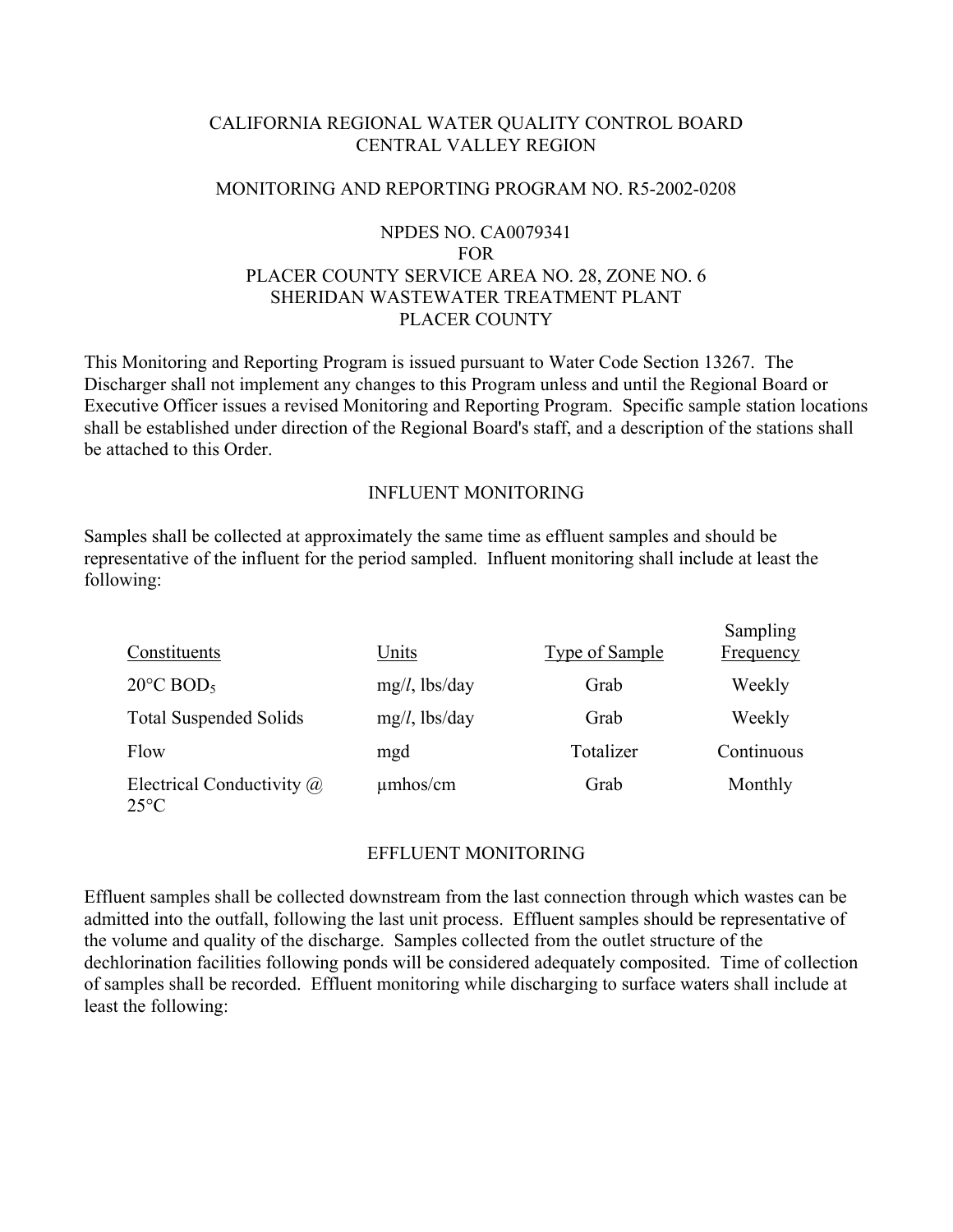#### MONITORING AND REPORTING PROGRAM ORDER NO. R5-2002-0208 2 PLACER COUNTY SERVICE AREA NO. 28, ZONE NO. 6 SHERIDAN WASTEWATER TREATMENT PLANT PLACER COUNTY

<span id="page-32-6"></span><span id="page-32-5"></span>

| Constituents                            | Units                           | <b>Type of Sample</b> | Sampling<br><b>Frequency</b> |
|-----------------------------------------|---------------------------------|-----------------------|------------------------------|
| Flow                                    | mgd                             | Meter                 | Continuous                   |
| <b>Total Residual Chlorine</b>          | $mg/l$ , lbs/day                | Meter                 | Continuous $12$              |
| pH                                      | pH Units                        | Grab                  | Daily                        |
| Temperature                             | $\mathrm{P}F$ ( $\mathrm{C}O$ ) | Grab                  | Daily                        |
| Total Coliform Organisms <sup>1</sup>   | MPN/100 ml                      | Grab                  | 3 Times Weekly               |
| Ammonia <sup>2, 3, 4,5,13</sup>         | $mg/l$ , lbs/day (as N)         | Grab                  | 3 Times Weekly               |
| $20^{\circ}$ C BOD <sub>5</sub>         | $mg/l$ , lbs/day                | Grab                  | 3 Times Weekly               |
| <b>Total Suspended Solids</b>           | $mg/l$ , lbs/day                | Grab                  | 3 Times Weekly               |
| Settleable Solids                       | m l/l                           | Grab                  | Daily                        |
| Electrical Conductivity $\omega$ 25°C   | $\mu$ mhos/cm                   | Grab                  | Weekly                       |
| Nitrate + Nitrite <sup>13</sup>         | $mg/l$ , lbs/day (as N)         | Grab                  | Weekly                       |
| Nitrite <sup>13</sup>                   | $mg/l$ , lbs/day (as N)         | Grab                  | Weekly                       |
| Aluminum $13$                           | $\mu$ g/ $l$                    | Grab                  | Monthly                      |
| Hardness                                | $mg/l$ (as CaCO <sub>3</sub> )  | Grab                  | Monthly                      |
| Copper <sup>13</sup>                    | $\mu$ g/l                       | Grab                  | Monthly                      |
| Iron <sup>13</sup>                      | $\mu$ g/ $l$                    | Grab                  | Monthly                      |
| Manganese <sup>13</sup>                 | $\mu$ g/ $l$                    | Grab                  | Monthly                      |
| $\rm Zinc^{13}$                         | $\mu$ g/l                       | Grab                  | Monthly                      |
| Organochlorine Pesticides <sup>13</sup> | $\mu$ g/ $l$                    | Grab                  | Monthly                      |
| Cyanide <sup>13</sup>                   | $\mu$ g/ $l$                    | Grab                  | Monthly                      |
| <b>Total Dissolved Solids</b>           | mg/l                            | Grab                  | Quarterly                    |
| Acute Toxicity <sup>6,7</sup>           | % Survival                      | Grab                  | Annually                     |
|                                         |                                 |                       |                              |

<span id="page-32-0"></span><sup>1</sup> Total coliform organisms samples may be collected at any point following disinfection, provided that samples are dechlorinated at the time of collection. The Discharger shall report the sampling location(s) in the monthly selfmonitoring reports.<br><sup>2</sup> Report as total ammonia.

<span id="page-32-1"></span>

<span id="page-32-2"></span> $3$  Concurrent with biotoxicity monitoring.

<span id="page-32-3"></span><sup>4</sup> In reporting lbs/day, the Discharger shall report both the lbs/day discharged and the calculated lbs/day limitation.<br><sup>5</sup> Temperature and pH shall be recorded at the time of ammonia sample collection.

<span id="page-32-4"></span>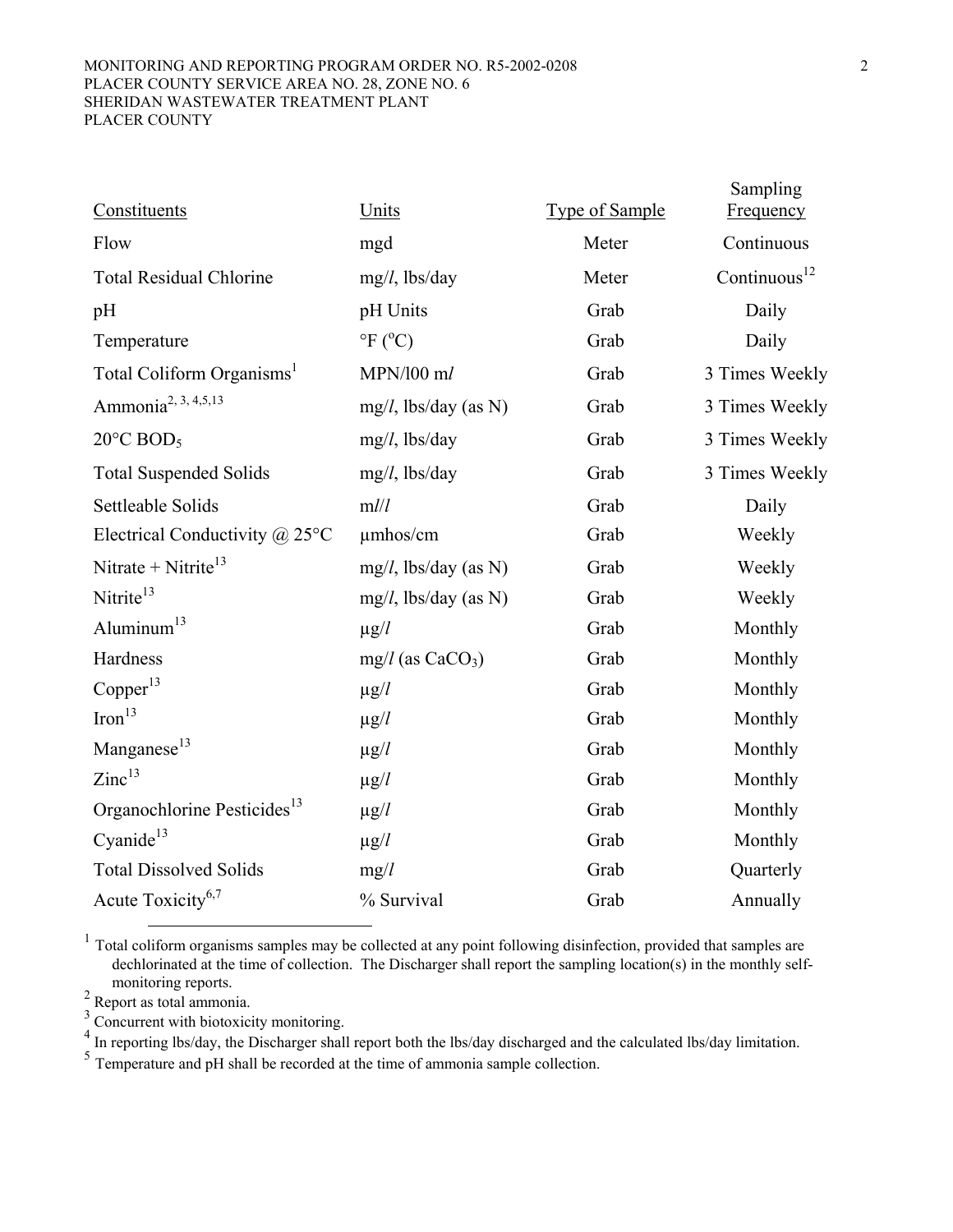#### MONITORING AND REPORTING PROGRAM ORDER NO. R5-2002-0208 3 PLACER COUNTY SERVICE AREA NO. 28, ZONE NO. 6 SHERIDAN WASTEWATER TREATMENT PLANT PLACER COUNTY

|                                    |              |                              | Sampling          |
|------------------------------------|--------------|------------------------------|-------------------|
| Constituents                       | <u>Jnits</u> | Type of Sample               | <u>Frequency</u>  |
| Priority Pollutants <sup>8,9</sup> | mg/l         | As Appropriate <sup>10</sup> | Once <sup>H</sup> |

<sup>6</sup> The acute bioassay samples shall be analyzed using EPA/600/4-90/027F, Fourth Edition, or later amendment with Board staff approval. Temperature and pH shall be recorded at the time of bioassay sample collection. Test species shall be fathead minnows (*Pimephales promelas*), with no pH adjustment unless approved by the Executive Officer. 7 Concurrent with ammonia monitoring.

<span id="page-33-0"></span><sup>8</sup> All peaks are to be reported, along with any explanation provided by the laboratory.

<span id="page-33-1"></span><sup>9</sup> Priority Pollutants is defined as U.S. EPA priority toxic pollutants and consists of the constituents listed in the most recent National Toxics Rule and California Toxics Rule. If the Discharger elects land disposal, this monitoring requirement can be eliminated upon the approval of the Executive Director.

<span id="page-33-2"></span><sup>10</sup> Volatile samples shall be grab samples; the remainder shall be flow proportional 24-hour composite samples.

<span id="page-33-3"></span><sup>11</sup> Hardness, pH, and temperature data shall be collected at the same time and on the same date as the Priority Pollutant samples, which shall be sampled once during the life of the permit.

 $12$  Continuous chlorine residual monitoring to begin 30 August 2006.

<sup>13</sup> Monitoring frequency shall be monthly when discharging.

If the discharge is intermittent rather than continuous, then on the first day of each such intermittent discharge, the Discharger shall monitor and record data for all of the constituents listed above, after which the frequencies of analysis given in the schedule shall apply for the duration of each such intermittent discharge. In no event shall the Discharger be required to monitor and record data more often than twice the frequencies listed in the schedule.

#### **RECLAMATION AND LAND DISPOSAL AREA MONITORING**

Application of wastewater to the land application area shall be monitored to prevent overloading the area with wastewater constituents that can cause groundwater degradation. The following parameters shall be sampled and reported in the monthly monitoring reports.

| Constituents                  | Units             | <b>Type of Sample</b> | <b>Frequency</b>    |
|-------------------------------|-------------------|-----------------------|---------------------|
| Flow                          | mgd               | Meter                 | Daily               |
| <b>Application Area</b>       | acres             | Measured              | Daily               |
| <b>Hydraulic Loading Rate</b> | inches/acre/month | Calculated            | Daily               |
| $20^{\circ}$ C BOD            | mg/l              | Grab                  | <b>Twice Weekly</b> |
| Suspended Solids              | mg/l              | Grab                  | Twice Weekly        |
| Settleable Solids             | mg/l              | Grab                  | <b>Twice Weekly</b> |
| pH                            | pH units          | Grab                  | <b>Twice Weekly</b> |

In addition, the Discharger shall maintain a log of discharges to the land application area. Notations shall be made in a bound logbook record which checks the receiving wastewater, and observations of ponding water, soil clogging, odors, insects, or other potential nuisance conditions. The notations shall also document any corrective actions taken. A copy of the entries made in the log during each month shall be submitted along with monthly monitoring reports.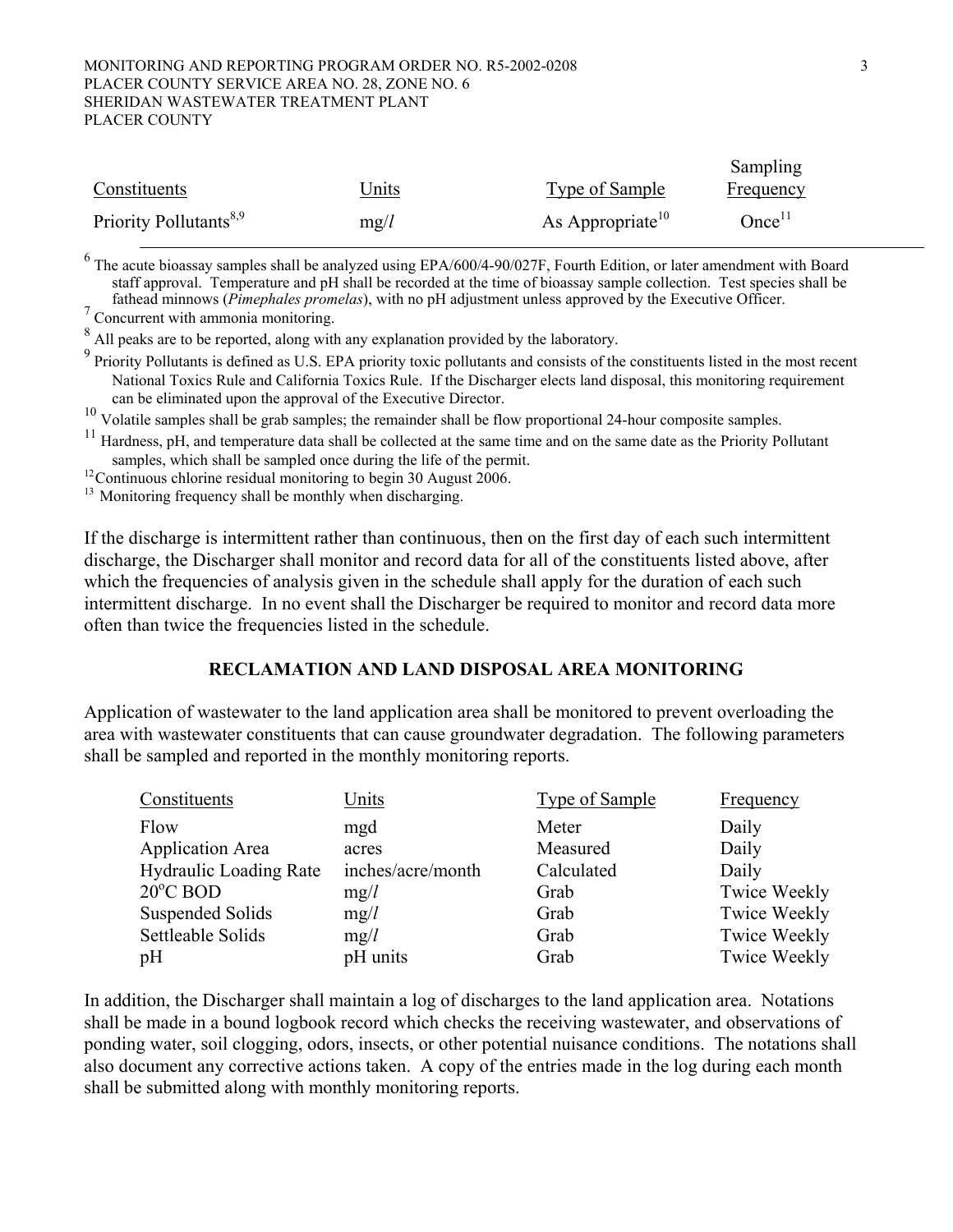#### **POND MONITORING**

The following shall constitute the wastewater monitoring program:

| Constituents                                       | Units         | Type of Sample | Frequency |
|----------------------------------------------------|---------------|----------------|-----------|
| Freeboard                                          | Feet          | $- -$          | Monthly   |
| Electrical Conductivity $\omega$ 25 <sup>o</sup> C | $\mu$ mhos/cm | Grab           | Monthly   |
| Dissolved Oxygen                                   | mg/l          | Grab           | Monthly   |
| Odor                                               |               |                | Monthly   |

### **RECEIVING WATER MONITORING**

Receiving water monitoring is required only during periods of discharge. All receiving water samples shall be grab samples. Receiving water monitoring shall include at least the following:

| Station | Description                                                                |
|---------|----------------------------------------------------------------------------|
| $R-1$   | Yankee Slough, 50 feet upstream from the point of discharge <sup>1</sup>   |
| $R-2$   | Yankee Slough, 50 feet downstream from the point of discharge <sup>1</sup> |
| $R-3$   | Discharge ditch                                                            |
|         | <sup>1</sup> Location may be changed upon Executive Officer's Approval     |

Sampling

| Units                        | <b>Station</b>        | $v$ unpun $\zeta$<br>Frequency |
|------------------------------|-----------------------|--------------------------------|
| cfs or mgd                   | $R-1, R-3$            | Continuous                     |
| $mg/l^1$                     | R-l, R-2, R-3         | Weekly                         |
| $\%$ saturation <sup>2</sup> |                       |                                |
| pH Units                     | $R-1$ , $R-2$ , $R-3$ | Weekly                         |
| <b>NTU</b>                   | $R-1$ , $R-2$ , $R-3$ | Weekly                         |
| $\mathrm{P}F(C)$             | R-1, R-2, R-3         | Weekly                         |
| $\mu$ mhos/cm                | R-1, R-2, R-3         | Weekly                         |
| $MPN/100$ ml                 | R-1, R-2, R-3         | Quarterly                      |
| $pCi/l^3$                    | $R-1$ , $R-2$ , $R-3$ | Annually                       |
|                              |                       |                                |

<span id="page-34-0"></span><sup>&</sup>lt;sup>1</sup> Temperature shall be determined at the time of sample collection for use in determining saturation concentration. Any additional factors or parameters used in determining saturation concentration shall also be reported. 2

<span id="page-34-1"></span><sup>2</sup> Report both percent saturation and saturation concentration.

<span id="page-34-2"></span> $3 \text{ pCi}/l = \text{picocuries per liter}$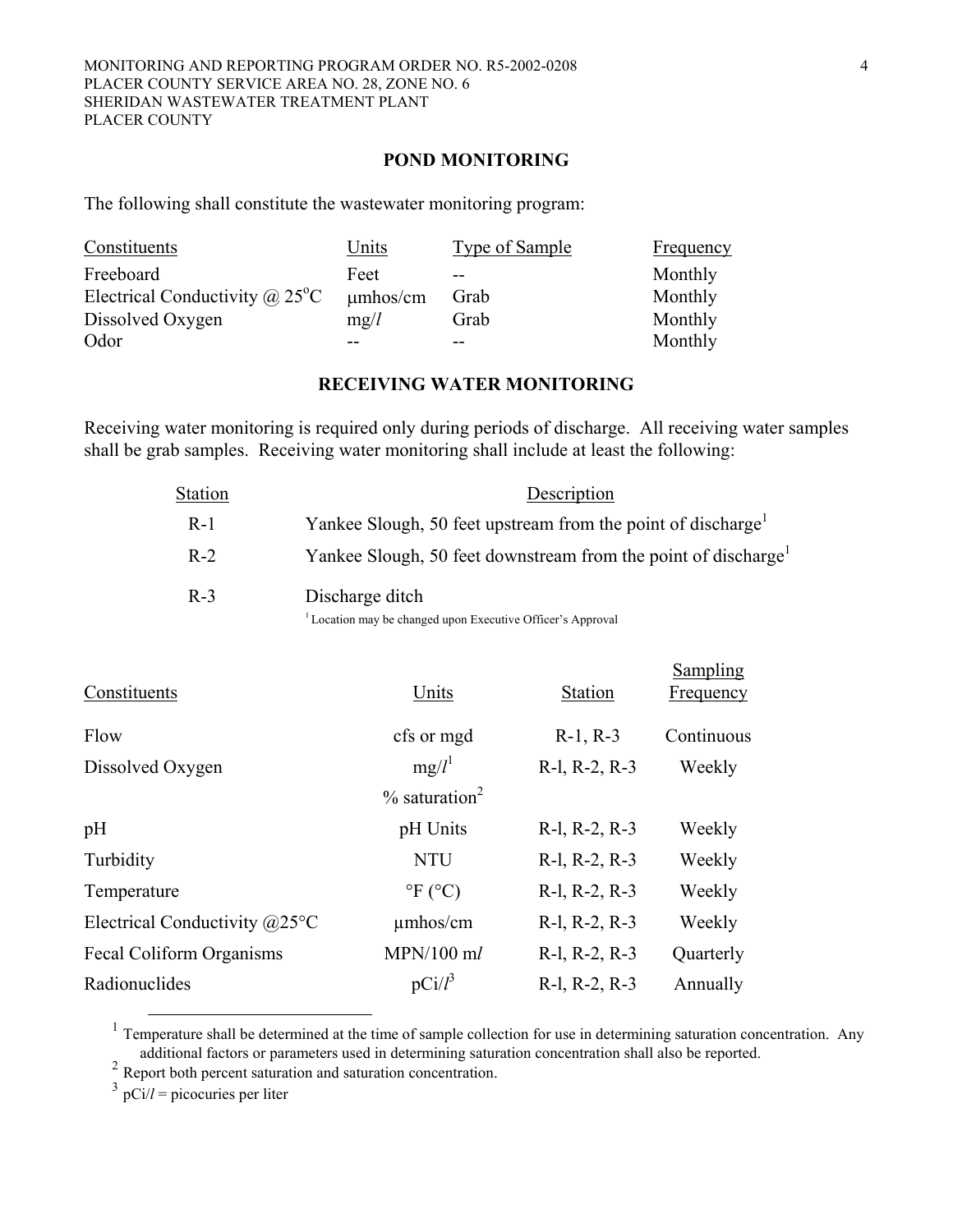In conducting the receiving water sampling, a log shall be kept of the receiving water conditions throughout the reach bounded by Stations R-l and R-2. Attention shall be given to the presence or absence of:

- 
- 
- 
- d. Aquatic life
- a. Floating or suspended matter e. Visible films, sheens, or coatings
- b. Discoloration f. Fungi, slimes, or objectionable growths
- c. Bottom deposits g. Potential nuisance conditions

Notes on receiving water conditions shall be summarized in the monitoring report.

#### **THREE SPECIES CHRONIC TOXICITY MONITORING**

Chronic toxicity monitoring shall be conducted to determine whether the effluent is contributing toxicity to the receiving water. The testing shall be conducted as specified in EPA 600/4-91/002. Chronic toxicity samples shall be collected from the effluent of the wastewater treatment plant, after the last unit process, prior to its entering the receiving stream. Twenty-four hour composite samples shall be representative of the volume and quality of the discharge. Time of collection of samples shall be recorded. Control waters shall be obtained immediately upstream of the discharge from an area unaffected by the discharge in the receiving waters. The sensitivity of the test organisms to a reference toxicant shall be determined concurrently with each bioassay and reported with the test results. Monthly laboratory reference toxicant tests may be substituted. Both the reference toxicant and effluent test must meet all test acceptability criteria as specified in the chronic manual. If the test acceptability criteria are not achieved, then the Discharger must re-sample and re-test within 14 days. Chronic toxicity monitoring shall include the following:

Species: *Pimephales promelas* (larval stage)*, Ceriodaphnia dubia,* and *Selenastrum capricornutum*

Frequency: Once per year

Dilution Series: None—tests shall be conducted using 100% effluent.

# **GROUNDWATER MONITORING**

Groundwater monitoring shall consist of at least the following:

| Constituents                       | Units        | <b>Type of Sample</b> | Sampling<br>Frequency |
|------------------------------------|--------------|-----------------------|-----------------------|
| pH                                 | Number       | Meter                 | Quarterly             |
| Temperature                        | $\circ$ F    | Grab                  | Quarterly             |
| <b>Total Coliform</b><br>Organisms | $MPN/100$ ml | Grab                  | Quarterly             |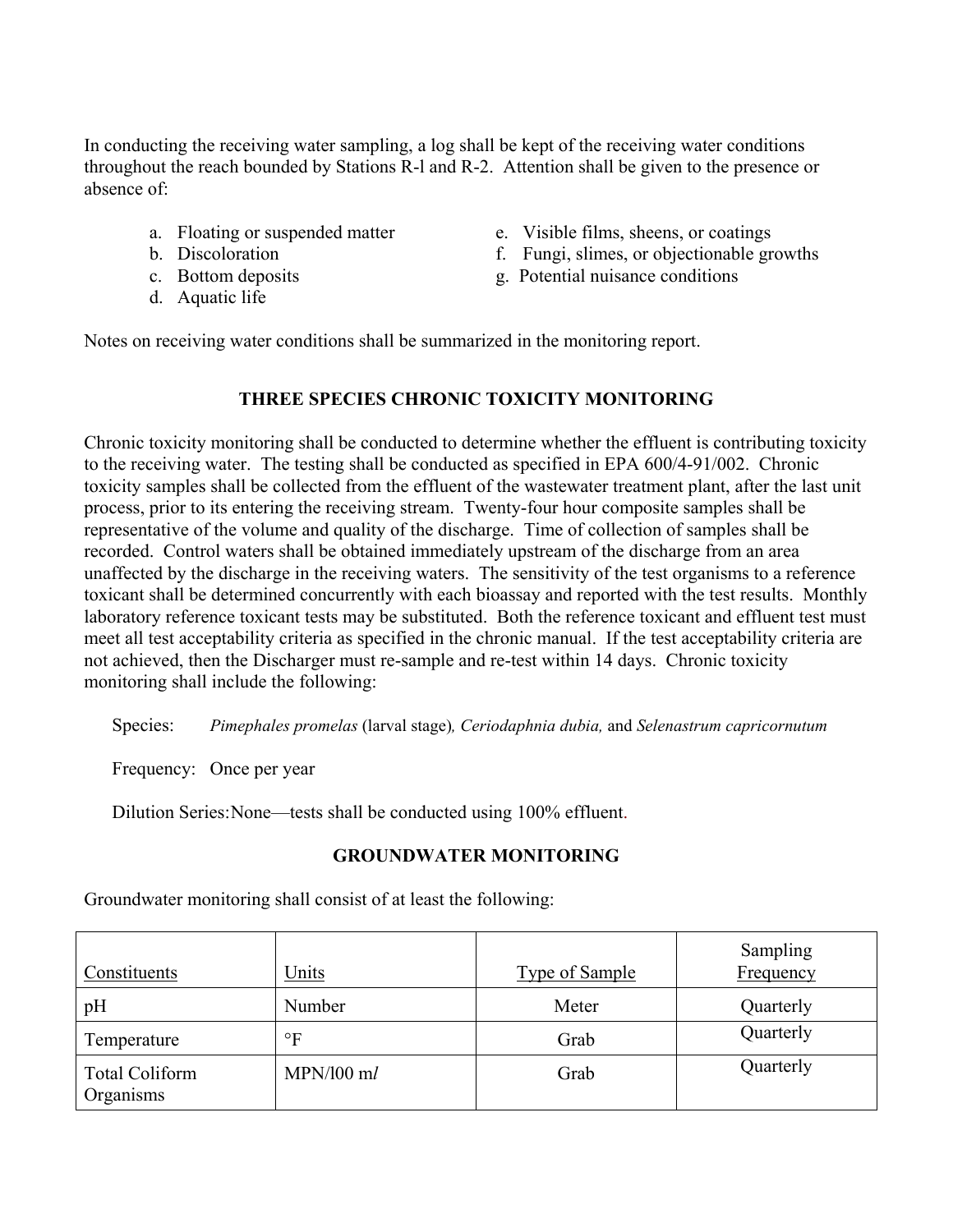#### MONITORING AND REPORTING PROGRAM ORDER NO. R5-2002-0208 6 PLACER COUNTY SERVICE AREA NO. 28, ZONE NO. 6 SHERIDAN WASTEWATER TREATMENT PLANT PLACER COUNTY

| Constituents                                       | Units         | Type of Sample | Sampling<br>Frequency |
|----------------------------------------------------|---------------|----------------|-----------------------|
| <b>Electrical Conductivity</b><br>@ $25^{\circ}$ C | $\mu$ mhos/cm | Grab           | Quarterly             |
| Nitrate                                            | $mg/l$ (as N) | Grab           | Quarterly             |

# **SLUDGE MONITORING**

A composite sample of sludge shall be collected when sludge is removed from the ponds for disposal in accordance with U.S. EPA's POTW Sludge Sampling and Analysis Guidance Document, August 1989, and tested for the metals listed in Title 22.

Sampling records shall be retained for a minimum of five years. A log shall be kept of sludge quantities generated and of handling and disposal activities. The frequency of entries is discretionary; however, the log should be complete enough to serve as a basis for part of the annual report.

Upon removal of sludge, the Discharger shall submit characterization of sludge quality, including sludge percent solids and quantitative results of chemical analysis for the priority pollutants listed in 40 CFR 122 Appendix D, Tables II and III (excluding total phenols). All sludge samples shall be a composite of a minimum of twelve (12) discrete samples taken at equal time intervals over 24 hours. Suggested methods for analysis of sludge are provided in U.S. EPA publications titled "Test Methods for Evaluating Solid Waste: Physical/Chemical Methods" and "Test Methods for Organic Chemical Analysis of Municipal and Industrial Wastewater". Recommended analytical holding times for sludge samples should reflect those specified in 40 CFR 136.6.3(e). Other guidance is available in U.S. EPA's POTW Sludge Sampling and Analysis Guidance Document, August 1989.

# **WATER SUPPLY MONITORING**

A sampling station shall be established where a representative sample of the municipal water supply can be obtained. Water supply monitoring shall include at least the following:

|                                       |               | Sampling  |
|---------------------------------------|---------------|-----------|
| Constituents                          | Units         | Frequency |
| Electrical Conductivity $\omega$ 25°C | $\mu$ mhos/cm | Annually  |
| <b>Total Dissolved Solids</b>         | mg/l          | Annually  |

If the water supply is from more than one source, the monitoring report shall report the electrical conductivity and total dissolved solids results as a weighted average and include copies of supporting calculations.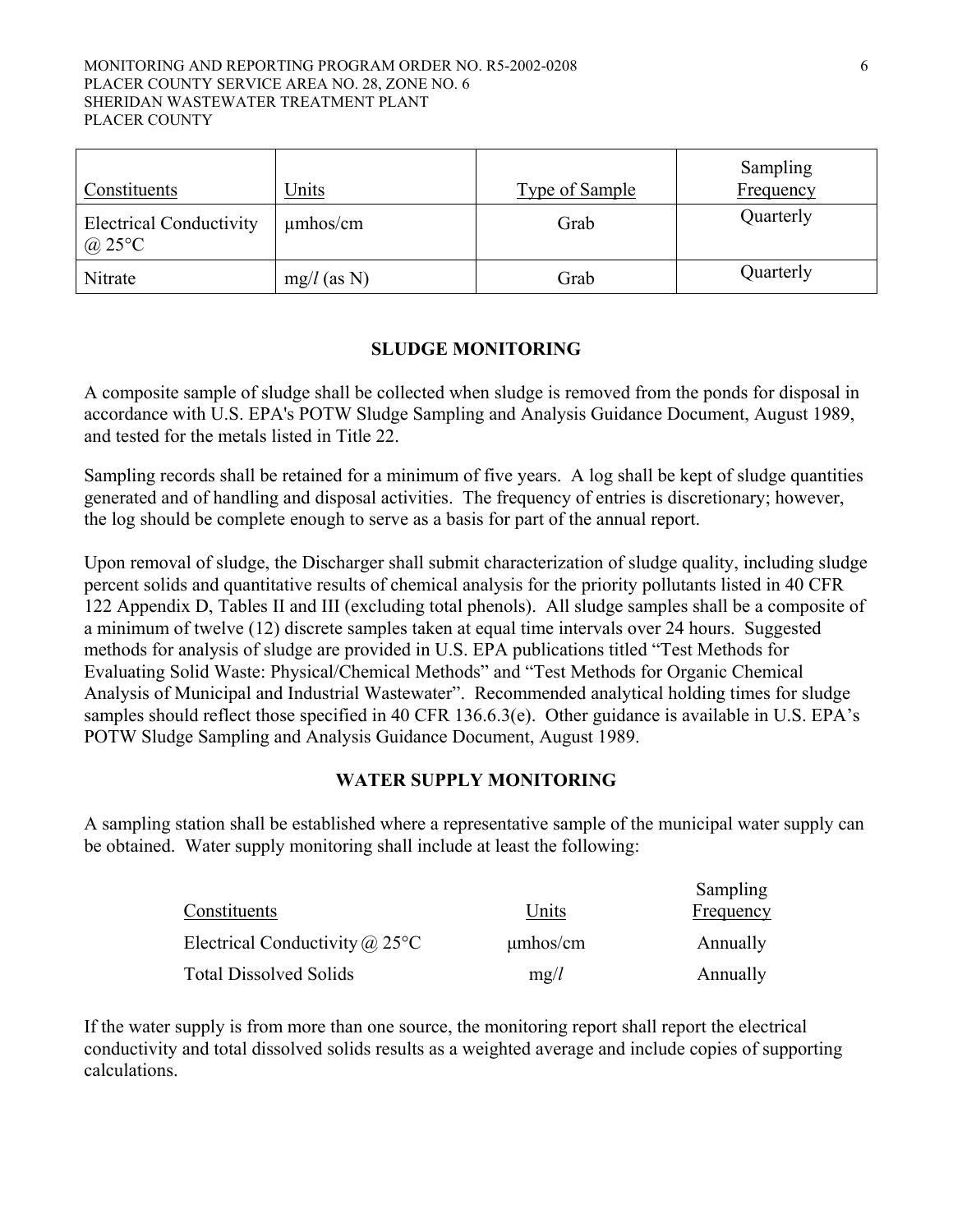#### **REPORTING**

Discharger self-monitoring results shall be submitted to the Regional Board monthly. Monitoring results shall be submitted by the **first day of the second month** following sample collection. Quarterly, semi-annual, and annual monitoring results shall be submitted by the **first day of the second month following each calendar quarter**.

In reporting the monitoring data, the Discharger shall arrange the data in tabular form so that the date, the constituents, and the concentrations are readily discernible. The data shall be summarized in such a manner to clearly illustrate whether the discharge complies with waste discharge requirements. Monthly maximums, minimums, and averages shall be reported for each monitored constituent and parameter. Removal efficiencies (%) for biochemical oxygen demand and total suspended solids and all periodic averages and medians for which there are limitations shall also be calculated and reported.

The Discharger shall report minimum levels and method detection limits as defined in and required by the SIP.

With the exception of flow, all constituents monitored on a continuous basis (metered), shall be reported as daily maximums, daily minimums, and daily averages; flow shall be reported as the total volume discharged per day for each day of discharge. The duration of excursions outside of limitations shall be reported.

If the Discharger monitors any pollutant at the locations designated herein more frequently than is required by this Order, the results of such monitoring shall be included in the calculation and reporting of the values required in the discharge monitoring report form. Such increased frequency shall be indicated on the discharge monitoring report form.

By **1 February** of each year, the Discharger shall submit a written report to the Executive Officer containing the following:

- *a. The names, certificate grades, and general responsibilities of all persons employed at the WWTP (Standard Provision A.5).*
- *b. The names and telephone numbers of persons to contact regarding the plant for emergency and routine situations.*
- *c. A statement certifying when the flow meter and other monitoring instruments and devices were last calibrated, including identification of who performed the calibration (Standard Provision C.6).*
- *d. A statement certifying whether the current operation and maintenance manual, and contingency plan, reflect the wastewater treatment plant as currently constructed and operated, and the dates when these documents were last revised and last reviewed for adequacy.*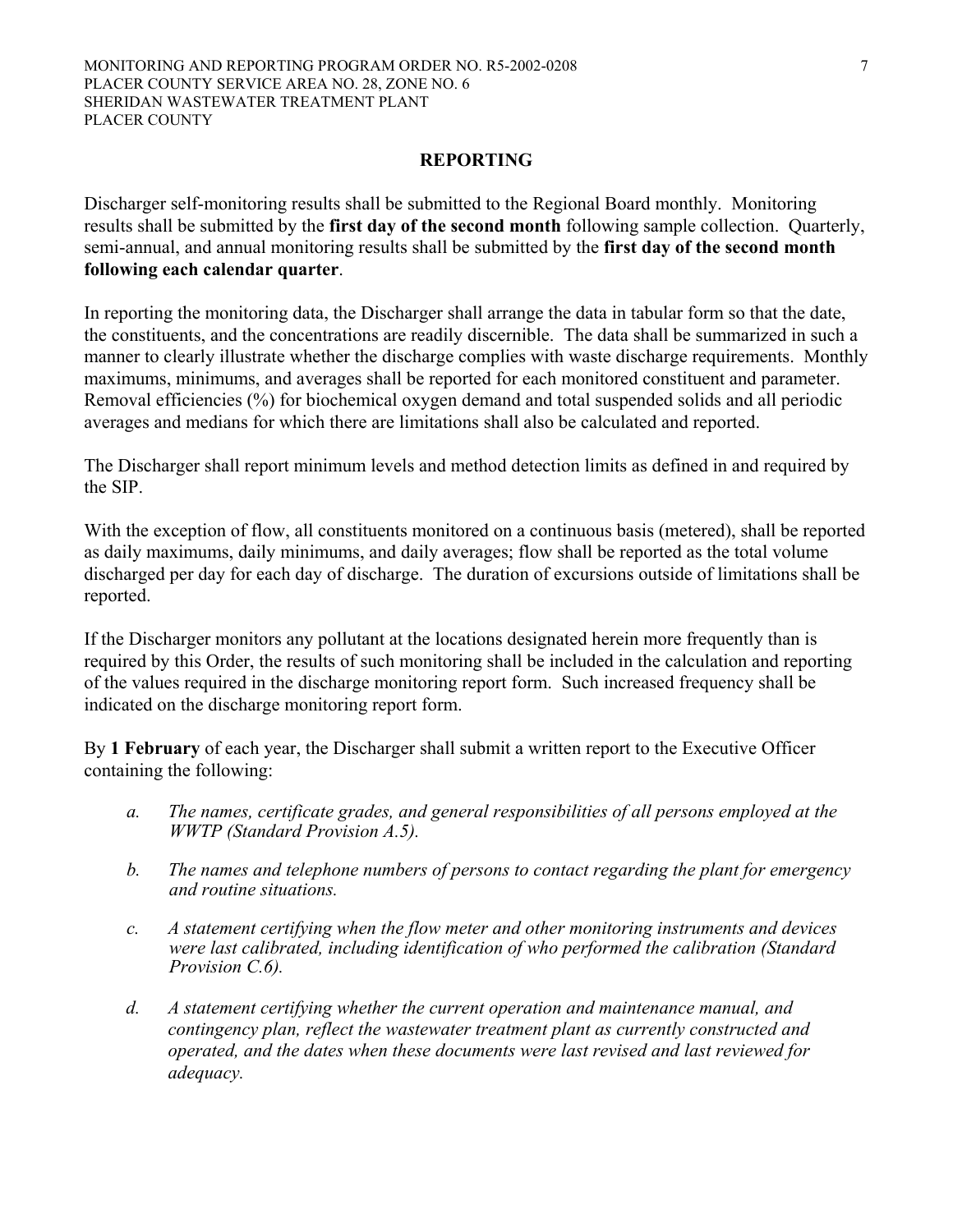The Discharger may also be requested to submit an annual report to the Regional Board with both tabular and graphical summaries of the monitoring data obtained during the previous year. Any such request shall be made in writing. The report shall discuss the compliance record. If violations have occurred, the report shall also discuss the corrective actions taken and planned to bring the discharge into full compliance with the waste discharge requirements.

All reports submitted in response to this Order shall comply with the signatory requirements of Standard Provision D.6.

The Discharger shall implement the above monitoring program on the first day of the month following effective date of this Order.

Ordered by: THOMAS R. PINKOS, Executive Officer

**6 December 2002** 

(Date)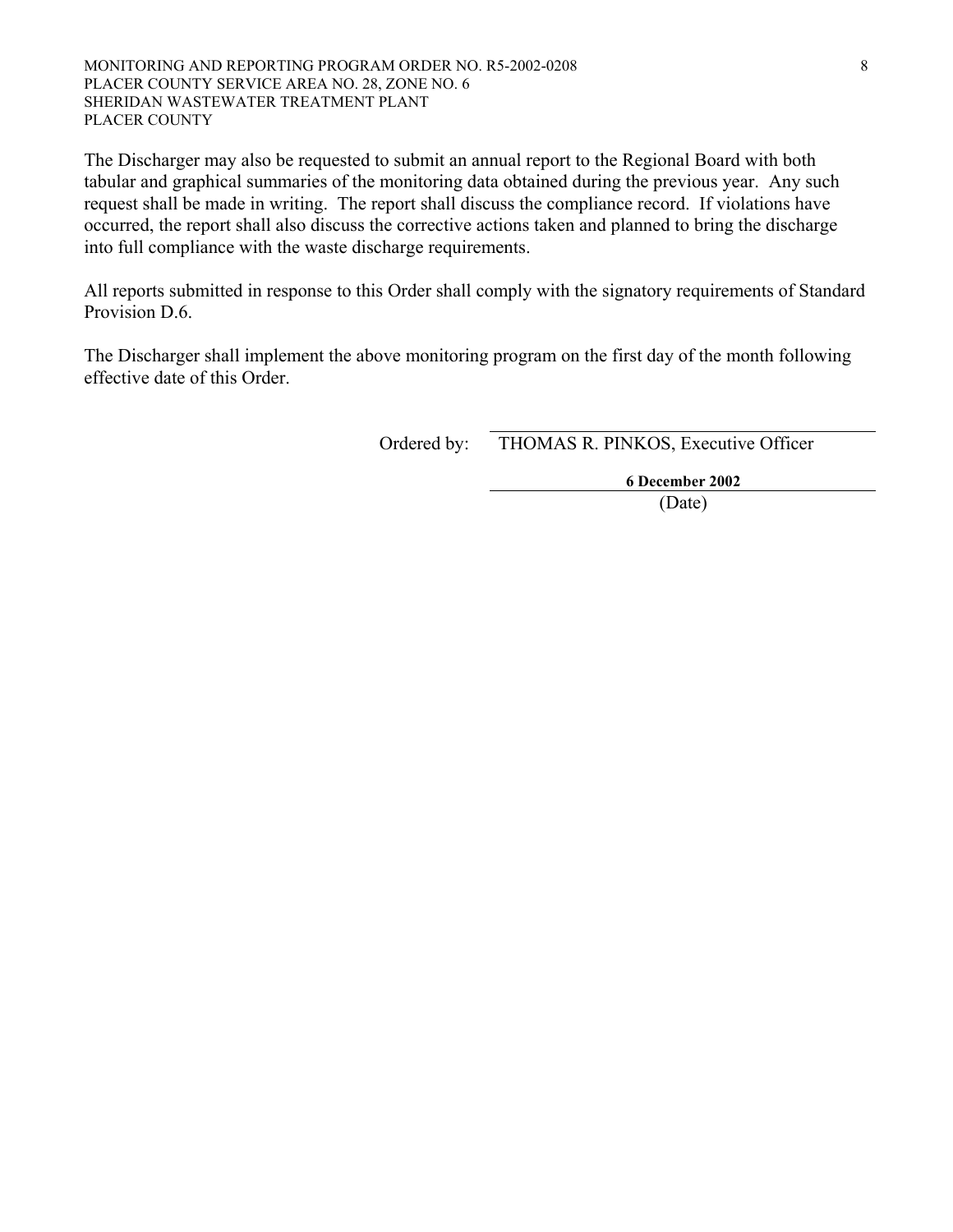# **Temperature- and pH-Dependent Effluent Limits for Ammonia Criterion Continuous Concentration, Maximum Average Monthly Concentration**

| <b>Ammonia Concentration Limitation (mg N/l)</b> |                  |       |       |       |       |       |       |       |       |       |
|--------------------------------------------------|------------------|-------|-------|-------|-------|-------|-------|-------|-------|-------|
| Temperature, $^{\circ}C$ ( $^{\circ}F$ )         |                  |       |       |       |       |       |       |       |       |       |
|                                                  | $\boldsymbol{0}$ | 14    | 16    | 18    | 20    | 22    | 24    | 26    | 28    | 30    |
| pH                                               | (32)             | (57)  | (61)  | (64)  | (68)  | (72)  | (75)  | (79)  | (82)  | (86)  |
| 6.5                                              | 6.67             | 6.67  | 6.06  | 5.33  | 4.68  | 4.12  | 3.62  | 3.18  | 2.80  | 2.46  |
| 6.6                                              | 6.57             | 6.57  | 5.97  | 5.25  | 4.61  | 4.05  | 3.56  | 3.13  | 2.75  | 2.42  |
| 6.7                                              | 6.44             | 6.44  | 5.86  | 5.15  | 4.52  | 3.98  | 3.50  | 3.07  | 2.70  | 2.37  |
| 6.8                                              | 6.29             | 6.29  | 5.72  | 5.03  | 4.42  | 3.89  | 3.42  | 3.00  | 2.64  | 2.32  |
| 6.9                                              | 6.12             | 6.12  | 5.56  | 4.89  | 4.30  | 3.78  | 3.32  | 2.92  | 2.57  | 2.25  |
| 7.0                                              | 5.91             | 5.91  | 5.37  | 4.72  | 4.15  | 3.65  | 3.21  | 2.82  | 2.48  | 2.18  |
| 7.1                                              | 5.67             | 5.67  | 5.15  | 4.53  | 3.98  | 3.50  | 3.08  | 2.70  | 2.38  | 2.09  |
| 7.2                                              | 5.39             | 5.39  | 4.90  | 4.31  | 3.78  | 3.33  | 2.92  | 2.57  | 2.26  | 1.99  |
| 7.3                                              | 5.08             | 5.08  | 4.61  | 4.06  | 3.57  | 3.13  | 2.76  | 2.42  | 2.13  | 1.87  |
| 7.4                                              | 4.73             | 4.73  | 4.30  | 3.78  | 3.32  | 2.92  | 2.57  | 2.26  | 1.98  | 1.74  |
| 7.5                                              | 4.36             | 4.36  | 3.97  | 3.49  | 3.06  | 2.69  | 2.37  | 2.08  | 1.83  | 1.61  |
| 7.6                                              | 3.98             | 3.98  | 3.61  | 3.18  | 2.79  | 2.45  | 2.16  | 1.90  | 1.67  | 1.47  |
| 7.7                                              | 3.58             | 3.58  | 3.25  | 2.86  | 2.51  | 2.21  | 1.94  | 1.71  | 1.50  | 1.32  |
| 7.8                                              | 3.18             | 3.18  | 2.89  | 2.54  | 2.23  | 1.96  | 1.73  | 1.52  | 1.33  | 1.17  |
| 7.9                                              | 2.80             | 2.80  | 2.54  | 2.24  | 1.96  | 1.73  | 1.52  | 1.33  | 1.17  | 1.03  |
| 8.0                                              | 2.43             | 2.43  | 2.21  | 1.94  | 1.71  | 1.50  | 1.32  | 1.16  | 1.02  | 0.897 |
| 8.1                                              | 2.10             | 2.10  | 1.91  | 1.68  | 1.47  | 1.29  | 1.14  | 1.00  | 0.879 | 0.773 |
| 8.2                                              | 1.79             | 1.79  | 1.63  | 1.43  | 1.26  | 1.11  | 0.973 | 0.855 | 0.752 | 0.661 |
| 8.3                                              | 1.52             | 1.52  | 1.39  | 1.22  | 1.07  | 0.941 | 0.827 | 0.727 | 0.639 | 0.562 |
| 8.4                                              | 1.29             | 1.29  | 1.17  | 1.03  | 0.906 | 0.796 | 0.700 | 0.615 | 0.541 | 0.475 |
| 8.5                                              | 1.09             | 1.09  | 0.990 | 0.870 | 0.765 | 0.672 | 0.591 | 0.520 | 0.457 | 0.401 |
| 8.6                                              | 0.920            | 0.920 | 0.836 | 0.735 | 0.646 | 0.568 | 0.499 | 0.439 | 0.386 | 0.339 |
| 8.7                                              | 0.778            | 0.778 | 0.707 | 0.622 | 0.547 | 0.480 | 0.422 | 0.371 | 0.326 | 0.287 |
| 8.8                                              | 0.661            | 0.661 | 0.601 | 0.528 | 0.464 | 0.408 | 0.359 | 0.315 | 0.277 | 0.244 |
| 8.9                                              | 0.565            | 0.565 | 0.513 | 0.451 | 0.397 | 0.349 | 0.306 | 0.269 | 0.237 | 0.208 |
| 9.0                                              | 0.486            | 0.486 | 0.442 | 0.389 | 0.342 | 0.300 | 0.264 | 0.232 | 0.204 | 0.179 |

$$
CCC = \left(\frac{0.0577}{1 + 10^{7.688 - pH}} + \frac{2.487}{1 + 10^{pt - 7.688}}\right) x \ MIN \left(2.85, 1.45 \cdot 10^{0.028(25 - T)}\right)
$$

*Where:* CCC= criteria continuous concentration

 $T =$  temperature in degrees Celsius ( $^{\circ}$ C)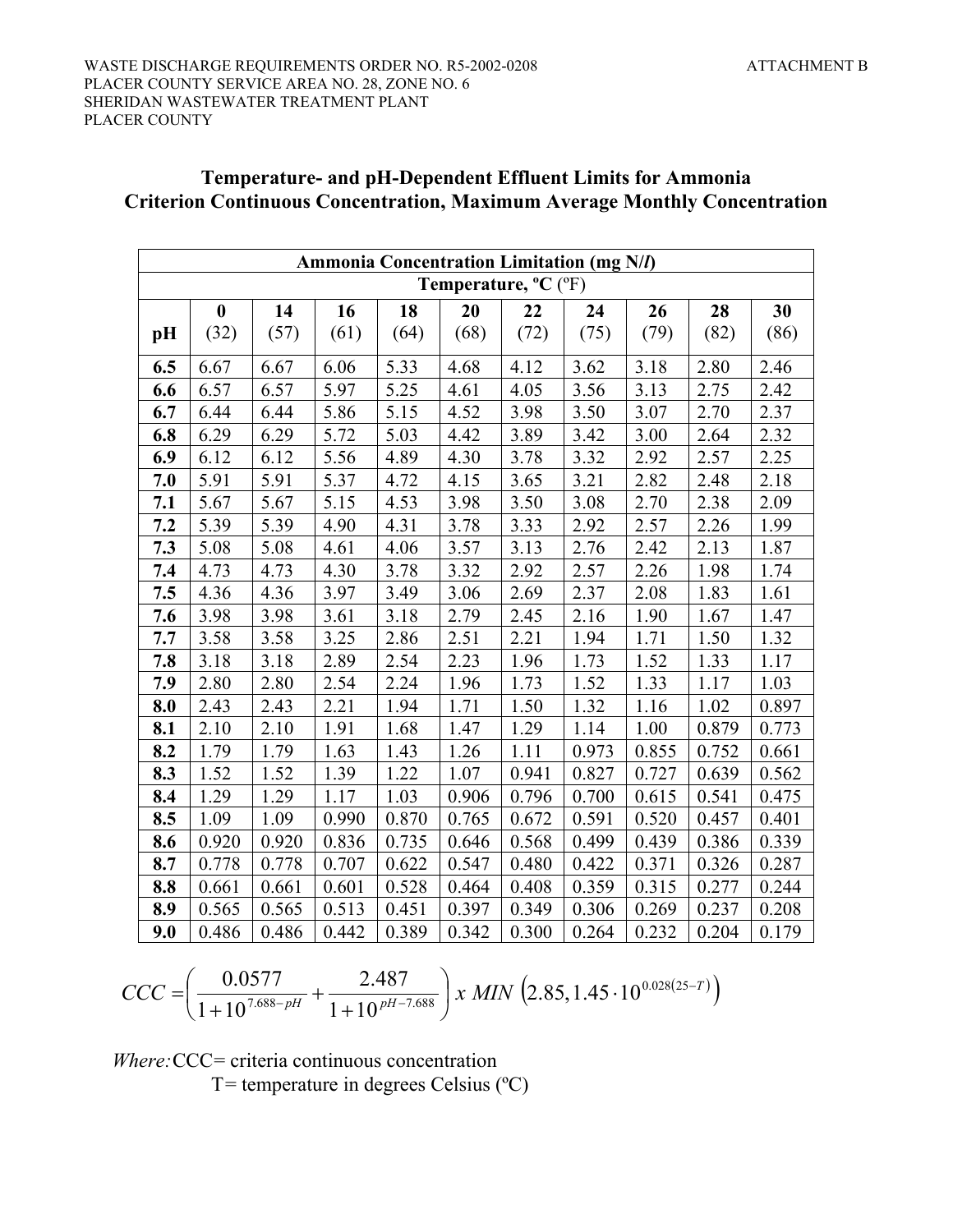# **pH-Dependent Effluent Limits for Ammonia Criterion Maximum Concentration, Maximum 1-hour Average**

| pH  | Ammonia Concentration |  |
|-----|-----------------------|--|
|     | Limit (mg N/l)        |  |
| 6.5 | 32.6                  |  |
| 6.6 | 31.3                  |  |
| 6.7 | 29.8                  |  |
| 6.8 | 28.0                  |  |
| 6.9 | 26.2                  |  |
| 7.0 | 24.1                  |  |
| 7.1 | 21.9                  |  |
| 7.2 | 19.7                  |  |
| 7.3 | 17.5                  |  |
| 7.4 | 15.3                  |  |
| 7.5 | 13.3                  |  |
| 7.6 | 11.4                  |  |
| 7.7 | 9.64                  |  |
| 7.8 | 8.11                  |  |
| 7.9 | 6.77                  |  |
| 8.0 | 5.62                  |  |
| 8.1 | 4.64                  |  |
| 8.2 | 3.83                  |  |
| 8.3 | 3.15                  |  |
| 8.4 | 2.59                  |  |
| 8.5 | 2.14                  |  |
| 8.6 | 1.77                  |  |
| 8.7 | 1.47                  |  |
| 8.8 | 1.23                  |  |
| 8.9 | 1.04                  |  |
| 9.0 | 0.885                 |  |

$$
CMC_{salmonids\ present} = \left(\frac{0.275}{1+10^{7.204-pH}} + \frac{39.0}{1+10^{pH-7.204}}\right)
$$

*Where:* CMC= criteria maximum concentration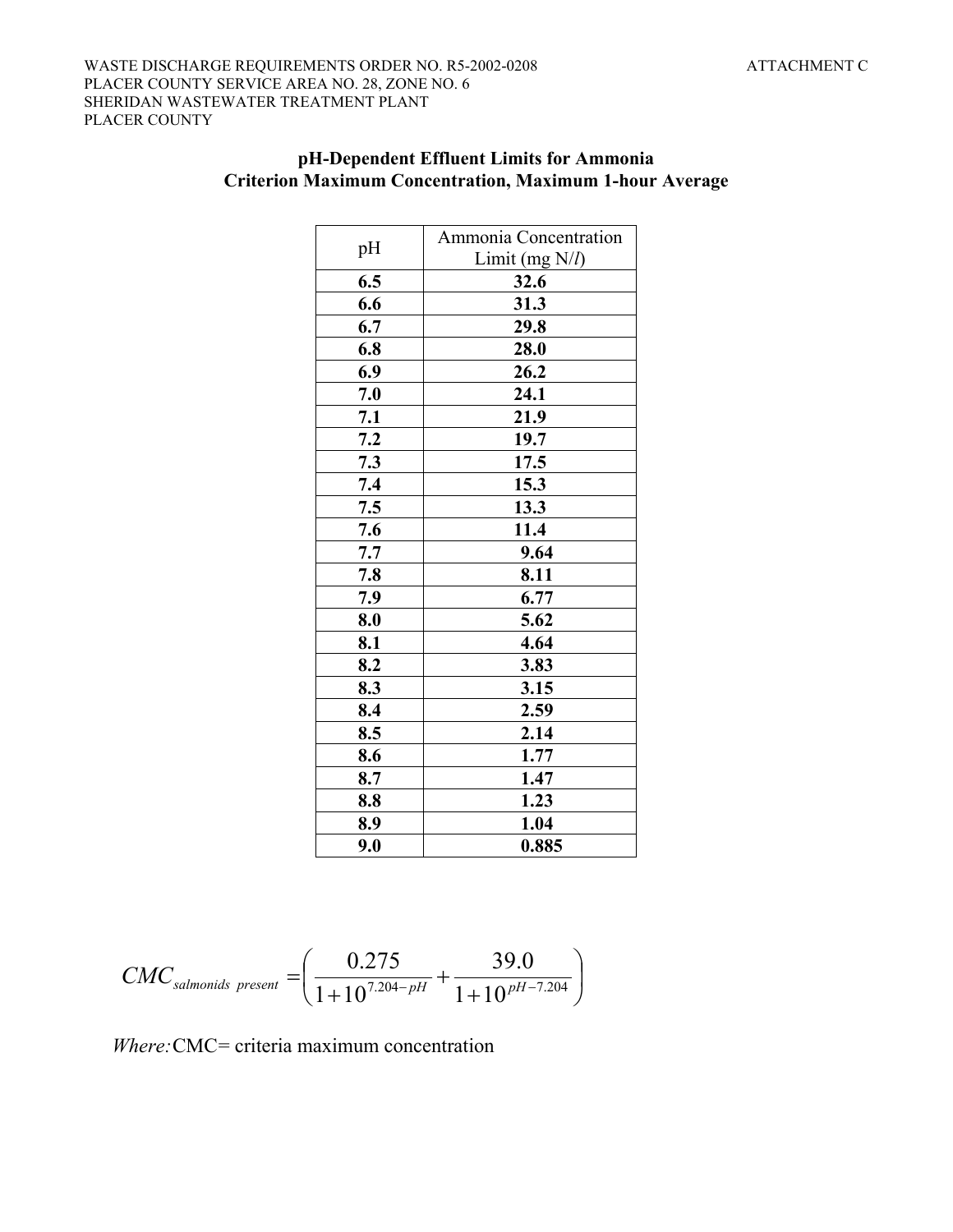#### WASTE DISCHARGE REQUIREMENTS ORDER NO. R5-2002-0208 ATTACHMENT D PLACER COUNTY SERVICE AREA NO. 28, ZONE NO. 6 SHERIDAN WASTEWATER TREATMENT PLANT PLACER COUNTY

#### CALIFORNIA TOXICS RULE AND USEPA NATIONAL RECOMMENDED WATER QUALITY CRITERIA TO PROTECT FRESHWATER AQUATIC LIFE

| COPPER (Expressed as dissolved metal)               |                                                     |                                               |
|-----------------------------------------------------|-----------------------------------------------------|-----------------------------------------------|
| Hardness                                            | Continuous Conc.                                    | Maximum Conc.<br>1-hour Avg. $(\mu g/l)^{-2}$ |
| (mg/l as CaCO <sub>3</sub> )<br>$\overline{\leq}25$ | 4-Day Avg. $(\mu g/l)^{-1}$                         | <b>Must Calculate</b>                         |
| 25                                                  | Must Calculate<br>2.7                               |                                               |
|                                                     |                                                     | 3.6                                           |
| 30                                                  | 3.2                                                 | 4.3                                           |
| 35                                                  | 3.7                                                 | 5.0                                           |
| 40                                                  | 4.1                                                 | $\overline{5.7}$                              |
| 45                                                  | 4.5                                                 | 6.3                                           |
| 50                                                  | 5.0                                                 | 7.0                                           |
| $\overline{55}$                                     | $\overline{5.4}$                                    | 7.7                                           |
| 60                                                  | 5.8                                                 | 8.3                                           |
| 65                                                  | 6.2                                                 | 9.0                                           |
| 70                                                  | 6.6                                                 | 9.6                                           |
| $\overline{75}$                                     | 7.0                                                 | $10\,$                                        |
| 80                                                  | 7.4                                                 | 11                                            |
| 85                                                  | $7.\overline{8}$                                    | 12                                            |
| 90                                                  | 8.2                                                 | 12                                            |
| 95                                                  | 8.6                                                 | 13                                            |
| 100                                                 | 9.0                                                 | 13                                            |
| 110                                                 | 9.7                                                 | 15                                            |
| 120                                                 | 11                                                  | 16                                            |
| 130                                                 | 11                                                  | 17                                            |
| 140                                                 | 12                                                  | 19                                            |
| 150                                                 | 13                                                  | 20                                            |
| 160                                                 | 13                                                  | 21                                            |
| 170                                                 | 14                                                  | 22                                            |
| 180                                                 | $\overline{15}$                                     | 23                                            |
| 190                                                 | $\overline{16}$                                     | $\overline{25}$                               |
| 200                                                 | 16                                                  | 26                                            |
| 210                                                 | 17                                                  | 27                                            |
| 220                                                 | 18                                                  | 28                                            |
| 230                                                 | 18                                                  | 30                                            |
| 240                                                 | 19                                                  | 31                                            |
| 250                                                 | 20                                                  | $\overline{32}$                               |
| $\frac{1}{260}$                                     | 20                                                  | $\overline{33}$                               |
| 270                                                 | 21                                                  | 34                                            |
| 280                                                 | 22                                                  | 36                                            |
| 290                                                 | 22                                                  | 37                                            |
| 300                                                 | 23                                                  | 38                                            |
| 310                                                 | 24                                                  | 39                                            |
| 320                                                 | 24                                                  | 40                                            |
| 330                                                 | $\overline{25}$                                     | 41                                            |
| 340                                                 | 26                                                  | 43                                            |
| 350                                                 | 26                                                  | 44                                            |
| 360                                                 | $\overline{27}$                                     | $\overline{45}$                               |
| 370                                                 | 27                                                  | 46                                            |
| 380                                                 | 28                                                  | 47                                            |
| 390                                                 | 29                                                  | 48                                            |
| 400                                                 | 29                                                  | 50                                            |
| >400                                                | 29                                                  | 50                                            |
|                                                     | Criteria Continuous Concentration (4-day Average) = |                                               |

COPPER (Expressed as dissolved metal)

 (e{0.8545[ln(hardness)] - 1.702} x (0.960) 2 Criteria Maximum Concentration (1-hour Average =  $(e{0.9422}[In(hardness)] - 1.700) x (0.960)$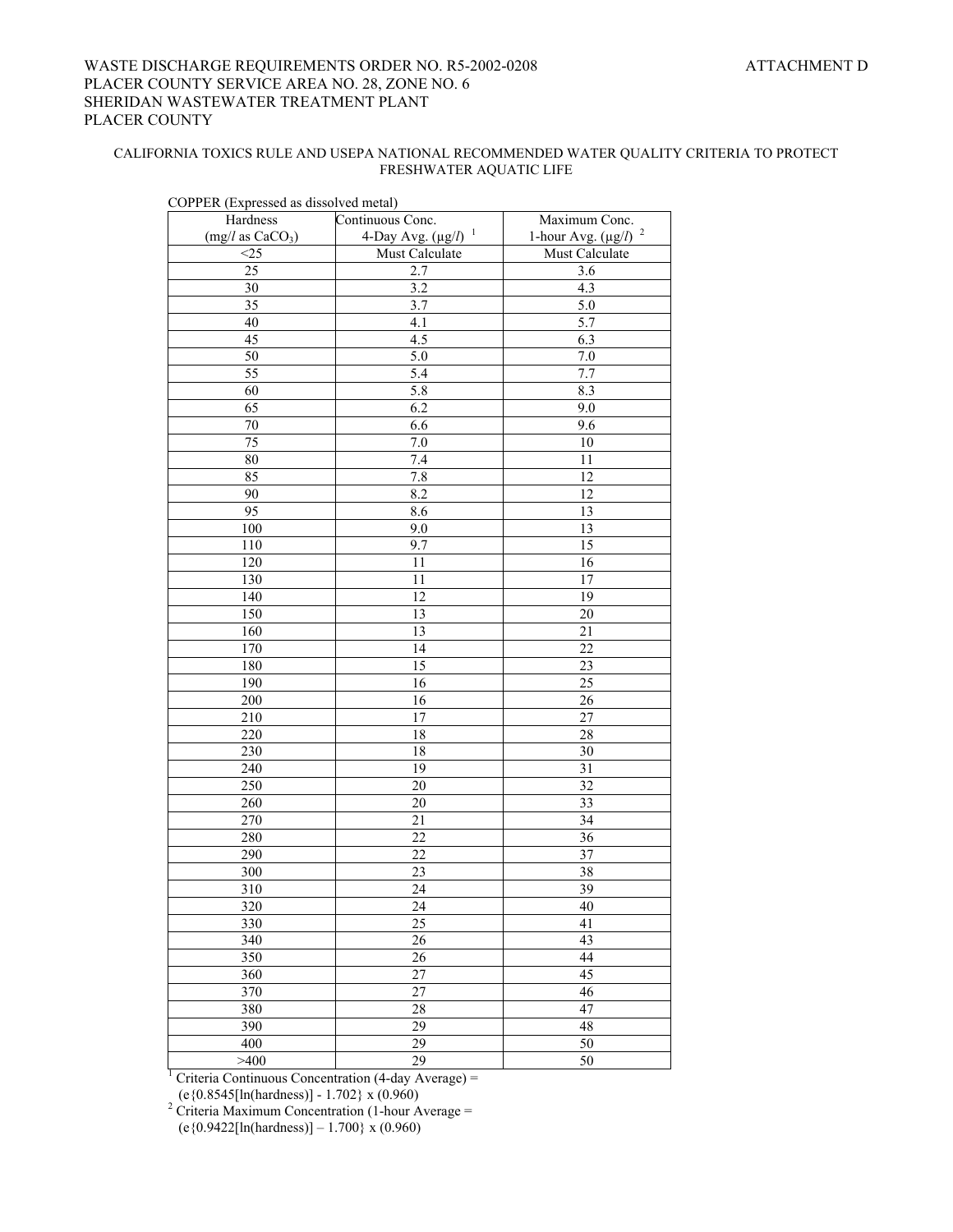#### WASTE DISCHARGE REQUIREMENTS ORDER NO. R5-2002-0208 ATTACHMENT E PLACER COUNTY SERVICE AREA NO. 28, ZONE NO. 6 SHERIDAN WASTEWATER TREATMENT PLANT PLACER COUNTY

#### ZINC (Expressed as dissolved metal)

| Hardness                     | Continuous Conc.            | Maximum Conc.             |
|------------------------------|-----------------------------|---------------------------|
| (mg/l as CaCO <sub>3</sub> ) | 4-Day Avg. $(\mu g/l)^{-1}$ | 1-hour Avg. $(\mu g/l)^2$ |
| <25                          | Must Calculate              | Must Calculate            |
| 25                           | 36                          | 36                        |
| 30                           | 43                          | 43                        |
| 35                           | 49                          | 48                        |
| 40                           | 54                          | $\overline{54}$           |
| 45                           | 60                          | 60                        |
| 50                           | 66                          | 65                        |
| 55                           | 71                          | 71                        |
| 60                           | 77                          | 76                        |
| 65                           | 82                          | 81                        |
| 70                           | 87                          | 87                        |
| 75                           | 93                          | 92                        |
| 80                           | 98                          | 97                        |
| 85                           | 100                         | 100                       |
| 90                           | 110                         | 110                       |
| 95                           | 110                         | 110                       |
| 100                          | 120                         | 120                       |
| 110                          | 130                         | 130                       |
| 120                          | 140                         | 140                       |
| 130                          | 150                         | 150                       |
| 140                          | 160                         | 160                       |
| 150                          | 170                         | 170                       |
| 160                          | 180                         | 180                       |
| 170                          | 190                         | 190                       |
| 180                          | 190                         | 190                       |
| 190                          | 200                         | 200                       |
| 200                          | 210                         | 210                       |
| 210                          | 220                         | 220                       |
| 220                          | 230                         | 230                       |
| 230                          | 240                         | 240                       |
| 240                          | 250                         | 250                       |
| 250                          | 260                         | 260                       |
| 260                          | 270                         | 270                       |
| 270                          | 270                         | 270                       |
| 280                          | 280                         | 280                       |
| 290                          | 290                         | 290                       |
| 300                          | 300                         | 300                       |
| 310                          | 310                         | 310                       |
| 320                          | 320                         | 320                       |
| 330                          | 320                         | 320                       |
| 340                          | 330                         | 330                       |
| 350                          | 340                         | 340                       |
| 360                          | 350                         | 350                       |
| 370                          | 360                         | 360                       |
| 380                          | 370                         | 370                       |
| 390                          | 370                         | 370                       |
| 400                          | 380                         | 380                       |
| >400                         | 380                         | 380                       |

 $\begin{array}{c|c|c} >400 & 380 & 380 \end{array}$ <br>  $\begin{array}{c|c} >400 & 380 & 380 \end{array}$ <br>  $\begin{array}{c} \text{Criteria Continuous Connection (4-day Average) = (e{0.8473[ln(hardness)]} + 0.884} x (0.986) \end{array}$ <br>  $\begin{array}{c} \text{Criteria Maximum Connection (1-hour Average) = (e{0.8473[ln(hardness)]} + 0.884} x (0.978) \end{array}$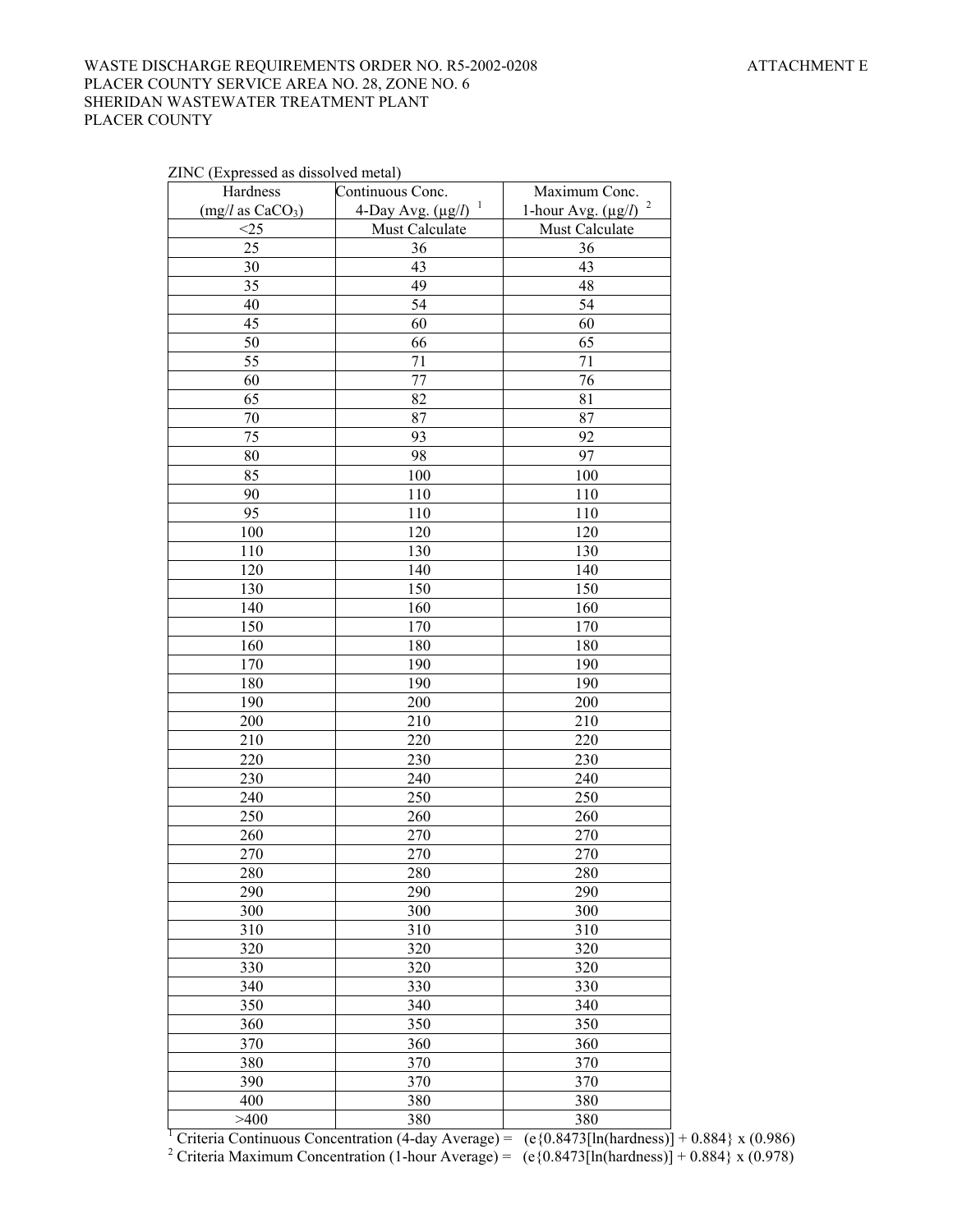# *FACT SHEET*

ORDER NO. R5-2002-0208 PLACER COUNTY SERVICE AREA NO. 28, ZONE NO. 6 SHERIDAN WASTEWATER TREATMENT PLANT PLACER COUNTY NPDES NO. CA0079341

#### *SCOPE OF PERMIT*

This renewed Order regulates the discharge of up to 0.06 million gallons per day (mgd), design average dry weather flow (ADWF), of effluent from the Placer County Service Area No. 28, Zone No. 6 and Mary Louise Morrison, Trustee-Sheridan Wastewater Treatment Plant (WWTP). This Order includes effluent, sludge, groundwater and surface water limitations, monitoring and reporting requirements, additional study requirements, and reopener provisions for effluent constituents.

#### *BACKGROUND INFORMATION*

The Placer County Service Area No. 28, Zone No. 6 owns and operates a wastewater collection, treatment, and disposal system, and provides sewerage service to the community of Sheridan with approximately 220 residences. Treated municipal wastewater is discharged an unnamed drainage ditch which is tributary to Yankee Slough and the Bear River.

The treatment system consists of an unlined aeration pond; two unlined settling ponds, and chlorination. The system does not currently have the facilities to dechlorinate. This Order requires that wastewater be dechlorinated before resuming a surface water discharge. Chlorinated secondary effluent is spray irrigated to 29 acres of pasture, 9 acres owned by Placer County and 20 acres owned by Mary Louise Morrison. The Discharger maximizes the use of land disposal, but during wet winters discharges secondary disinfected effluent to a ditch that drains to Yankee Slough to protect the wastewater ponds from overtopping. The treatment facilities were originally designed to dispose of wastewater by evaporation and percolation. The wastewater flow rates, reportedly due to infiltration and inflow (I/I) exceed the design capacity of the system. Due to the hydraulic capacity problem, the community, in 1985, implemented a self-imposed connection ban that remains in effect. Rather than expanding the land disposal facility, the Discharger applied for an NPDES permit to discharge excess wastewater to surface water during wet weather periods. An NPDES permit was originally issued in 1988. This Order contains significant new limitations based on the California Toxics Rule (CTR) and on protecting the beneficial uses of the receiving stream. The Discharger is now proposing to provide additional land for disposal and to eliminate the discharge of wastewater to surface water. This Order contains compliance time schedules to eliminate the surface water discharge, as proposed by the discharger, and maintain all wastewater on land or achieve tertiary treatment and comply with the new surface water discharge limitations of this Order.

The Basin Plan at page II-2.00 states: "Existing and potential beneficial uses which currently apply to surface waters of the basins are presented in Figure II-1. The beneficial uses of any specifically identified water body generally apply to its tributary streams." The unnamed drainage ditch and Yankee Slough are in the Bear River hydrologic area (515.1) in the Sacramento Hydrologic Basin. The Basin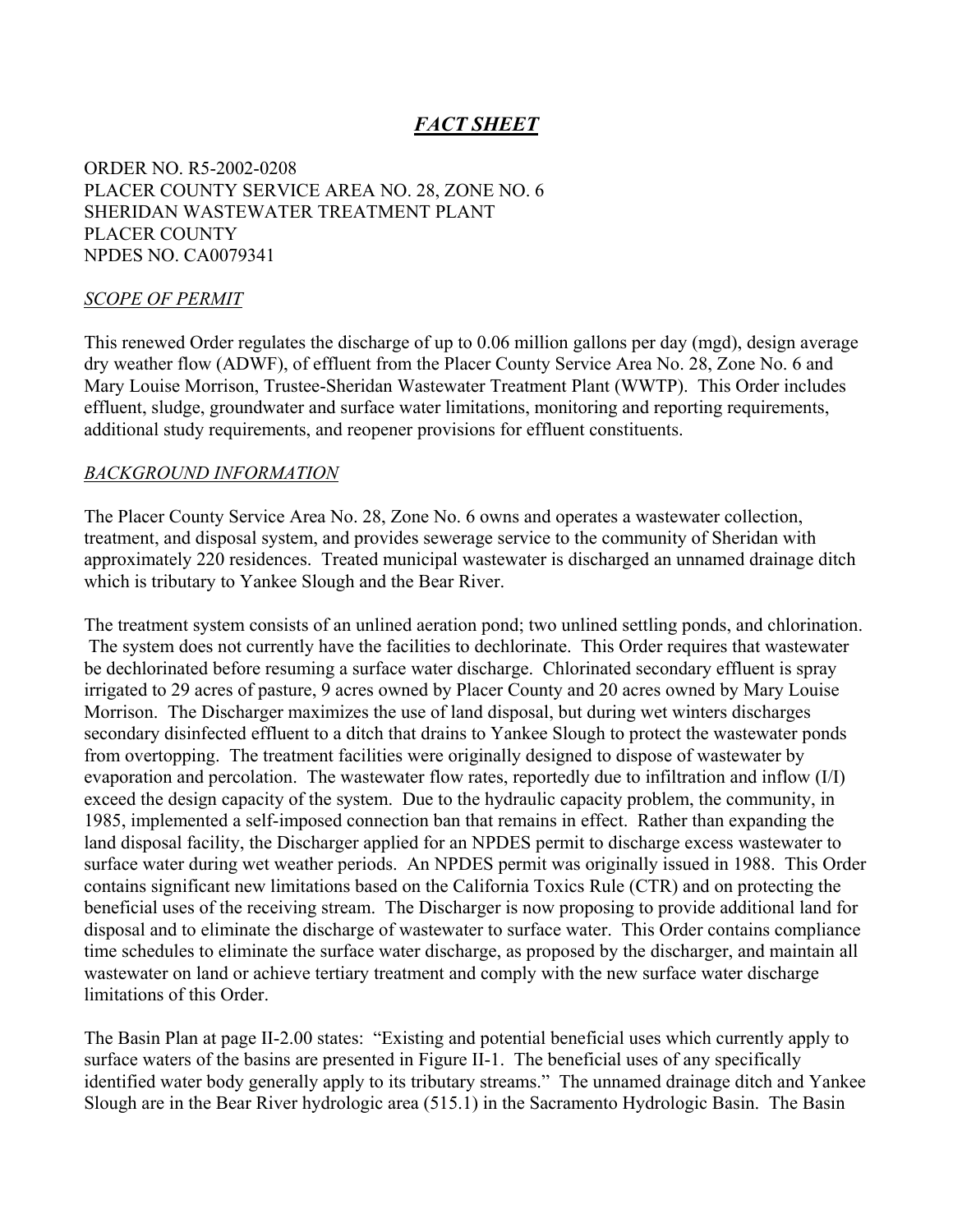# FACT SHEET-ORDER NO. R5-2002-0208 2 PLACER COUNTY SERVICE AREA NO. 28, ZONE NO. 6 SHERIDAN WASTEWATER TREATMENT PLANT PLACER COUNTY

Plan does not specifically identify the beneficial uses of the unnamed drainage ditch and Yankee Slough. The unnamed drainage ditch is tributary to Yankee Slough, which is tributary to the Bear River. The Bear River is the first body of water downstream of the unnamed drainage ditch and Yankee Slough for which the Basin Plan has identified existing and potential beneficial uses. The beneficial uses of the Bear River, as identified in Table II-1 of the Basin Plan, are municipal and domestic supply; agricultural irrigation, agricultural stock watering, hydropower generation, body contact water recreation, canoeing and rafting, non-contact water recreation, warm freshwater aquatic habitat, cold freshwater aquatic habitat, potential warm fish migration habitat, potential cold fish migration habitat, potential warm spawning habitat, potential cold spawning habitat, and wildlife habitat. Other beneficial uses identified in the Basin Plan apply to the unnamed drainage ditch and Yankee Slough, including groundwater recharge and freshwater replenishment. The Basin Plan states, on page II-1.00, "Protection and enhancement of existing and potential beneficial uses are primary goals of water quality planning…" and with respect to disposal of wastewater states that "…disposal of wastewaters is [not] a prohibited use of waters of the state; it is merely a use which cannot be satisfied to the detriment of beneficial uses." Upon review of the flow conditions, habitat values, and beneficial uses of the unnamed drainage ditch and Yankee Slough, and based upon hydraulic continuity, aquatic life migration and existing and potential water rights, the Regional Board finds that the beneficial uses identified in the Basin Plan for the Bear River, are applicable to the unnamed drainage ditch and Yankee Slough.

In addition, the Basin Plan states that "*Water Bodies within the basins that do not have beneficial uses designated in Table II-1 are assigned MUN designations in accordance with the provisions of State Water Board Resolution No. 88-63 which is, by reference, a part of this Basin Plan.*" State Water Resources Control Board Resolution No. 88-63 "Sources of Drinking Water" provides that "*All surface and ground waters of the State are considered to be suitable, or potentially suitable, for municipal or domestic water supply and should be so designated by the Regional Boards with…*" certain exceptions. In addition to application of domestic and municipal beneficial uses of the unnamed drainage ditch and Yankee Slough by the tributary rule, the MUN designation is applied in accordance with Resolution No. 88-63.

The beneficial uses identified in the Basin Plan for the Bear River are applicable to the unnamed drainage ditch and Yankee Slough based upon the following:

#### a. *Municipal and Domestic Supply*

The State Water Resources Control Board (SWRCB) has recorded water rights for irrigation uses of Yankee Slough and the Bear River downstream of the discharge. Riparian domestic uses, for landowners along streams and rivers, may also exist and may not be recorded as water rights with the SWRCB.

The unnamed drainage ditch and Yankee Slough are low-flow streams and may provide groundwater recharge during periods of low flow. Groundwater is a designated source of drinking and irrigation water.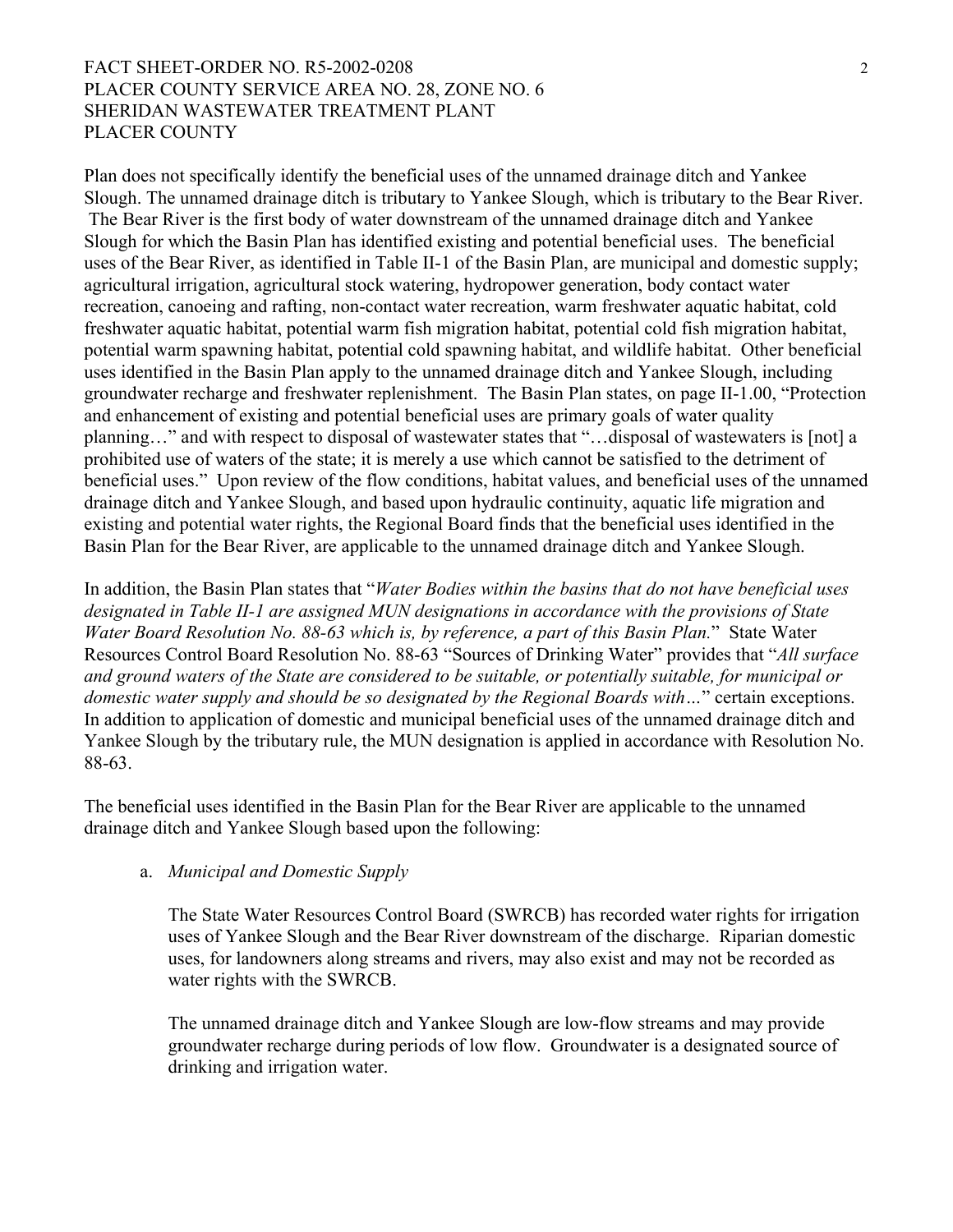### FACT SHEET-ORDER NO. R5-2002-0208 3 PLACER COUNTY SERVICE AREA NO. 28, ZONE NO. 6 SHERIDAN WASTEWATER TREATMENT PLANT PLACER COUNTY

b. *Water Contact and Noncontact Recreation (including canoeing, rafting, and aesthetic enjoyment)* 

The Regional Board finds that the discharge flows through areas where there is public access to the unnamed drainage ditch, Yankee Slough and the Bear River. Exclusion from the waterways of adjoining property owners and the public is unrealistic.

c. *Warm and Cold Freshwater Habitats (including preservation or enhancement of fish and invertebrates) and Wildlife Habitat* 

The unnamed drainage ditch flows to Yankee Slough which flows to the Bear River. The Basin Plan (Table II-1) designates the Bear River as being both a cold and warm freshwater habitat. The warm and cold freshwater habitat designations applied to the Bear River are also appropriate for the unnamed drainage ditch and Yankee Slough since the California Department of Fish and Game has recorded the presence of trout, salmon and steelhead in the Bear River and there are no barriers which would restrict migration upstream. The cold freshwater habitat designation requires that the discharge not cause the in-stream dissolved oxygen concentration to drop below 7.0 mg/*l*. Additionally, Yankee Slough has a warm water habitat that includes catfish, largemouth bass and green sunfish.

#### d. *Groundwater Recharge*

In areas where groundwater elevations are below the stream bottom, water from the stream will percolate to groundwater. During dry weather in many places in California, flowing streams experience these conditions, thus providing groundwater recharge. Groundwater provides a source of municipal and irrigation water supply.

#### e. *Freshwater Replenishment*

When water is present in the unnamed drainage ditch and Yankee Slough, there is hydraulic continuity to the Bear River. The unnamed drainage ditch and Yankee Slough contribute to the quantity and may impact the quality of the water in the Bear River.

Based on the available information and on the Discharger's permit renewal application, that the unnamed drainage ditch and Yankee Slough, absent the discharge from the wastewater treatment plant, are low-flow streams. The low-flow nature of the unnamed drainage ditch and Yankee Slough and the lack of receiving water quality data mean that the designated beneficial uses must be protected, and no credit for receiving water assimilative capacity is available for some constituents. Although the discharge, at times, maintains the aquatic habitat, constituents may not be discharged that may cause harm to aquatic life. Flows within the unnamed drainage ditch and Yankee Slough may help support cold-water aquatic life. The lack of significant dilution results in more stringent effluent limitations to protect contact recreational uses and aquatic life and to meet agricultural water quality goals.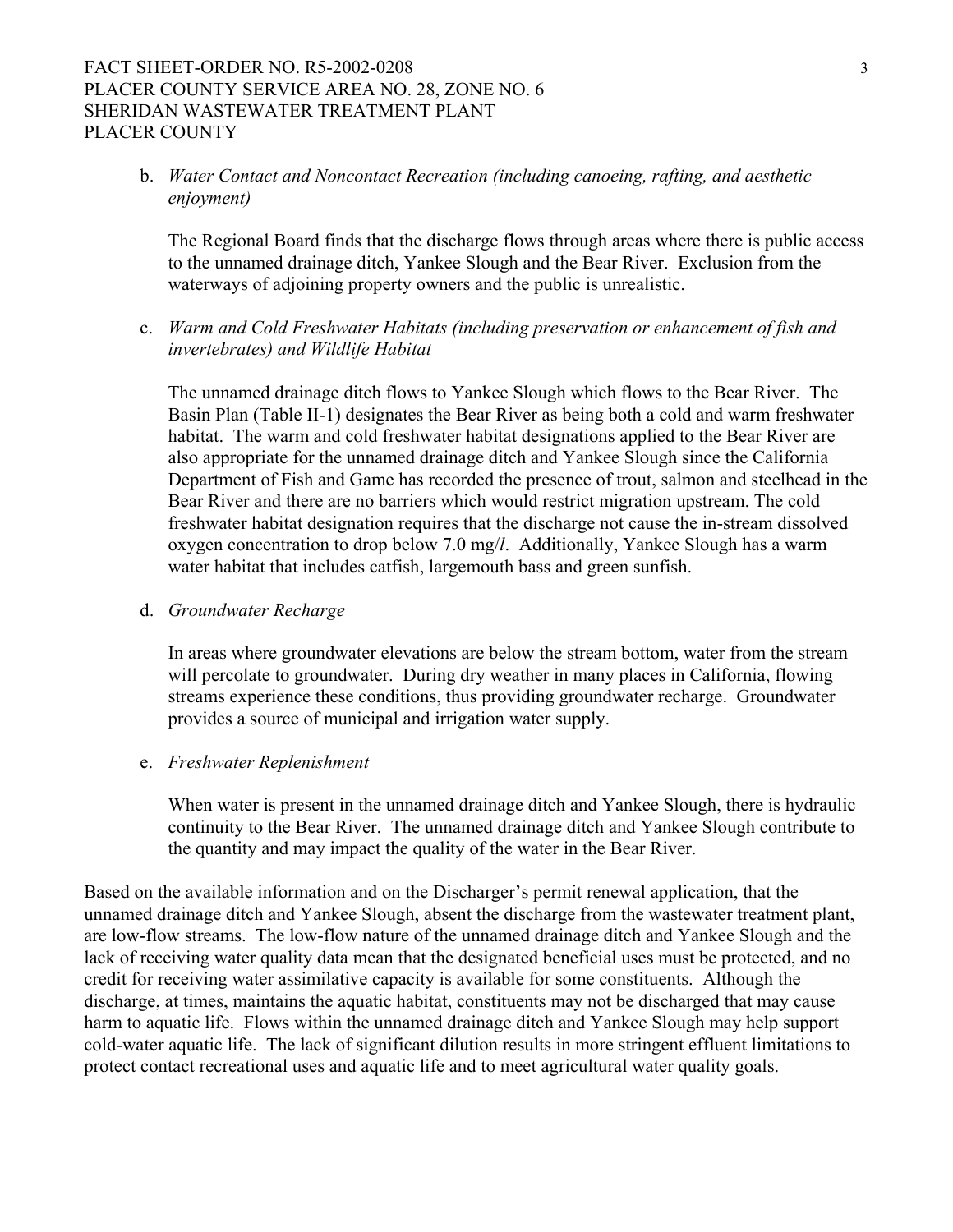# FACT SHEET-ORDER NO. R5-2002-0208 4 PLACER COUNTY SERVICE AREA NO. 28, ZONE NO. 6 SHERIDAN WASTEWATER TREATMENT PLANT PLACER COUNTY

The beneficial uses of the unnamed drainage ditch, Yankee Slough and the Bear River include contact recreation uses and irrigation. To protect these beneficial uses, the wastewater must be disinfected and adequately treated to prevent disease. The principal infectious agents (pathogens) that may be present in raw sewage may be classified into three broad groups: bacteria, parasites, and viruses. Tertiary treatment, consisting of chemical coagulation, sedimentation, and filtration, has been found to remove approximately 99.5% of viruses. Filtration is an effective means of reducing viruses and parasites from the waste stream. The wastewater must be treated to tertiary standards (filtered) to protect contact recreational and food crop irrigation uses. The California Department of Health Services (DHS) has developed reclamation criteria, California Code of Regulations, Title 22, Division 4, Chapter 3 (Title 22), for the reuse of wastewater. Title 22 requires that for spray irrigation of food crops, parks, playgrounds, schoolyards, and other areas of similar public access, wastewater be adequately disinfected, oxidized, coagulated, clarified, and filtered, and that the effluent total coliform levels not exceed 2.2 MPN/100 m*l* as a 7-day median. Title 22 is not directly applicable to surface water discharges; however, the Regional Board finds that it is appropriate to apply DHS's reclamation criteria because Yankee Slough and the Bear River are used for irrigation of agricultural land and for contact recreation purposes.

The DHS has recommended that providing a surface water dilution ratio, of at least twenty to one, for secondary effluent is equivalently protective of the beneficial uses and the public's health as providing tertiary treatment. Flows in the unnamed drainage ditch cannot provide a twenty to one dilution ratio. The Discharger had originally proposed to pipe the wastewater from the wastewater treatment system to Yankee Slough, but has withdrawn the proposal. The beneficial uses of both Yankee Slough and the unnamed ditch, which lies between the wastewater facility and Yankee Slough, are not protected until tertiary treatment is provided.

Until tertiary treatment can be provided to protect the site-specific beneficial uses of the receiving stream, the federal Clean Water Act, Section 301, requires that all municipal wastewater discharges to surface water be treated, at a minimum, to a "secondary" level. A measurement of achieving secondary treatment is that BOD and TSS levels are reduced to below 30 mg/l as a monthly average. Federal Regulations, 40 CFR 133, allow BOD and TSS effluent concentrations to be adjusted to 45 mg/*l* for waste stabilization pond systems to account for algae growth in the ponds, which is not of wastewater origins. Any adjustments to the BOD and TSS limitations, in accordance with 40 CFR 133, requires "proper operation and maintenance" for pond systems. An overflow, due to inadequate capacity, does not represent "proper operation and maintenance". The Report of Waste Discharge and sampling results provided by the discharger show that past discharges to surface waters have exceeded 45 mg/*l* for TSS. The wastewater treatment facility is hydraulically overloaded. There is no sampling method to determine if the excess solids are of wastewater origin or due to algae. Federal Regulations, 40 CFR 133 requires that pond systems provide "significant biological treatment". Under high flow conditions, the wastewater treatment may not have sufficient capacity to provide "significant biological treatment" and achieve a secondary level of treatment.

Untreated domestic wastewater contains solids. One measurement of solid material in sewage is total suspended solids (TSS). Excess solids contain waste materials including toxic constituents, oxygen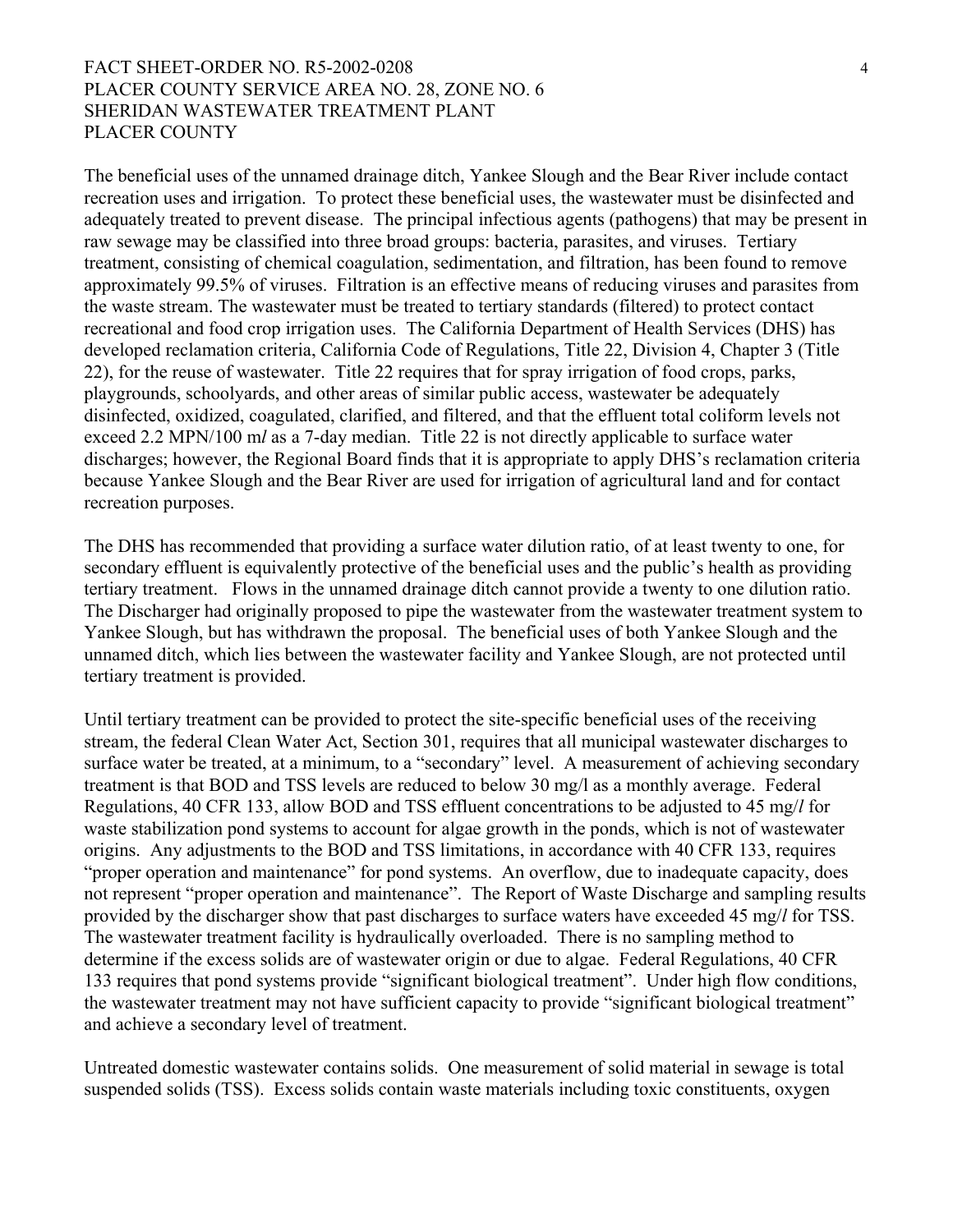## FACT SHEET-ORDER NO. R5-2002-0208 5 PLACER COUNTY SERVICE AREA NO. 28, ZONE NO. 6 SHERIDAN WASTEWATER TREATMENT PLANT PLACER COUNTY

demanding substances, causing oxygen depletion, and pathogens which interfere with disinfection. The Discharger has violated the total suspended solids limitations of the existing permit. Recent sampling results for March 2002 show the total suspended solids discharged from the ponds to surface waters were 71 mg/*l*, 69.5 mg./*l* and 70 mg/*l*. The effluent limitations for total suspended solids are 45 mg/*l* (monthly average), 60 mg/*l* (weekly average) and 90 mg/*l* (daily maximum). The BOD and TSS levels have been established at 30 mg/*l* and 45 mg/*l* respectively, as monthly averages, in the existing permit. The BOD and TSS limitations have been maintained in this Order as interim limits until tertiary treatment can be provided or the surface water discharge eliminated. The BOD and TSS limitations are modified from the traditional secondary limitations of 30 mg/*l* as a thirty day average in accordance with Federal Regulations, 40 CFR 133.105. The system is not capable of meeting the interim TSS limitations.

The Discharger currently maximizes the use of land disposal and discharges to Yankee Slough during the winter, as necessary due to high wet weather flows. The existing permit limits the discharge to Yankee Slough from November to March. This permit requires the Discharger maximize land disposal.

 The discharge limitations in the current permit establish coliform limits at 23 MPN/100 m*l* as a 30-day median. The recommendation from DHS for the level of coliform produced by a disinfected secondary wastewater system is 23 MPN/100 m*l* as a 7-day median. The discharge may not be capable of meeting the 7-day median coliform limitations without physical or operational modifications.

The Basin Plan prohibits the discharge of toxic materials in toxic concentrations. The Discharger uses chlorine for disinfection of the effluent waste stream. Chlorine can cause toxicity to aquatic organisms when discharged to surface waters. The use of chlorine as a disinfectant presents a reasonable potential that it could be discharged to surface waters in toxic concentrations. U.S. EPA recommends, in its Ambient Water Quality Criteria for the Protection of Fresh Water Aquatic Life, maximum 1-hour average (0.02 µg/*l*) and 4-day average (0.02 µg/*l*) chlorine concentrations. Effluent Limitations for chlorine have been included in this Order to protect the receiving stream aquatic life beneficial uses. The effluent limitations have been established at the ambient water quality criteria, without benefit of dilution, for chlorine since the unnamed drainage ditch and Yankee Slough are low-flow streams. The Discharger has the ability, with the addition of a dechlorination facility and proper operation of the wastewater treatment system, to dechlorinate the discharge and comply with the chlorine limitations. The Discharger has the capability of installing a temporary dechlorination system to meet the discharge limitations for chlorine. A temporary system can quickly be installed to add a dechlorination chemical. This Order requires immediate compliance with the chlorine limitations and installation of continuous residual chlorine monitoring device for surface water discharges. The continuous chlorine residual monitoring devise has been required since the wastewater treatment facility is only staffed part time and a continuous recording devise, with an alarm system, can alert operators to a problem with the system and minimize or eliminate toxic discharges.

Untreated domestic wastewater contains ammonia. Nitrification is a biological process that converts ammonia to nitrite and nitrite to nitrate. Denitrification is a process that converts nitrate to nitrogen gas, which is then released to the atmosphere. Wastewater treatment plants commonly use nitrification to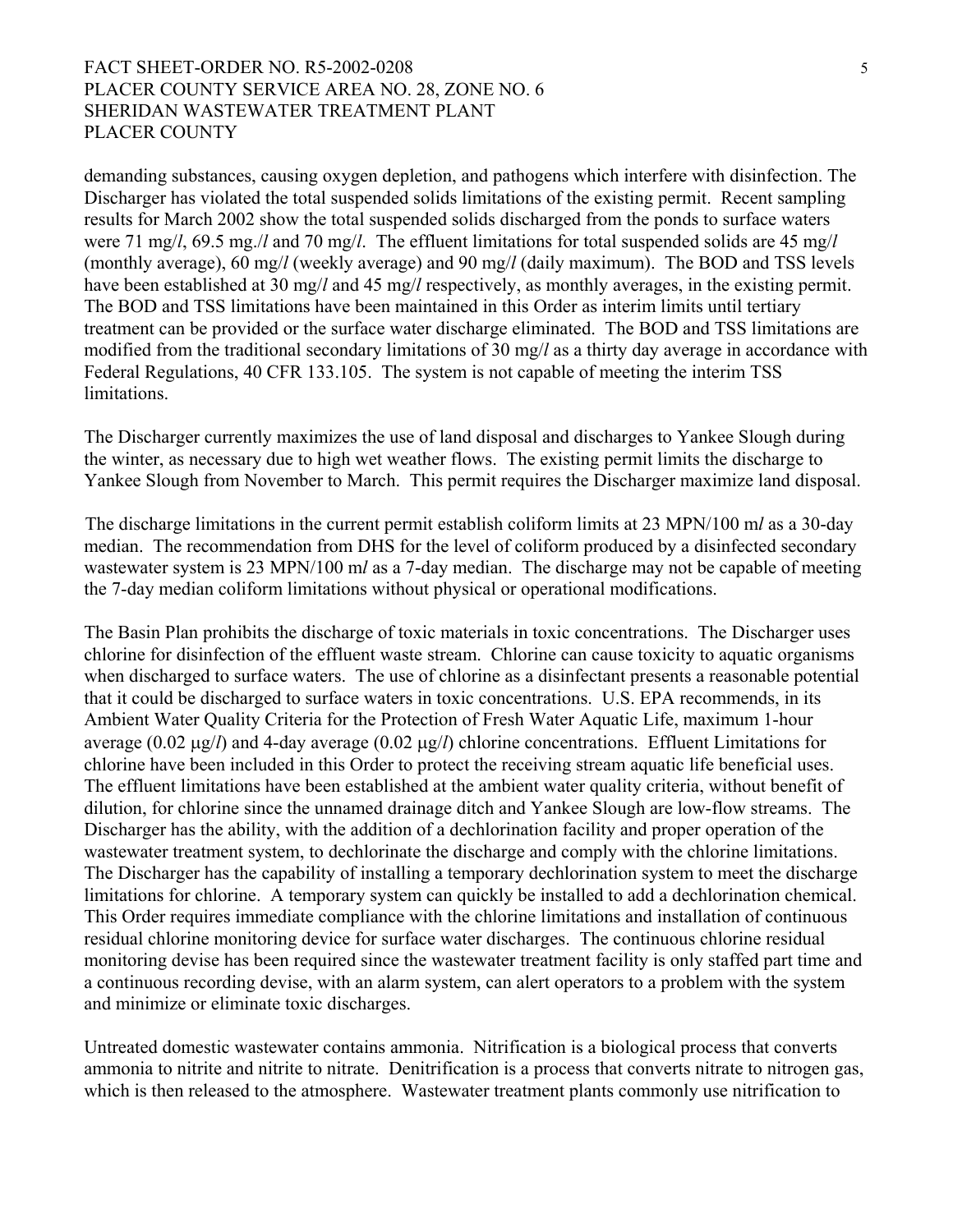# FACT SHEET-ORDER NO. R5-2002-0208 6 PLACER COUNTY SERVICE AREA NO. 28, ZONE NO. 6 SHERIDAN WASTEWATER TREATMENT PLANT PLACER COUNTY

remove ammonia from the waste stream. Inadequate or incomplete nitrification may result in the discharge of ammonia to the receiving stream. Ammonia is known to cause toxicity to aquatic organisms in surface waters. The Basin Plan prohibits the discharge of toxic materials in toxic concentrations. Nitrite and nitrate are known to cause adverse health effects in humans. The Basin Plan prohibits the discharge of chemical constituents in concentrations that adversely affect beneficial uses. Domestic water supply is a beneficial use of the unnamed drainage ditch, Yankee Slough and the Bear River. U.S. EPA has developed Drinking Water Standards for the protection of human health for nitrite and nitrate and Ambient Water Quality Criteria for ammonia. There is no indication that assimilative capacity exists in the receiving stream for the ammonia, nitrates or nitrites. The discharge from the Sheridan Wastewater Treatment Plant has a reasonable potential to cause or contribute to an in-stream excursion above water quality standards or objectives for ammonia, nitrite, and nitrate. Effluent limitations for ammonia, nitrite, and nitrate are included in this Order to assure the treatment process adequately nitrifies and denitrifies the waste stream to protect the beneficial uses of the receiving stream and to prevent aquatic toxicity. The system may not be capable of meeting the ammonia, nitrite and nitrate limitations without physical or operational modifications.

The Basin Plan prohibits the discharge of toxic materials in toxic concentrations. Based on information included in analytical laboratory reports submitted by the Discharger, aluminum in the discharge has a reasonable potential to cause or contribute to an in-stream excursion above a level necessary to protect aquatic life. Aluminum was detected in an effluent sample collected 10 April 2001 at a concentration of 133 µg/*l* and 17 February 1999 at a concentration of 160 µg/*l*. The wastewater discharge is to an unnamed ditch, which is tributary to Yankee Slough. The Discharger did not sample the unnamed ditch for aluminum. Yankee Slough showed a concentration of 314 µg/*l* on 10 April 2001. Based on this sampling, there is no assimilative capacity for aluminum in Yankee Slough and there is no information regarding assimilative capacity in the unnamed ditch. U.S. EPA developed National Recommended Ambient Water Quality Criteria for protection of freshwater aquatic life for aluminum. The recommended continuous concentration (maximum four-day average concentration) is 87 µg/*l* and the recommended maximum concentration (maximum one-hour average concentration) is 750 µg/*l*. Effluent limitations for aluminum are included in the Order, based on preventing toxicity.

Based on analytical results of effluent samples collected by the Discharger, the discharge has a reasonable potential to cause or contribute to an in-stream excursion above the *CTR* standards for copper. Copper was detected 17 February 1999 at a concentration of 230 µg/*l*. The CTR limitation for copper is hardness dependent. Sheridan's effluent hardness was shown to be 81 mg/*l* on 17 February 1999. At a hardness of 81 mg/*l*, the CTR acute criteria is 7.4 µg/*l* and the chronic limit is 11 µg/*l*. The State Implementation Plan (SIP) for the CTR recommends conversion factors to translate dissolved concentrations to total concentrations. The conversion factors for copper in freshwater are 0.960 for both the acute and the chronic criteria. The effluent limitations for copper are presented in total recoverable concentrations, as required in the *CTR*. The wastewater discharge is to an unnamed ditch, which is tributary to Yankee Slough. The Discharger did not sample the unnamed ditch for copper. The SIP, Section 2.1, allows compliance schedules to be included in NPDES permits, provided that: diligent efforts have been made to quantify the pollutant; there is documentation that source control measures are underway; there is a proposed schedule for achieving compliance, and; the schedule is as short as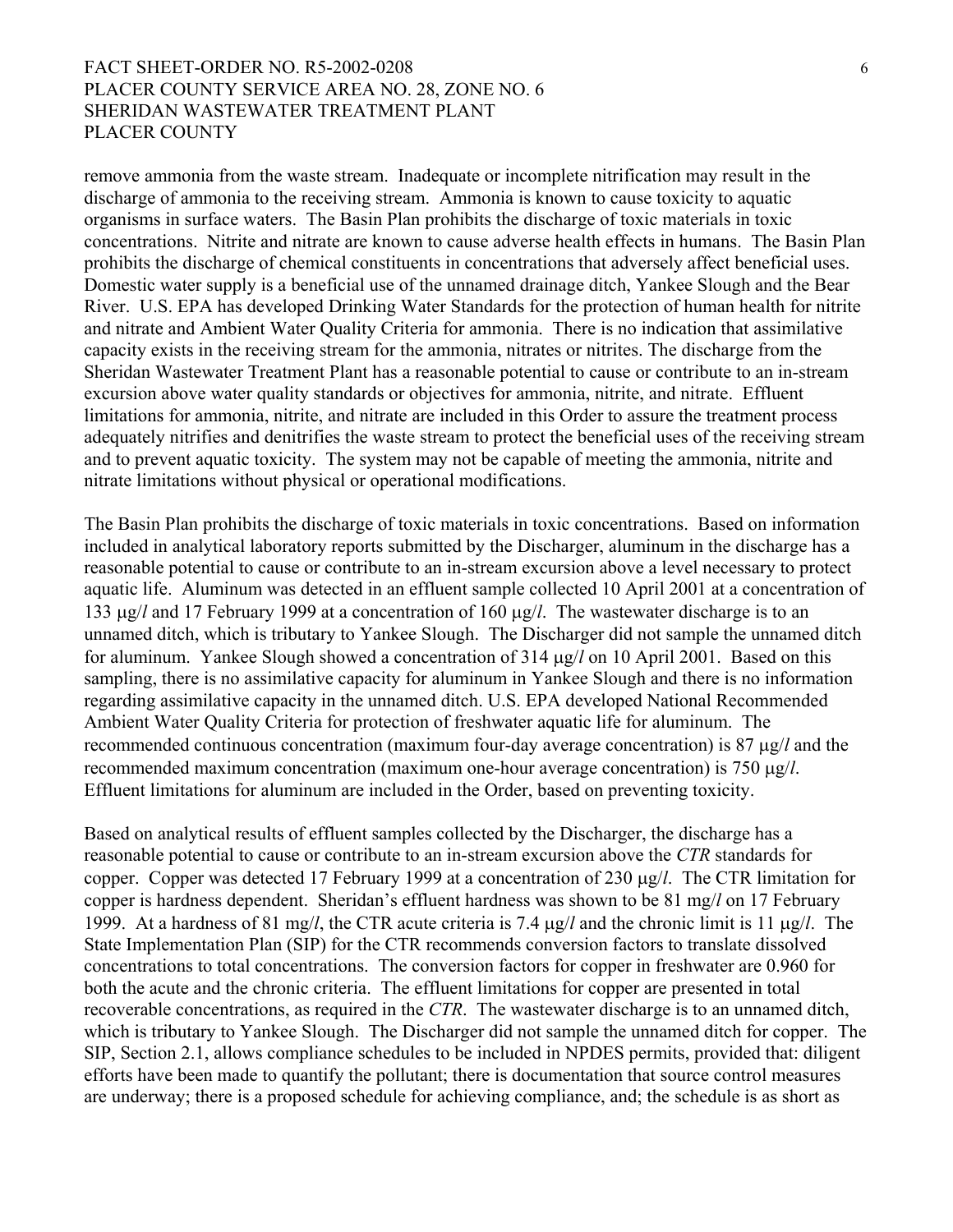### FACT SHEET-ORDER NO. R5-2002-0208 7 PLACER COUNTY SERVICE AREA NO. 28, ZONE NO. 6 SHERIDAN WASTEWATER TREATMENT PLANT PLACER COUNTY

practicable. The Discharger has not made diligent efforts to quantify copper and source control measures have not been evaluated, however, the Discharger has proposed to eliminate the surface water discharge, which will achieve compliance with the limitation in a reasonable time period. A compliance time schedule for copper is included in the Order.

Based on information included in analytical laboratory reports submitted by the Discharger, iron the discharge has a reasonable potential to cause or contribute to an in-stream excursion above a level necessary to protect drinking water. Municipal and domestic water supply is a beneficial use of the receiving water as discussed in the above Findings. Iron was detected in an effluent sample collected 10 April 2001 at a concentration of 274 µg/*l* and 17 February 1999 at a concentration of 570 µg/*l*. The receiving stream, Yankee Slough showed a concentration of 983 µg/*l* on 10 April 2001. The wastewater discharge is to an unnamed ditch, which is tributary to Yankee Slough. The Discharger did not sample the unnamed ditch for iron. U.S. EPA and California have developed a Drinking Water Secondary MCL for iron of 300 µg/*l*. The receiving stream has no assimilative capacity for iron. An Effluent limitation of 300 µg/*l* for iron is included in the Order, based on protection of the municipal and domestic beneficial use of the receiving stream.

Manganese was detected in effluent samples, collected 10 April 2001, at a concentration of 213 µg/*l*, and 17 February 1999, at a concentration of 460 µg/*l*. Yankee Slough had a manganese concentration of 119 µg/*l* on 10 April 2001. The wastewater discharge is to an unnamed ditch, which is tributary to Yankee Slough. The Discharger did not sample the unnamed ditch for manganese. U.S. EPA and California have developed a Drinking Water Secondary MCL's for manganese of 50 µg/*l*. The Agricultural Water Quality Goal for Manganese is 200 µg/*l*. U.S. EPA's Ambient Water Quality Criteria the Protection of Freshwater Aquatic Life, for human health and welfare for aquatic organism consumption, is 100 µg/*l*. The receiving stream has no assimilative capacity for manganese. Based on information included in analytical laboratory reports submitted by the Discharger, manganese in the discharge has a reasonable potential to cause or contribute to an in-stream excursion above a level necessary to protect the beneficial uses of drinking water and agriculture. Effluent limitations for manganese are included in the Order, based on protection of the municipal, domestic and agricultural beneficial uses of the receiving stream.

Alpha and beta hexachlorocyclohexane (alpha and beta BHC) were detected on 10 April 2001 at 0.017 µg/*l* and 0.093 µg/*l* respectively. The CTR objectives for alpha and beta hexachlorocyclohexane (alpha and beta BHC) are 0.013 and 0.046 µg/*l*, respectively. Alpha and beta hexachlorocyclohexane (organochlorine pesticides) in the discharge have a reasonable potential to cause or contribute to an instream excursion above CTR Standards for organochlorine pesticides. The Basin Plan requires that: no individual pesticides shall be present in concentrations that adversely affect beneficial uses; discharges shall not result in pesticide concentrations in bottom sediments or aquatic life that adversely affect beneficial uses; total chlorinated hydrocarbon pesticides shall not be present in the water column at detectable concentrations; and pesticide concentrations shall not exceed those allowable by applicable antidegradation policies. The detection of alpha and beta BHC in the treatment plant effluent presents a reasonable potential to exceed the Basin Plan limitations for organochlorine pesticides. Effluent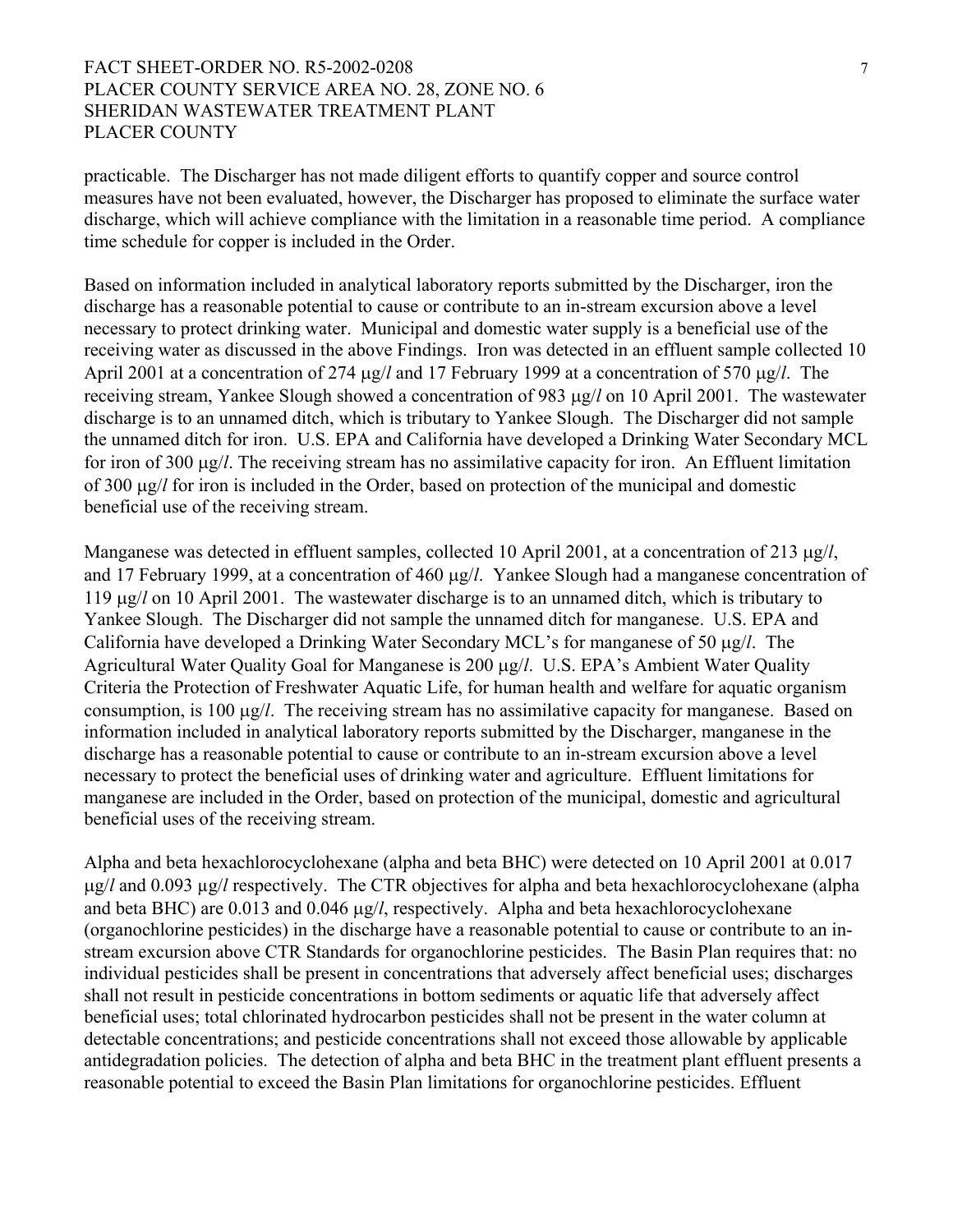### FACT SHEET-ORDER NO. R5-2002-0208 8 PLACER COUNTY SERVICE AREA NO. 28, ZONE NO. 6 SHERIDAN WASTEWATER TREATMENT PLANT PLACER COUNTY

Limitations for alpha and beta BHC are included in the Order based on the more stringent Basin Plan Water Quality objective of non-detectable.

Cyanide was detected in an effluent sample collected 10 April 2001 at a concentration of 16 µg/*l*. The wastewater discharge is to an unnamed ditch, which is tributary to Yankee Slough. The Discharger did not sample the unnamed ditch for cyanide. The CTR includes a water quality standard for cyanide. The continuous concentration (maximum four-day average concentration) is 5.2 µg/*l* and the maximum concentration (maximum one-hour average concentration) is 22 µg/*l*. Effluent limitations for cyanide are included in this Order and are based on the CTR. The SIP, Section 2.1, allows compliance schedules to be included in NPDES permits, provided that: diligent efforts have been made to quantify the pollutant; there is documentation that source control measures are underway; there is a proposed schedule for achieving compliance, and; the schedule is as short as practicable. The Discharger has not made diligent efforts to quantify cyanide and source control measures have not been evaluated, however, the Discharger has proposed to eliminate the surface water discharge, which will achieve compliance with the limitation in a reasonable time period.

Based on analytical results of effluent samples collected by the Discharger, zinc was detected 17 February 1999 at a concentration of 430 µg/*l*. Zinc was detected in Yankee Slough at a concentration of 2.48 mg/*l* on April 2001. The wastewater discharge is to an unnamed ditch, which is tributary to Yankee Slough. The Discharger did not sample the unnamed ditch for zinc. The CTR limitation for zinc is hardness dependent. Sheridan's effluent hardness was shown to be 81 mg/*l* on 17 February 1999. At a hardness of 81 mg/*l*, the acute criteria would be 98 µg/*l* and the chronic limit would be 97 µg/*l*. The discharge has a reasonable potential to cause or contribute to an in-stream excursion above the *CTR* standards for zinc; therefore, effluent limitations for zinc are included in the Order. U.S. EPA recommends conversion factors to translate dissolved concentrations to total concentrations. The conversion factors for zinc in freshwater are 0.98 for both the acute and the chronic criteria. The effluent limitations for zinc are presented in total recoverable concentrations, and are based on the *CTR*. the discharge has a reasonable potential to cause or contribute to an in-stream excursion above the *CTR* standards for zinc; therefore, effluent limitations for zinc are included in the Order. The Discharger has not made diligent efforts to quantify zinc and source control measures have not been evaluated, however, the Discharger has proposed to eliminate the surface water discharge, which will achieve compliance with the limitation in a reasonable time period.

The beneficial uses of the underlying ground water, as identified in the Basin Plan, are municipal and domestic, industrial service, industrial process, and agricultural supply. The Discharger utilizes unlined ponds for the treatment and disposal of wastewater. Percolation is an intentional method of disposing of wastewater at this facility. The Discharger also uses spray irrigation as the principal method for disposal of wastewater. The Basin Plan contains water quality objectives to protect the beneficial uses of groundwater including numeric, narrative, chemical toxicity and taste and odor objectives. The toxicity objective requires that groundwater be maintained free of toxic substances in concentrations that produce detrimental physiological responses in humans, plants, or animals. The chemical constituent objective states groundwater shall not contain chemical constituents in concentrations that adversely affect any beneficial use or that exceed the maximum contaminant levels (MCLs) in Title 22, CCR. The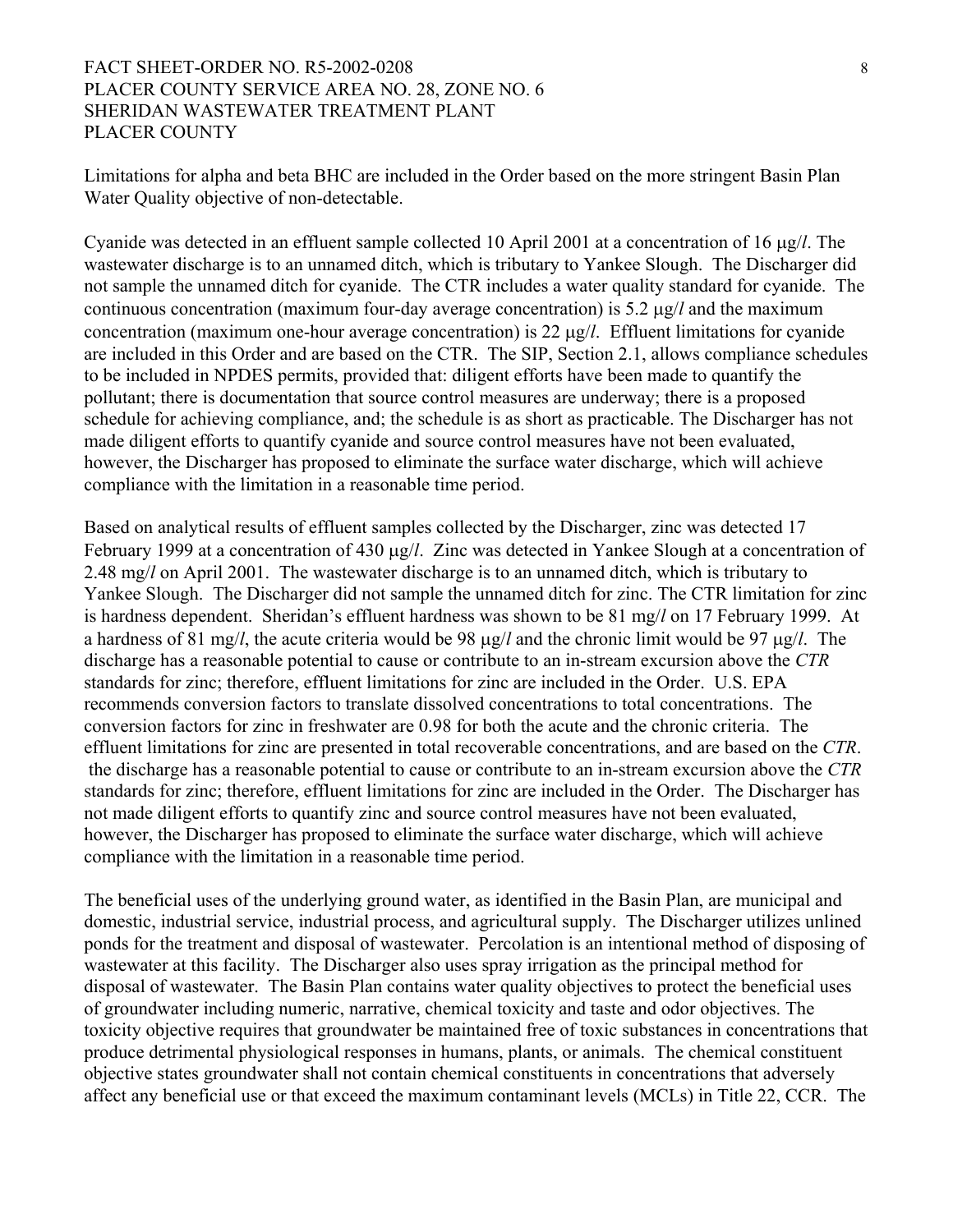# FACT SHEET-ORDER NO. R5-2002-0208 9 PLACER COUNTY SERVICE AREA NO. 28, ZONE NO. 6 SHERIDAN WASTEWATER TREATMENT PLANT PLACER COUNTY

Basin Plan requires the application of the most stringent objective necessary as necessary to ensure that groundwaters do not contain chemical constituents, toxic substances, radionuclides, or taste and odor producing substances in concentrations that adversely affect domestic drinking water supply, agricultural supply, or any other beneficial use. State Water Resources Control Board (SWRCB) Resolution No. 68-16 (hereafter Resolution 68-16) requires the Regional Board, in regulating the discharge of wastes, to maintain high quality waters of the State until it is demonstrated that: any change in quality will be consistent with maximum benefit to the people of the State; will not unreasonably affect beneficial uses, and; will not result in water quality less than that described in the Regional Board's policies (e.g., quality that exceeds water quality objectives). Resolution 68-16 requires that the discharge be regulated to meet best practicable treatment or control to assure that pollution or nuisance will not occur and the highest water quality consistent with the maximum benefit to the people of the State be maintained.

Domestic wastewater contains constituents such as total dissolved solids (TDS), specific conductivity, pathogens, nitrates, organics, metals and oxygen demanding substances (BOD). The unlined ponds and disposal fields may percolate, and may result in an increase in the concentration of these constituents in groundwater. The increase in the concentration of these constituents in groundwater must be consistent with Resolution 68-16. Any increase in pollutant concentrations in groundwater must be shown to be necessary to allow wastewater utility service necessary to accommodate housing and economic expansion in the area and must be consistent with maximum benefit to the people of the state of California. Some degradation of groundwater by the Discharger may be consistent with Resolution 68- 16 provided that:

- the degradation is limited in extent;
- the degradation after effective source control, treatment, and control is limited to waste constituents typically encountered in municipal wastewater as specified in the groundwater limitations in this Order;
- the Discharger minimizes the degradation by fully implementing, regularly maintaining, and optimally operating best practicable treatment and control (BPTC) measures; and
- the degradation does not result in water quality less than that prescribed in the Basin Plan.

Monitoring of the groundwater must be conducted to determine if the discharge has caused an increase in constituent concentrations, when compared to background. The monitoring must, at a minimum, require a complete assessment of groundwater impacts including the vertical and lateral extent of degradation, an assessment of all wastewater-related constituents which may have migrated to groundwater, an analysis of whether additional or different methods of treatment or control of the discharge are necessary to provide best practicable treatment or control to comply with Resolution No. 68-16. Economic analysis is only one of many factors considered in determining best practicable treatment. If monitoring indicates that the discharge has incrementally increased constituent concentrations in groundwater above background, a BPT assessment is required and this permit may be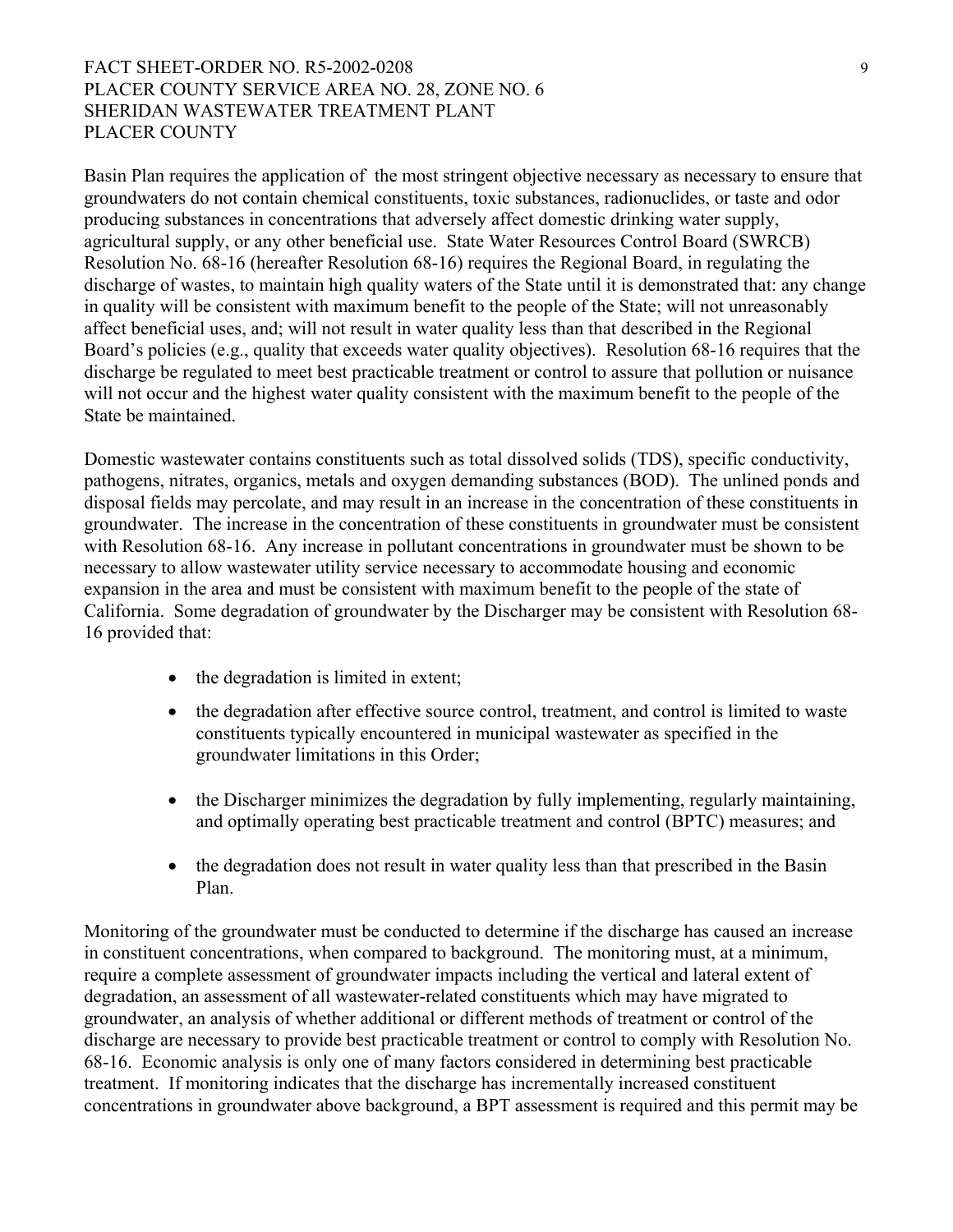### FACT SHEET-ORDER NO. R5-2002-0208 10 PLACER COUNTY SERVICE AREA NO. 28, ZONE NO. 6 SHERIDAN WASTEWATER TREATMENT PLANT PLACER COUNTY

reopened and modified. Until groundwater monitoring is sufficient, this Order contains Groundwater Limitations that allow groundwater quality to be degraded for certain constituents when compared to background groundwater quality, but not to exceed water quality objectives. If groundwater quality has been degraded by the discharge, the incremental change in pollutant concentration (when compared with background) may not be increased beyond the currently quantified level. If groundwater quality has been or may be degraded by the discharge, the Order may be reopened and specific numeric limitations established consistent with Resolution 68-16 and the Basin Plan.

California Code of Regulations (CCR), Title 22, contains requirements for the use of reclaimed water; this Order implements the requirements of Title 22. CCR Title 22, Section 60304(d) requires that for irrigation of pasture for animals not producing milk for human consumption, wastewater shall be at least "undisinfected secondary recycled water". CCR Title 22, Section 60301.900, defines "undisinfected secondary recycled water" as "oxidized wastewater". CCR Title 22, Section 60301.650, defines "oxidized wastewater" as "…wastewater in which the organic matter has been stabilized, is nonputrescible, and contains dissolved oxygen". Title 22 does not specify effluent concentrations for BOD or TSS in the definition of secondary wastewater. It is generally accepted civil engineering practice that "secondary wastewater" is wastewater that has been treated to achieve 30 mg/*l*, or less, for both BOD and TSS, as a monthly average. This is confirmed by federal regulations, 40 CFR Part 133, which defines the minimum level of effluent quality attainable by secondary treatment as: the 30-day average BOD and TSS shall not exceed 30 mg/*l*. The federal regulations regarding secondary treatment are not directly applicable to land disposal and reclamation uses, but are used to define the accepted level of "secondary treatment". As cited in an earlier Finding, 40 CFR Part 133, allows adjustment of the 30-day average BOD and TSS levels to 45 mg/*l* for waste stabilization ponds. The Discharger's wastewater facility is hydraulically overloaded and, based on sampling submitted as part of the Report of Waste Discharge, is not capable of meeting 30-day average TSS concentrations of 45 mg/*l*. This Order includes a time schedule requiring compliance with 30-day average discharge limitations for BOD and TSS of 45 mg/*l* to the reclamation area. The Discharger utilizes spray irrigation as a disposal method. To protect public health, CCR Title 22, Section 60310, contains Use Area Requirements with respect to buffer zones from property lines, wells, irrigation runoff, and mist entering specific areas. The Order requires compliance with CCR Title 22 for reclamation areas. The Discharger maximizes disposal of treated wastewater by spray irrigation. Title 22, Section 60310(e)1, requires any runoff shall be confined to the recycle uses area, unless the runoff does not pose a public health threat and is authorized by the regulatory agency. Any discharge from the spray irrigation fields constitutes a waste discharge and would need to meet effluent and receiving water limitations. This permit requires that tailwater be returned to the treatment or disposal area. The Discharger may utilize the spray irrigation area as a disposal area by eliminating the beneficial reuse of the wastewater, specifically by eliminating cattle grazing and growing fodder crops. Wastewater disposal areas are not subject to Title 22 requirements. Limitations for land wastewater disposal areas are developed to protect water quality. The Order contains limitations for land disposal designed to protect ground and surface water quality.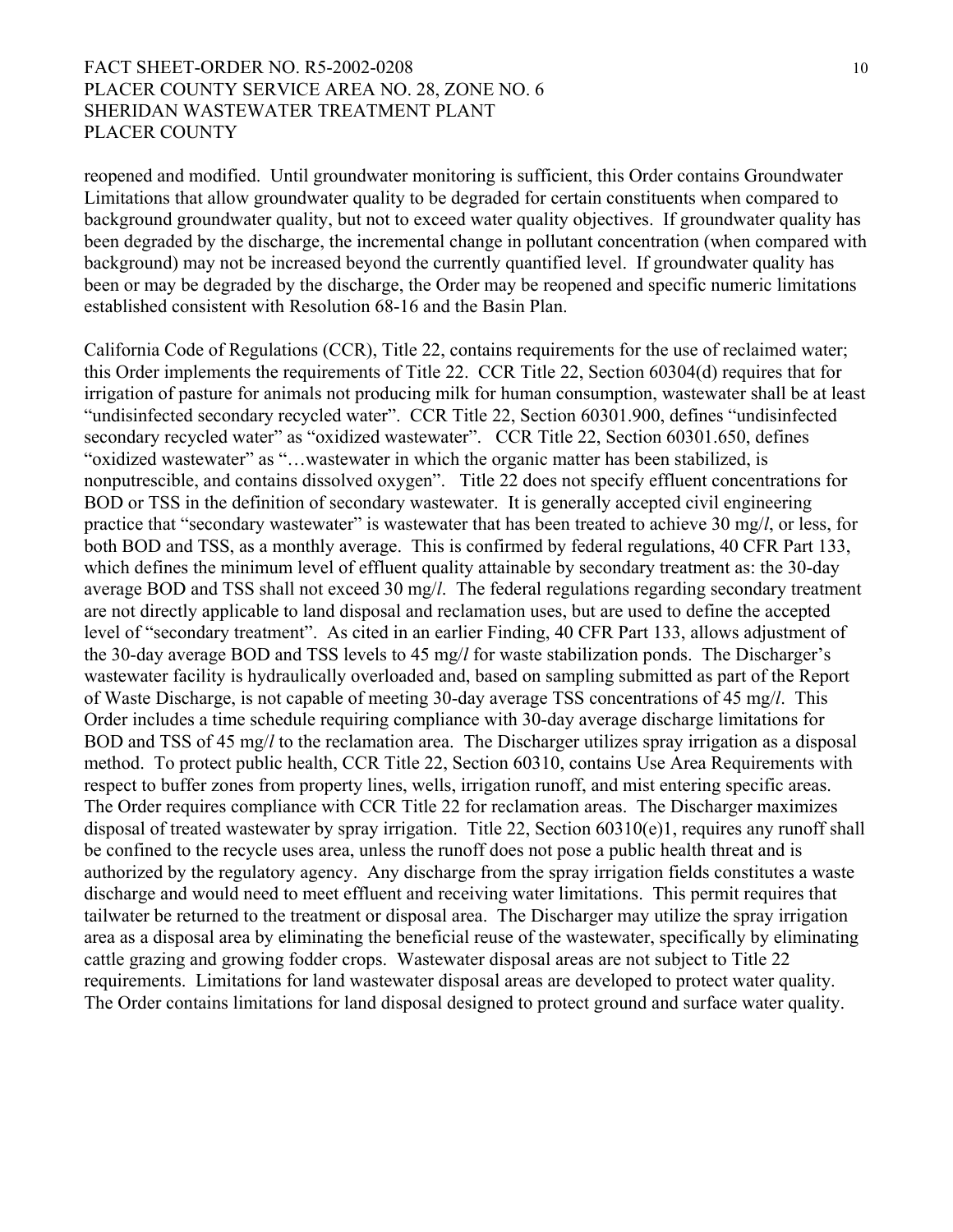## FACT SHEET-ORDER NO. R5-2002-0208 11 PLACER COUNTY SERVICE AREA NO. 28, ZONE NO. 6 SHERIDAN WASTEWATER TREATMENT PLANT PLACER COUNTY

The disposal of wastewater by spray irrigation to non-reclamation areas is not required to comply with title 22. This Order contains alternative land disposal limitations for spray irrigation of non-reclamation areas. The limitations are included to prevent nuisance and prevent runoff of wastewater to surface waters.

The Discharger utilizes waste stabilization ponds for the treatment and storage of wastewater. Land Discharge Specifications have been included in the permit to assure that the pond does not overflow or cause a nuisance. Land Discharge Specifications have been included in this permit to assure that nuisance conditions do not occur. Nuisance conditions from ponds are typically found when strong odors occur when the dissolved oxygen concentration is allowed to drop below 1.0 mg/*l*. This permit requires the dissolved oxygen concentration be maintained above 1.0 mg/*l* in the upper one-foot of water in the pond to prevent odors and avoid nuisance conditions. Pond levees can fail for a variety of reasons, typically, a lack of maintenance or overtopping due to wave action. This permit requires a minimum pond freeboard be maintained to prevent overtopping.

*pH—*The Basin Plan includes a water quality objective for surface waters (except for Goose Lake) that the "…pH shall not be depressed below 6.5 nor raised above 8.5." No reliable dilution is available in the receiving stream, so the Order includes effluent limitations for pH at the Basin Plan objective values.

*Toxicity—*The Basin Plan states that "[a]ll waters shall be maintained free of toxic substances in concentrations that produce detrimental physiological responses in human, plant, animal, or aquatic life. This objective applies regardless of whether the toxicity is caused by a single substance or the interactive effect of multiple substances." The Basin Plan requires that "[a]s a minimum, compliance with this objective…shall be evaluated with a 96-hour bioassay." Order No. \_\_ requires both acute and chronic toxicity monitoring to evaluate compliance with this water quality objective.

The low-flow nature of Yankee Slough means that the designated beneficial uses must be protected, but that no credit for receiving water dilution is available. The use of a dilution series to evaluate compliance with the narrative toxicity objective contained in the Basin Plan is, therefore, inappropriate. The Basin Plan further states that "…effluent limits based upon acute biotoxicity tests of effluents will be prescribed…". Effluent limitations for acute toxicity have been included in the Order.

Selected 40 CFR §122.2 definitions:

*Average monthly discharge limitation* means the highest allowable average of "daily discharges" over a calendar month, calculated as the sum of all "daily discharges" measured during a calendar month divided by the number of "daily discharges" measured during that month.

*Average weekly discharge limitation* means the highest allowable average of "daily discharges" over a calendar week, calculated as the sum of all "daily discharges" measured during a calendar week divided by the number of "daily discharges" measured during that week.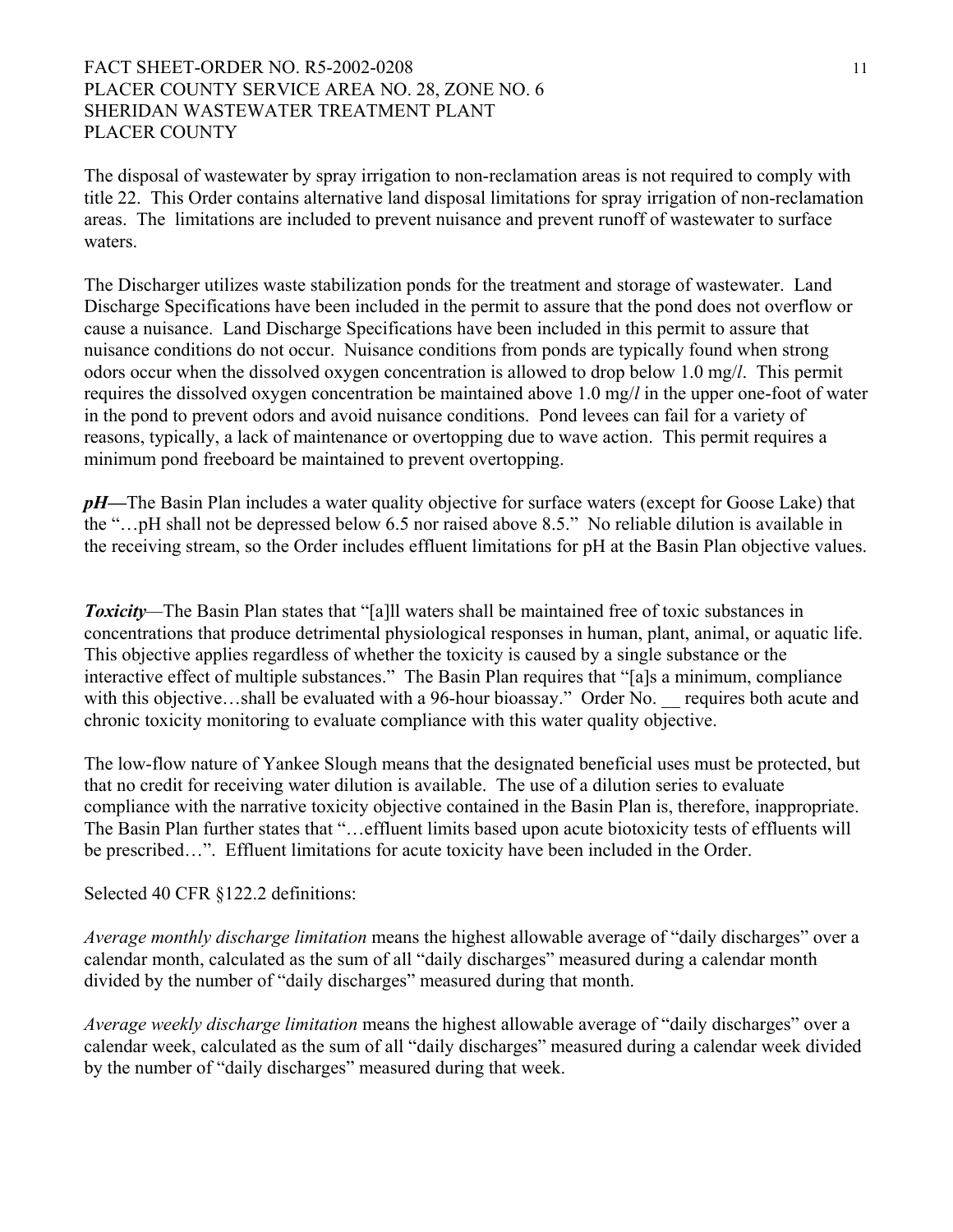# FACT SHEET-ORDER NO. R5-2002-0208 12 PLACER COUNTY SERVICE AREA NO. 28, ZONE NO. 6 SHERIDAN WASTEWATER TREATMENT PLANT PLACER COUNTY

*Continuous discharge* means a "discharge" which occurs without interruption throughout the operating hours of the facility, except for infrequent shutdowns for maintenance, process changes, or other similar activities.

*Daily discharge* means the "discharge of a pollutant" measured during a calendar day or any 24-hour period that reasonable represents a calendar day for purposes of sampling. For pollutants with limitations expressed in units of mass, the "daily discharge" is calculated as the total mass of the pollutant discharged over the day. For pollutants with limitations expressed in other units of measurement, the "daily discharge" is calculated as the average measurement of the pollutant over the day.

*Maximum daily discharge limitation* means the highest allowable "daily discharge".'

The SIP contains similar definitions. These definitions were used in the development of Order No. R5-2002-0208. Alternate limitation period terms were used in the permit for the sake of clarity. Alternates are shown in the following table:

| Term Used in Permit | SIP/40 CFR 122.2 Term                          |
|---------------------|------------------------------------------------|
|                     |                                                |
| Monthly average     | Average monthly discharge limitation. 30-day   |
|                     |                                                |
|                     | averages may have been converted to monthly    |
|                     | averages to conform with 40 CFR §122.45 (see   |
|                     | below)                                         |
| 1-Day average       | Maximum daily discharge limitation. Since the  |
|                     | daily discharge for limitations expressed in   |
|                     | concentrations is defined as the average       |
|                     | measurement of the pollutant over the day, the |
|                     | term '1-Day Average' was used in the Order.    |

40 CFR §122.45 states that:

- (1) "In the case of POTWs, permit effluent limitations…shall be calculated based on design flow."
- (2) "For continuous discharges all permit effluent limitations…shall unless impracticable be stated as…[a]verage weekly and average monthly discharge limitations for POTWs."
- (3) "All pollutants limited in permits shall have limitations…expressed in terms of mass except…[f]or pH, temperature, radiation, or other pollutants which cannot appropriately be expressed by mass…Pollutants limited in terms of mass additionally may be limited in terms of other units of measurement, and the permit shall require the permittee to comply with both limitations."

U.S. EPA recommends a maximum daily limitation rather than an average weekly limitation for water quality based permitting.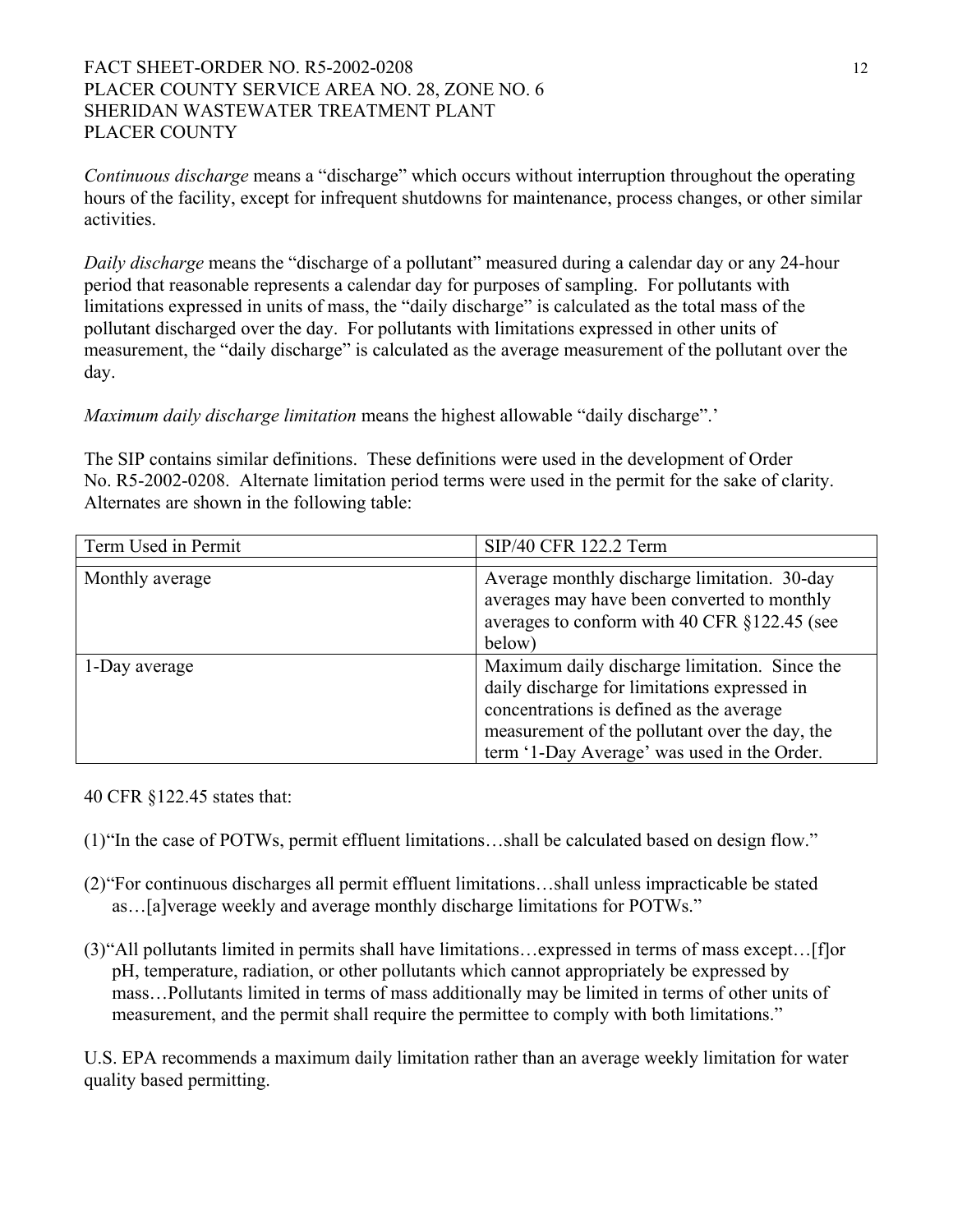# FACT SHEET-ORDER NO. R5-2002-0208 13 PLACER COUNTY SERVICE AREA NO. 28, ZONE NO. 6 SHERIDAN WASTEWATER TREATMENT PLANT PLACER COUNTY

#### *RECEIVING WATER LIMITATIONS AND MONITORING*

**Fecal coliform—**By the tributary rule, Yankee Slough has been designated as having the beneficial use of contact recreation (REC-1). For water bodies designated as having REC-1 as a beneficial use, the Basin Plan includes a water quality objective limiting the "…fecal coliform concentration based on a minimum of not less than five samples for any 30-day period…" to a maximum geometric mean of 200 MPN/100 ml. The objective also states that "...[no] more than ten percent of the total number of samples taken during any 30-day period [shall] exceed 400/100 ml." This objective is included in the Order as a receiving water limitation.

**Dissolved Oxygen—**By the tributary rule, Yankee Slough has been designated as having the beneficial use of cold freshwater aquatic habitat (COLD). The California Department of Fish and Game has documented the presence of rainbow trout in the Bear River near Yankee Slough.

For water bodies designated as having COLD as a beneficial use, the Basin Plan includes a water quality objective of maintaining a minimum of 7.0 mg/*l* of dissolved oxygen. Since, by the tributary rule, the beneficial use of COLD does apply to Yankee Slough, a receiving water limitation of 7.0 mg/l for dissolved oxygen was included in the Order.

For surface water bodies outside of the Delta, the Basin Plan includes the water quality objective that "…the monthly median of the mean daily dissolved oxygen (DO) concentration shall not fall below 85 percent of saturation in the main water mass, and the 95 percentile concentration shall not fall below 75 percent of saturation." This objective was included as a receiving water limitation in the Order.

*pH—*For all surface water bodies in the Sacramento River and San Joaquin River basins, the Basin Plan includes water quality objectives stating that "[t]he pH shall not be depressed below 6.5 nor raised above 8.5. Changes in normal ambient pH levels shall not exceed 0.5 in fresh waters with designated COLD or WARM beneficial uses." By the tributary rule, Yankee Slough has the beneficial uses of both COLD and WARM (warm freshwater habitat); therefore, the Order includes receiving water limitations for both pH range and pH change.

The Basin Plan allows an appropriate averaging period for pH change in the receiving stream. Since there is no technical information available that indicates that aquatic organisms are adversely affected by shifts in pH within the 6.5 to 8.5 range, an averaging period is considered appropriate and a monthly averaging period for determining compliance with the 0.5 receiving water pH limitation is included in the Order.

*Temperature—*By the tributary rule, Yankee Slough has the beneficial uses of both COLD and WARM. The Basin Plan includes the objective that "[a]t no time or place shall the temperature of COLD or WARM intrastate waters be increased more than 5<sup>o</sup>F above natural receiving water temperature." The Order includes a receiving water limitation based on this objective.